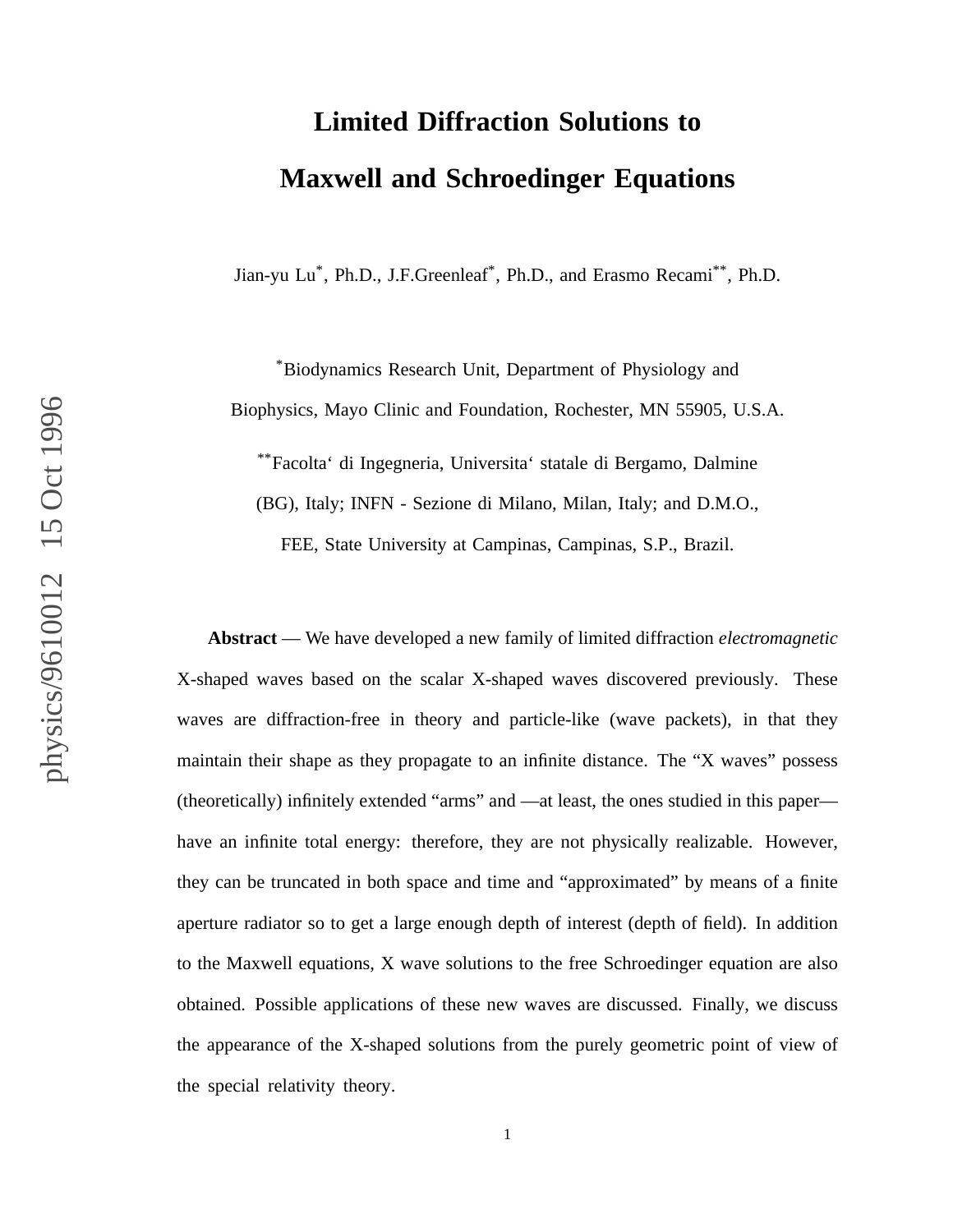#### I. — INTRODUCTION

"Limited diffraction" beams were discovered as early as 1941 by Stratton[1] and rediscovered by Durnin in 1987 [2,3]. These beams have an infinite depth of field, i.e., they can propagate to an infinite distance without changing their wave shape. Durnin termed these beams "nondiffracting beams"[2] or "diffraction-free beams"[3]. Because Durnin's terminology is controversial, we used the term "limited diffraction beams" based on the fact that in practice all beams will diffract eventually $[4,5]$ . Durnin's beams are also called Bessel beams because their transverse beam profile is a Bessel function[2]. Bessel beams are monochromatic and are obtained by treating the (scalar) amplitude related to one transverse component only of either the electric or the magnetic field of light as a solution to the scalar wave equation[2]. Theoretically, the limited diffraction beams considered in this paper have an infinite total energy; moreover they would require an infinite aperture radiator to be produced. In reality, however, these beams can be truncated in both space and time and can be "approximated" by means of a *finite aperture* radiator so to get a large enough depth of interest (a large field depth)[3]. Because of this property, limited diffraction beams could have applications in medical imaging[4–14], tissue characterization[15], Doppler velocity estimation[16], non-destructive evaluation of materials[17], and other related physics areas such as electromagnetism[18–20] and optics[2,3,21], besides —possibly— geophysics (seismic waves) and even gravitational wave detection (see the following).

Because limited diffraction beams have many potential applications, they have been studied extensively in recent years in both acoustics[22–35] and optics[2,3,21]. Recently, we have discovered a new family of limited diffraction beams[36]. These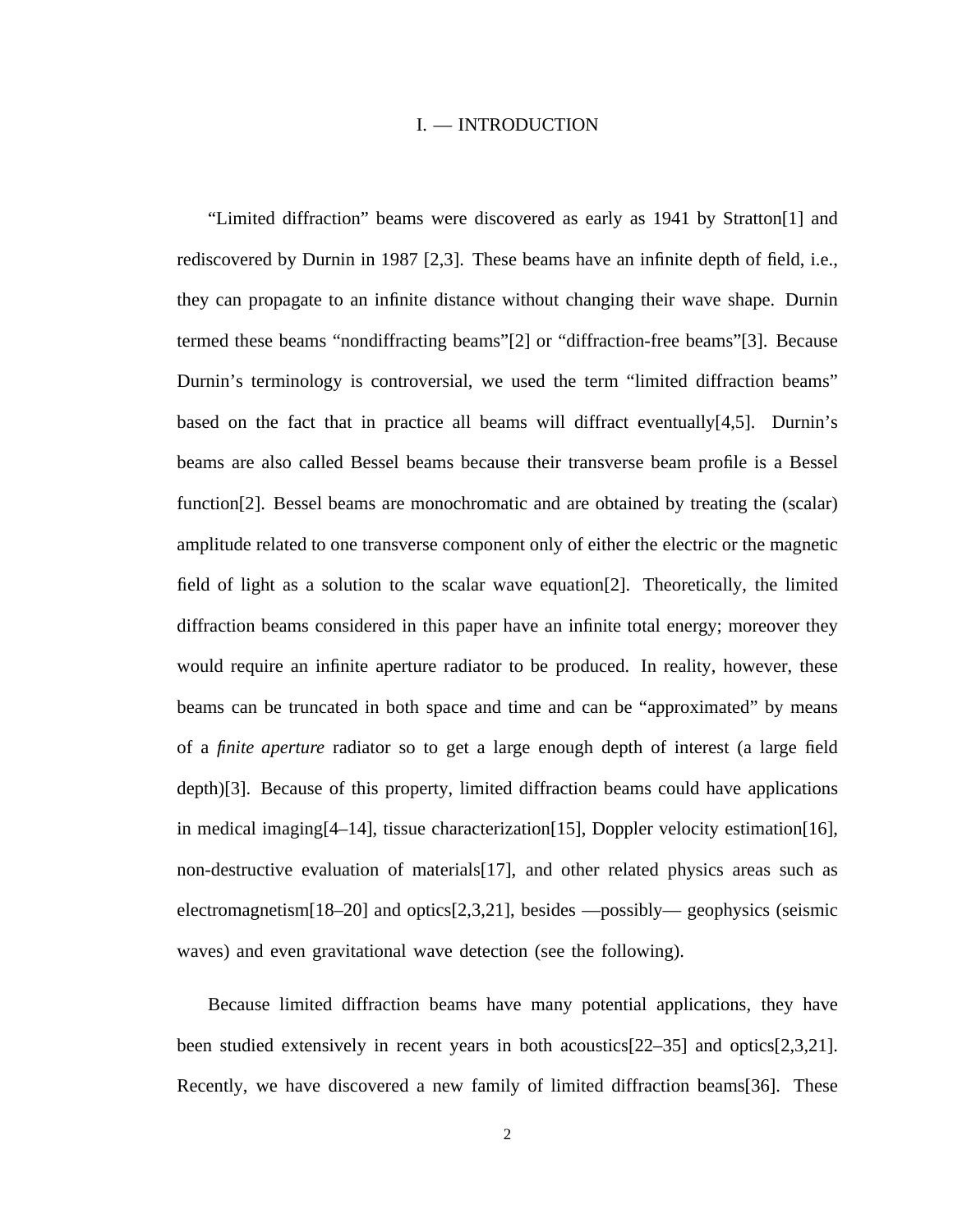beams have been called "X waves" because they are X-shaped in a plane passing through the propagation axis  $(r - z)$  plane)[37–39]. The X-shaped waves are different from the Bessel beams[36] because they contain multiple frequencies and are nondispersive in isotropic-homogeneous media or free space (Bessel beams are "limited diffraction" at a single frequency, but become dispersive for multiple frequencies because the phase velocity of each frequency component is different[9]); moreover, the X-shaped waves are Superluminal[36,37,40—42], i.e., have Superluminal group velocities, while Bessel beams are subluminal as it will be shown elsewhere.

In cylindrical coordinates, limited diffraction beams propagating along the  $z$  axis can be written in the following form

$$
\Phi(r,\phi,z-c_1t),\tag{1}
$$

where  $r, \phi, z$ , and t represent the radial distance, polar angle, axial distance, and time, respectively,  $\Phi$  represents acoustic pressure, velocity potential, or Hertz potential,  $z - c_1 t$ is a propagation term, and  $c_1$  is the velocity of the beam. Because the variables, z and  $t$ , appear only in the propagation term in eq.(1), limited diffraction beams are only a function of r and  $\phi$  if  $z - c_1 t =$  constant, i.e., traveling with the beam at the speed of  $c_1$ , one sees a constant beam pattern. This is different from conventional focused beams[43] and localized waves studied by Brittingham[18] and other investigators[19–20,44].

In this paper, we will extend the theory of limited diffraction beams to electromagnetic waves. X-shaped wave solutions to the free Maxwell and the free Schroedinger equations will be obtained.

# II. — LIMITED DIFFRACTION SOLUTIONS TO FREE MAXWELL EQUATIONS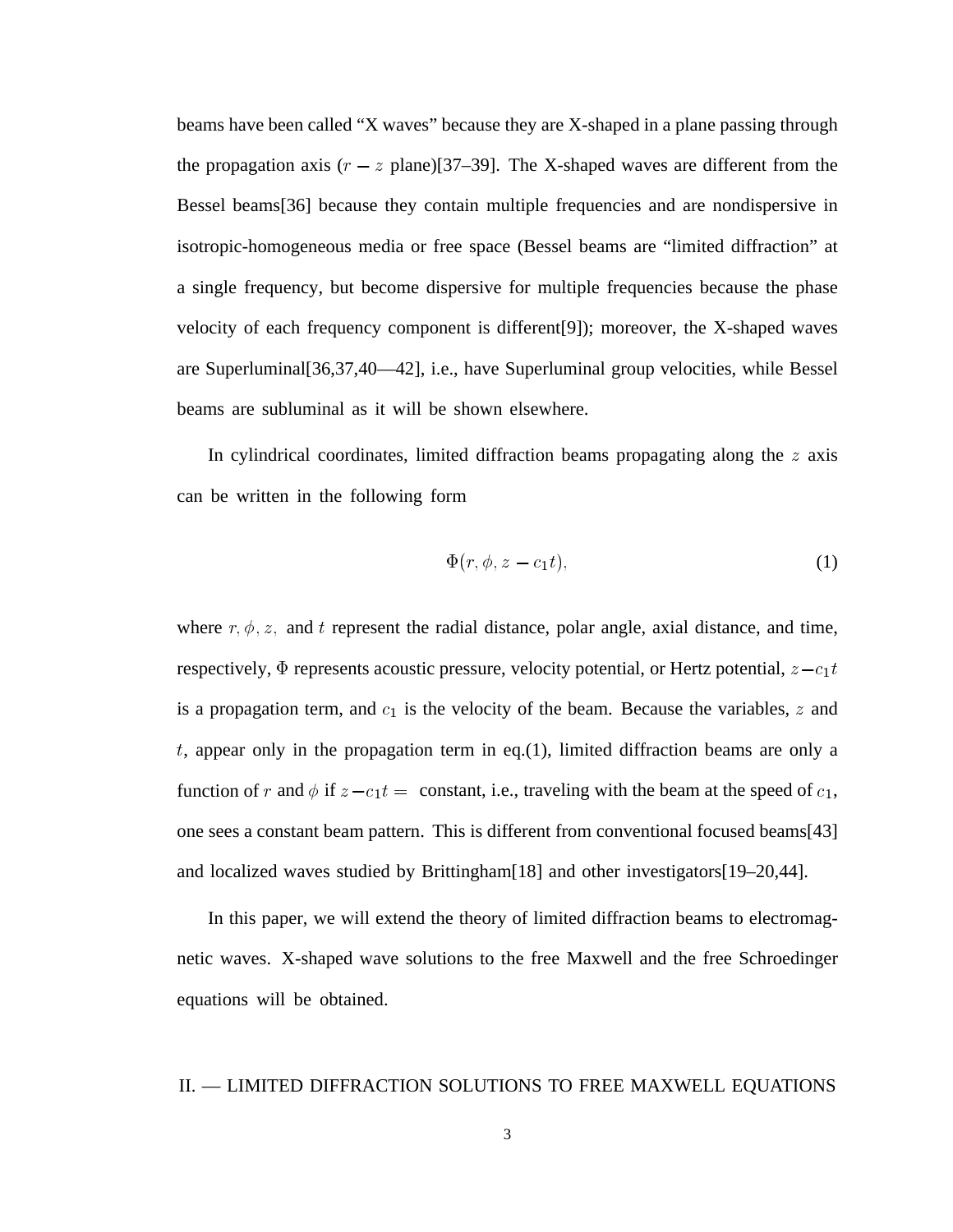# *A. Maxwell's Wave Equations*

In this Section we will present exact limited diffraction solutions to the free-space Maxwell equations[45]:

$$
\nabla \times \boldsymbol{H} = \varepsilon_0 \frac{\partial \boldsymbol{E}}{\partial t},
$$
 (2)

$$
\nabla \times \boldsymbol{E} = -\mu_0 \frac{\partial \boldsymbol{H}}{\partial t},\tag{3}
$$

$$
\nabla \cdot \boldsymbol{E} = 0,\tag{4}
$$

and

$$
\nabla \cdot \boldsymbol{H} = 0,\tag{5}
$$

where E is the electric field strength, H is the magnetic field strength,  $\epsilon_0$  is the dielectric constant of free space  $(\epsilon_0 \approx \frac{1}{36\pi} \times 10^{-9} \text{ F/m})$ ,  $\mu_0$  is the magnetic permeability of free space ( $\mu_0 = 4\pi \times 10^{-7}$  H/m), and t is time.

From eqs.(2) to (5), one obtains the free wave equations

$$
\nabla^2 \boldsymbol{E} - \frac{1}{c^2} \frac{\partial^2 \boldsymbol{E}}{\partial t^2} = 0
$$
 (6)

or

$$
\nabla^2 \boldsymbol{H} - \frac{1}{c^2} \frac{\partial^2 \boldsymbol{H}}{\partial t^2} = 0,
$$
\n(7)

where  $\nabla^2$  represents the three-dimensional Laplacian operator, and  $c = 1/\sqrt{\epsilon_0 \mu_0}$  is the speed of light in free space ( $c \approx 3 \times 10^8$  m/s). Note that E and H in eqs.(6) and (7) are related by eqs.(2) and (3).

#### *B. Scalar Approximation of Maxwell Wave Equations*

Equations (6) and (7) can be written by

$$
\begin{cases}\n\nabla^2 E_x - \frac{1}{c^2} \frac{\partial^2 E_x}{\partial t^2} = 0\\ \nabla^2 E_y - \frac{1}{c^2} \frac{\partial^2 E_y}{\partial t^2} = 0\\ \nabla^2 E_z - \frac{1}{c^2} \frac{\partial^2 E_z}{\partial t^2} = 0\n\end{cases}
$$
\n(8)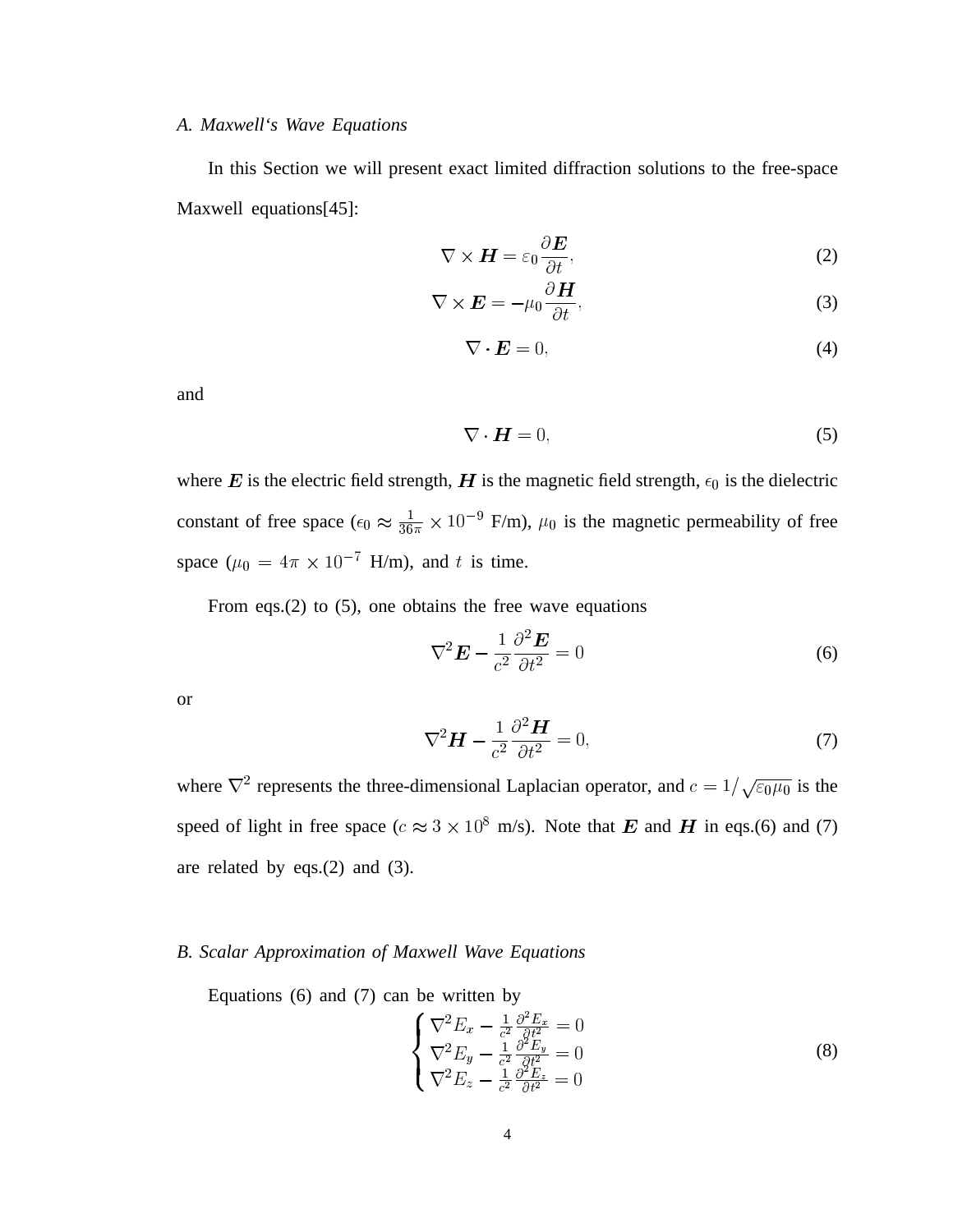and  $\sim$ 

$$
\begin{cases}\n\nabla^2 H_x - \frac{1}{c^2} \frac{\partial^2 H_x}{\partial t^2} = 0\\ \nabla^2 H_y - \frac{1}{c^2} \frac{\partial^2 H_y}{\partial t^2} = 0\\ \nabla^2 H_z - \frac{1}{c^2} \frac{\partial^2 H_z}{\partial t^2} = 0\n\end{cases}
$$
\n(9)

respectively, where each component of  $E$  and  $H$  is coupled with the others through the Maxwell equations (2)-(5). Because of the coupling of the components, it is difficult to solve eqs.(8) and (9) directly. However, in some cases such as optics and microwaves[46], the equations can be simplified, i.e., only the scalar amplitude of one transverse component of either  $E$  or  $H$  is considered and any other components of interest are treated independently in a similar fashion (treating light and microwaves as a scalar phenomenon). This is approximately true under the following conditions[46]: (i) the diffracting aperture must be large compared with a wavelength, and (ii) the diffracted fields must not be observed too close to the aperture. In this case, limited diffraction beams developed in acoustics[4–20] can be directly applied to electromagnetism because they share the same wave equation. This was verified experimentally in optics by Durnin for Bessel beams[3].

#### *C. Hertz Vector Potential*

Another way to solve the Maxwell equations is to use a Hertz vector potential. This approach is *rigorous* as opposed to the scalar method above.

Because of eq.(4), the electric field strength can be written[20]

$$
\mathbf{E} = -\mu_0 \frac{\partial}{\partial t} \nabla \times \mathbf{\Xi}_m, \tag{10}
$$

where  $\Xi_m = \Phi n^{\circ}$ , is the magnetic Hertz vector potential where  $n^{\circ}$  represents a unit vector. This implies that the electromagnetic wave given by eq.(4) is a TE polarization wave that is perpendicular to  $n^{\circ}$  (for TM polarization, the analysis is similar). From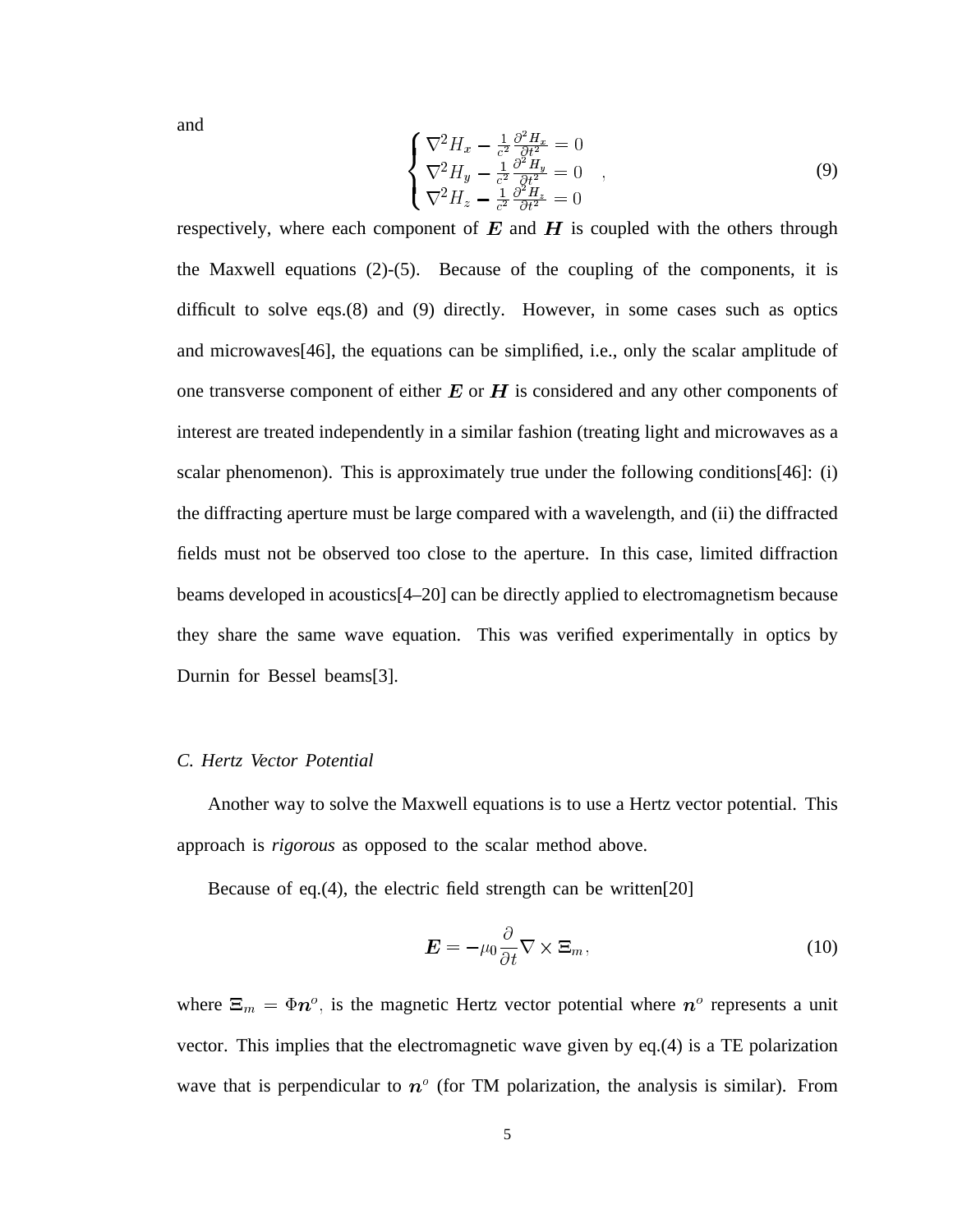eq.(3), we obtain

$$
H = \nabla \times (\nabla \times \Xi_m). \tag{11}
$$

By inserting eq.(10) into eq.(2), and using eq.(11) and the Lorentz condition,  $\nabla \cdot \mathbf{\Xi}_{m} =$  $f_m$  [ $\Xi_m$  is not unique: i.e., different  $\Xi_m$  may all give the same E and H from eqs.(10) and (11), respectively], where  $f_m$  is any differentiable scalar function, one obtains the wave equation that the magnetic Hertz vector potential must satisfy:

$$
\nabla^2 \mathbf{\Xi}_m - \frac{1}{c^2} \frac{\partial^2 \mathbf{\Xi}_m}{\partial t^2} = 0.
$$
 (12)

From eqs.(10), (11) and (12), we obtain  $E$  and  $H$  that solve eqs.(6) and (7), respectively.

If we use cylindrical coordinates and let  $n^{\circ} = z^{\circ}$ , where  $z^{\circ}$  is a unit vector along the z axis, from eqs.(10) and (11) we get

$$
\mathbf{E} = -\mu_0 \frac{1}{r} \frac{\partial^2 \Phi}{\partial t \partial \phi} \mathbf{r}^{\,o} + \mu_0 \frac{\partial^2 \Phi}{\partial t \partial r} \phi^o \tag{13}
$$

and

$$
\boldsymbol{H} = \frac{\partial^2 \Phi}{\partial r \partial z} \boldsymbol{r}^o + \frac{1}{r} \frac{\partial^2 \Phi}{\partial \phi \partial z} \boldsymbol{\phi}^o + \left( \frac{\partial^2 \Phi}{\partial z^2} - \frac{1}{c^2} \frac{\partial^2 \Phi}{\partial t^2} \right) \boldsymbol{z}^o, \tag{14}
$$

respectively, where  $\Phi$  is a solution to the free scalar wave equation (obtained directly from eq. $(12)$ ),

$$
\left(\nabla^2 - \frac{1}{c^2} \frac{\partial^2}{\partial t^2}\right) \Phi = 0,\tag{15}
$$

and where  $r^{\circ}$  and  $\phi^{\circ}$  are the unit vectors along the variables, r and  $\phi$ , respectively. From eq.(15), eqs.(6) and (7) can be solved.

#### *D. Limited Diffraction Solutions to Maxwell Equations*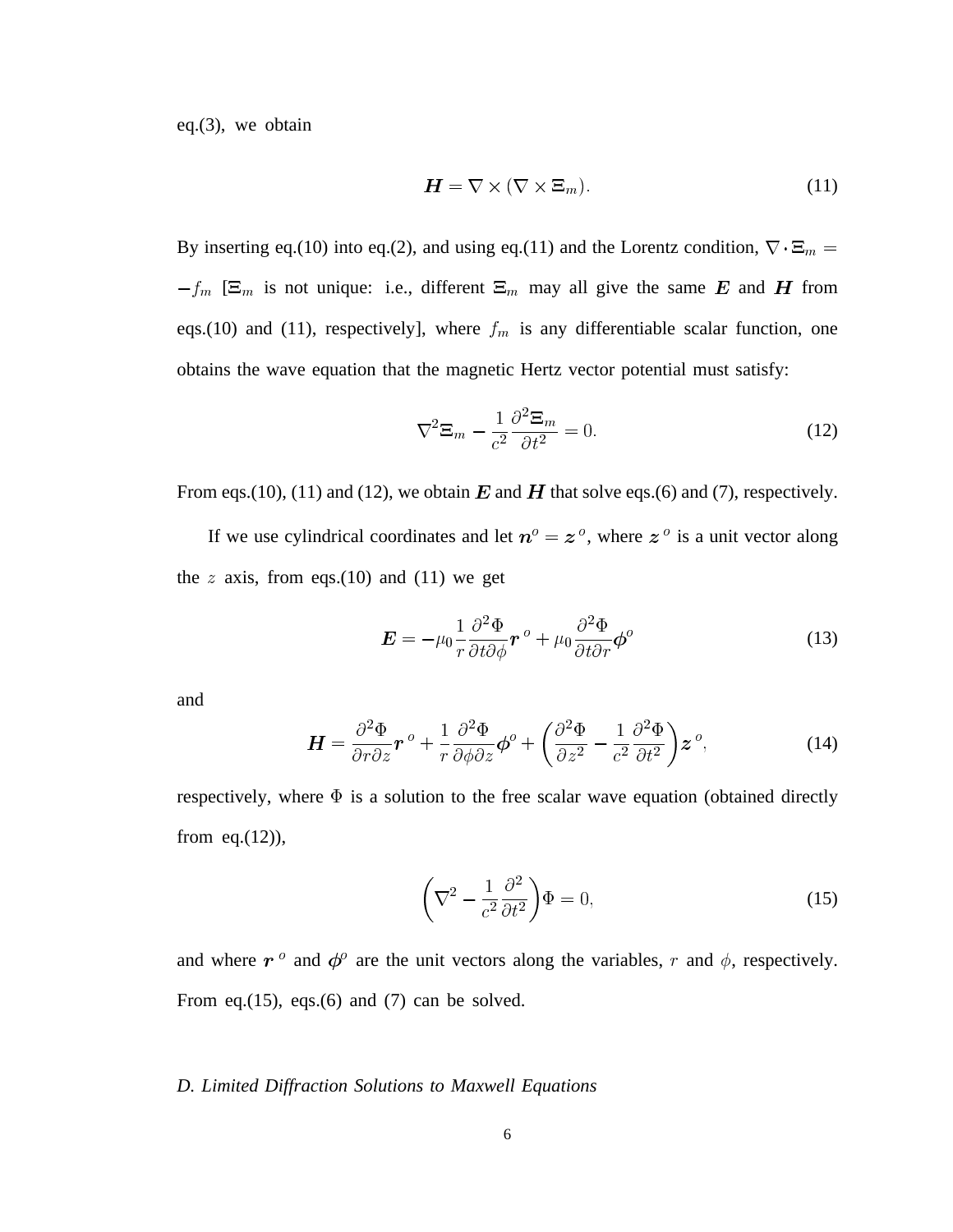Equation (6) or (7) can either be solved approximately by treating each component of the vectors independently, or by using the Hertz vector potential. However, the solutions are not necessarily limited diffraction. In the following, we will show how to obtain limited diffraction solutions.

From eqs.(10) and (11), we see that E and H are related to  $\Phi$  by derivatives of its variables,  $r, \phi, z$ , and t, respectively. This means that if  $\Phi$  is a limited diffraction solution to eq.(15), the solution to the Maxwell wave equations is also limited diffraction. This is because the derivatives with respect to the variables do not change the propagation term,  $z - c_1t$ . [4] If the scalar method is used, it is straightforward to obtain limited diffraction solutions because each scalar component of  $E$  or  $H$  satisfies the same equation as  $\Phi$  (eqs.(8) and (9)). Because of this, numerous limited diffraction (relativistic) electromagnetic waves can be obtained from the scalar limited diffraction (non-relativistic) beams studied in acoustics[4].

Families of generalized solutions of eq.(15) were discovered recently[36]. One of the families of solutions is given by[36]:

$$
\Phi_{\zeta}(s) = \int_{0}^{\infty} T(k) \left[ \frac{1}{2\pi} \int_{-\pi}^{\pi} A(\theta) f(s) d\theta \right] dk,
$$
\n(16)

where

$$
s = \alpha_0(k,\zeta)r\cos(\phi-\theta) + b(k,\zeta)[z \pm c_1(k,\zeta)t],\tag{17}
$$

and where

$$
c_1(k,\zeta) = c\sqrt{1 + [\alpha_0(k,\zeta)/b(k,\zeta)]^2}.
$$
 (18)

 $T(k)$  is any complex function (well behaved) of k and could include the temporal frequency transfer function of a practical acoustic transducer or electromagnetic antenna,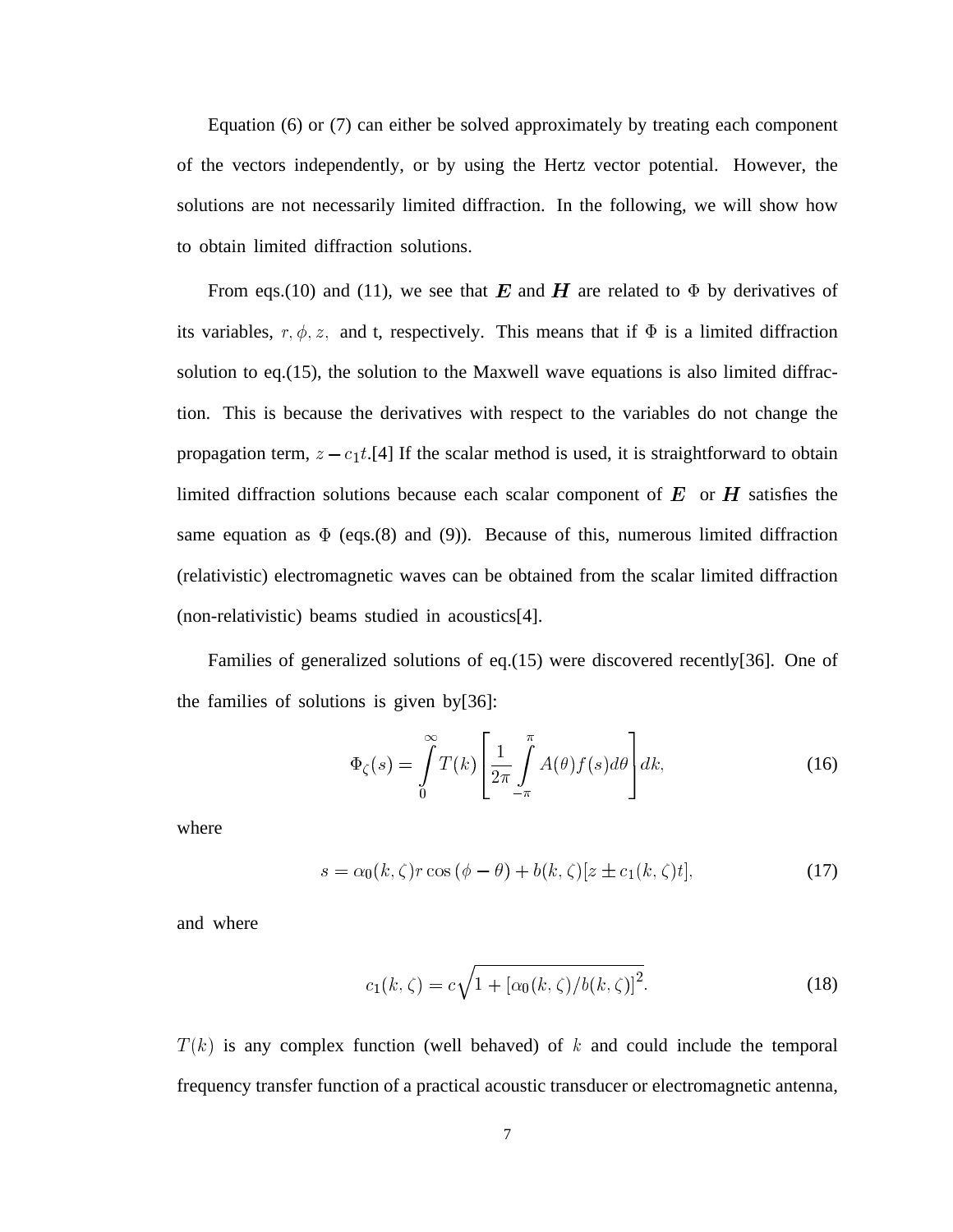$A(\theta)$  is any complex function (well behaved) of  $\theta$  and represents a weighting function of the integration with respect to  $\theta$ , quantity  $f(s)$  is any complex function (well behaved) of s,  $\alpha_0(k,\zeta)$  and  $b(k,\zeta)$  are any complex function of k and  $\zeta$ , c is the speed of sound or light in eq.(15), k and  $\zeta$  are variables that are independent of the spatial position,  $= (r \cos \phi, r \sin \phi, z)$ , and time, t, and  $\zeta$  is an Axicon angle  $(0 < \zeta < \pi/2)$ [36].

If  $c_1(k,\zeta)$  in eq.(18) is real, " $\pm$ " in eq.(17) represent forward and backward propagating waves, respectively (in the following analysis, we consider only the forward propagating waves and all results will be the same for the backward propagating waves). Furthermore,  $\Phi_{\zeta}(s)$  will represent a family of limited diffraction waves if  $c_1(k,\zeta)$  is independent of k (containing the same propagation terms,  $z - c_1(\zeta)t$ , for all frequency components,  $k$ ).

It must be noticed that  $\Phi<sub>C</sub>(s)$  in eq.(16) is very general. It contains some of the limited diffraction solutions known previously, such as: the plane wave, Durnin's limited diffraction beams and the limited diffraction portion of the Axicon beam, in addition to an infinity of new beams[36].

#### III. — ELECTROMAGNETIC X-SHAPED WAVES

In this Section, we will derive novel limited diffraction electromagnetic X-shaped waves from eq.(16) by the Hertz vector potential,  $\Xi_m = \Phi z^{\circ}$ , and by eqs.(13) and (14).

## *A. X-Shaped Wave Solutions*

Let  $T(k) = B(k)e^{-a_0k}$ ,  $A(\theta) = i^ne^{in\theta}$ ,  $\alpha_0(k,\zeta) = -ik\sin\zeta$ ,  $b(k,\zeta) = ik\cos\zeta$ , and  $f(s) = e^s$  in eq.(16); we obtain an nth-order scalar limited diffraction X wave that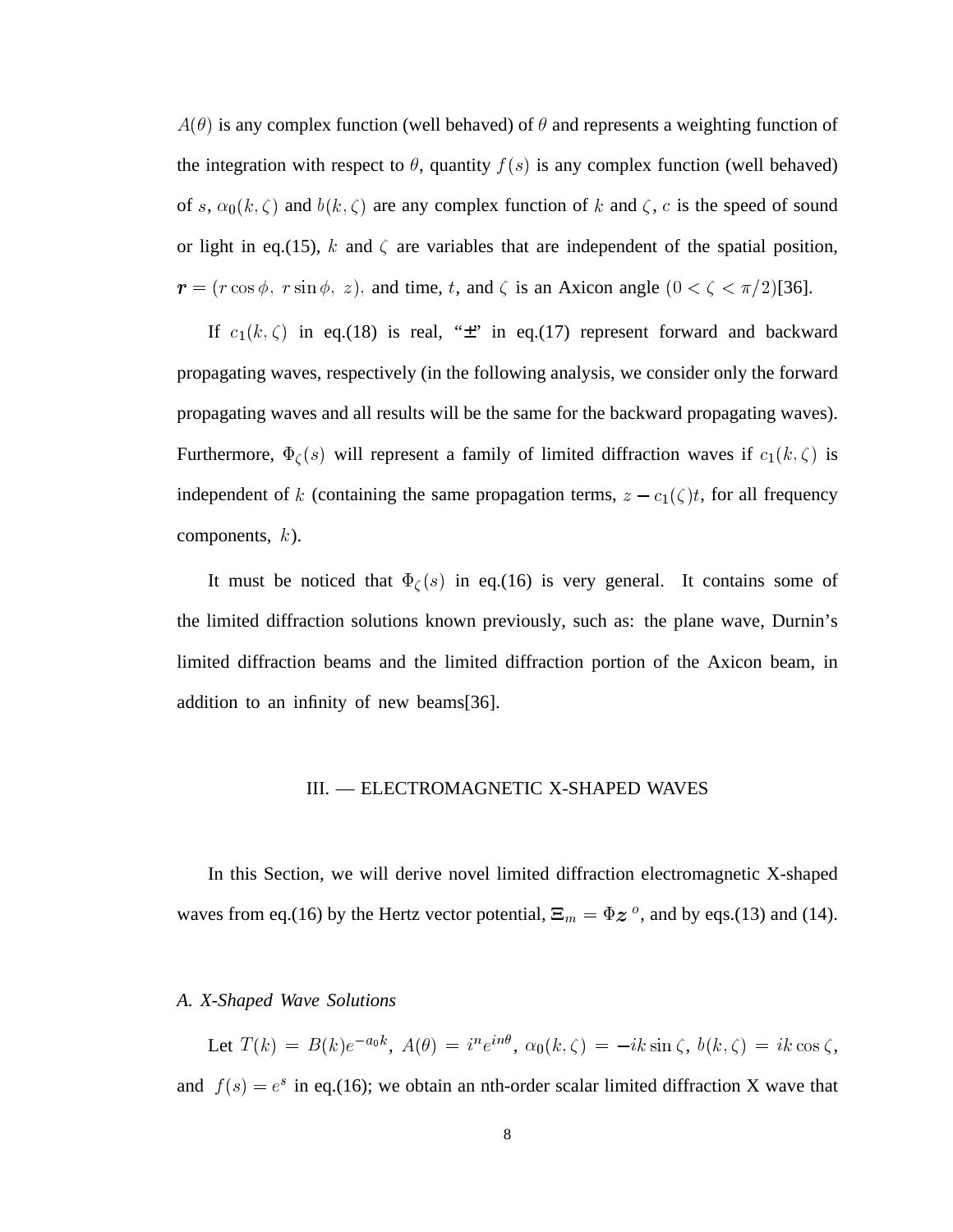has an "X-like" shape in a plane passing through the propagation axis  $(r - z$  plane)[36],

-

$$
\Psi_{X_n}(t, \varphi, z = c_1 t)
$$
  
=  $e^{in\phi} \int_{0}^{\infty} B(k) J_n(kr \sin \zeta) e^{-k[a_0 - i \cos \zeta(z - c_1 t)]} dk, \quad (n = 0, 1, 2, ...),$  (19)

where  $B(k)$  is any function (well behaved) of k and represents a transfer function of an acoustic transducer or electromagnetic antenna,  $J_n(\cdot)$  is the nth-order Bessel function of the first kind,  $c_1 = c/\cos\zeta$ ,  $k = \omega/c$ ,  $\omega$  is the angular frequency,  $a_0 > 0$  and  $0 \leq \zeta < \pi/2$  are constants.

If  $B(k) = a_0$ , from eq.(19) we have the nth-order broadband X wave[36],

$$
\Phi_{XBB_n}(r, \phi, z - c_1 t) = \frac{a_0 (r \sin \zeta)^n e^{in\phi}}{\sqrt{M} \left(\tau + \sqrt{M}\right)^n}, \quad (n = 0, 1, 2, ...), \tag{20}
$$

where the subscript "BB" means "broadband," and  $M = (r \sin \zeta)^2 + \tau^2$ , and where  $\tau = a_0 - i \cos \zeta (z - c_1 t).$ 

If  $B(k)$  is a band-limited function, we obtain an nth-order band-limited X wave that is a convolution of functions  $\mathcal{F}^{-1}[B(\frac{\omega}{c})]/a_0$  and  $\Phi_{XBB_n}(r,\phi,z-c_1t)$  with respect to time,  $t$ : [36]

$$
\Phi_{XBL_n}(r, \phi, z - c_1 t) = \frac{1}{a_0} \mathcal{F}^{-1} \Big[ B \Big( \frac{\omega}{c} \Big) \Big] * \Phi_{XBB_n}, \ \ (n = 0, 1, 2, \ldots), \tag{21}
$$

where  $\mathcal{F}^{-1}$  represents the inverse Fourier transform,  $*$  denotes the convolution, and subscript "BL" means "band-limited".

Substituting eq.(20) into eqs.(13) and (14), one obtains an nth-order broadband limited diffraction electromagnetic X wave:

$$
(\boldsymbol{E}_{XBB_n})_r = -\frac{n\mu_0 c}{rM} \left(\tau + n\sqrt{M}\right) \Phi_{XBB_n},
$$
  

$$
(\boldsymbol{E}_{XBB_n})_\phi = \frac{i\mu_0 c}{rM} \Phi_{XBB_n}
$$
 (22)

$$
\cdot \left\{ \frac{3\tau + 2n\sqrt{M}}{M} r^2 \sin^2 \zeta + n\left(\tau + n\sqrt{M}\right) \left[ \frac{r^2 \sin^2 \zeta}{\sqrt{M}\left(\tau + \sqrt{M}\right)} - 1 \right] \right\},
$$
(23)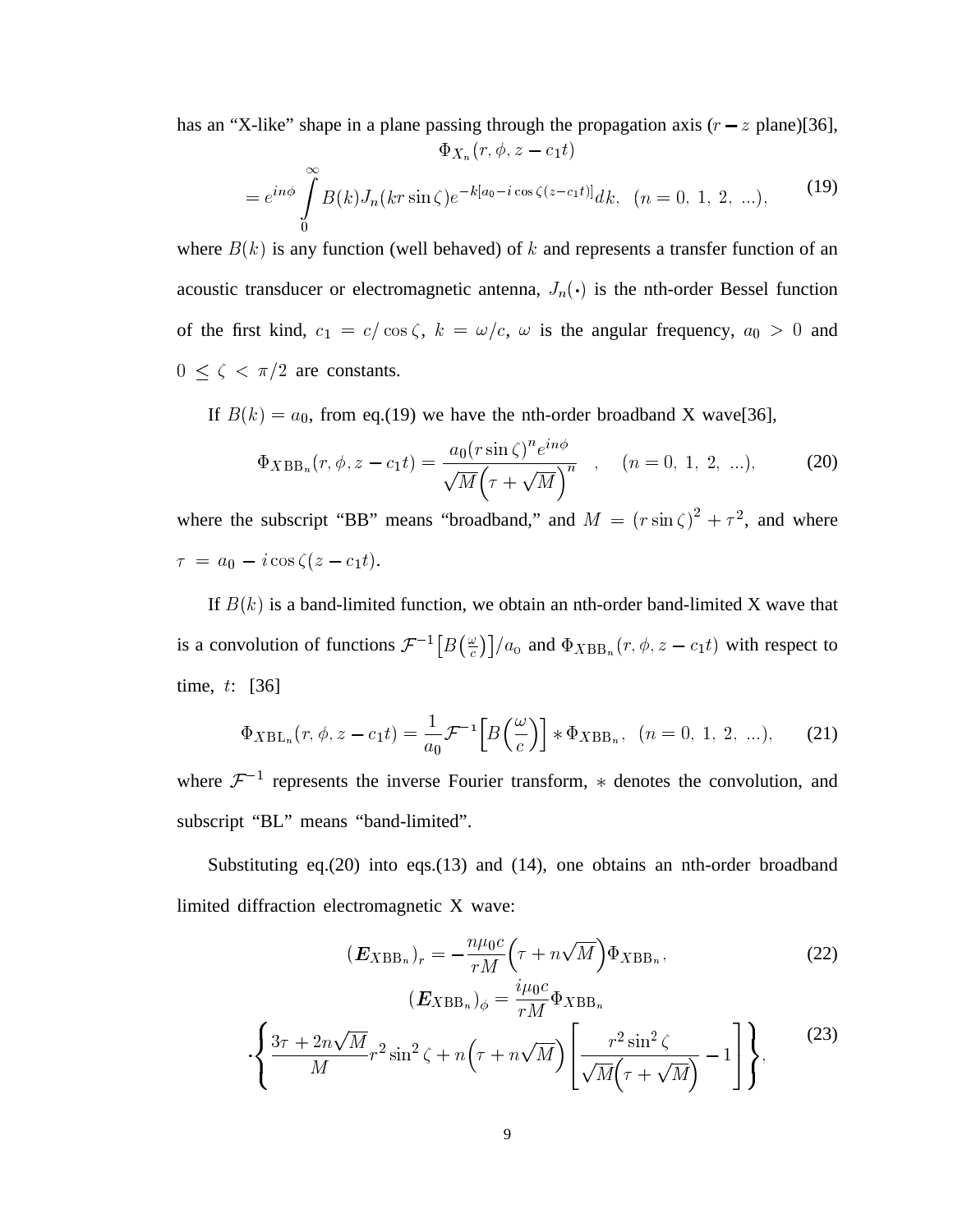$$
(\boldsymbol{H}_{XBB_n})_r = -\frac{\cos\zeta}{\mu_0 c} (\boldsymbol{E}_{XBB_n})_\phi, \qquad (24)
$$

$$
(\boldsymbol{H}_{XBB_n})_{\phi} = \frac{\cos \zeta}{\mu_0 c} (\boldsymbol{E}_{XBB_n})_r, \qquad (25)
$$

$$
(\boldsymbol{H}_{XBB_n})_z = \frac{\sin^2 \zeta}{M^2} \Big[ (n^2 - 1) M + 3\tau \Big( \tau + n\sqrt{M} \Big) \Big] \Phi_{XBB_n},
$$
\n
$$
(n = 0, 1, 2, \cdots).
$$
\n(26)

Because Maxwell equations are linear, both real and imaginary parts of their solutions are also solutions. In the following, we consider the real part only.

#### *B. Poynting Flux and Energy Density*

From eqs.(22)-(26), one obtains the Poynting flux,  $P_{XBB_n} = Re\{E_{XBB_n}\}\times$  $Re\{H_{XBB_n}\}\$ , and the energy density,  $U_{XBB_n} = \epsilon_0[Re\{E_{XBB_n}\}]^2 + \mu_0[Re\{H_{XBB_n}\}]^2$ , \* of the nth-order limited diffraction electromagnetic X waves:

$$
(\boldsymbol{P}_{XBB_n})_r = Re\left\{ (\boldsymbol{E}_{XBB_n})_{\phi} \right\} Re\{ (\boldsymbol{H}_{XBB_n})_z \},
$$
 (27)

$$
(\boldsymbol{P}_{XBB_n})_{\phi} = -Re\{(\boldsymbol{E}_{XBB_n})_r\}Re\{(\boldsymbol{H}_{XBB_n})_z\},\tag{28}
$$

$$
(\boldsymbol{P}_{XBB_n})_z = \frac{\cos \zeta}{\mu_0 c} \bigg[ |Re \{ (\boldsymbol{E}_{XBB_n})_r \} |^2 + |Re \{ (\boldsymbol{E}_{XBB_n})_\phi \} |^2 \bigg], \tag{29}
$$

and

$$
U_{XBB_n} = \epsilon_0 \left( 1 + \cos^2 \zeta \right) \left[ |Re \{ (\boldsymbol{E}_{XBB_n})_r \} |^2 + |Re \{ (\boldsymbol{E}_{XBB_n})_\phi \} |^2 \right] + \mu_0 |Re \{ (\boldsymbol{H}_{XBB_n})_z \} |^2, \ (n = 0, 1, 2, ...).
$$
 (30)

The total energy of the nth-order limited diffraction electromagnetic X waves is given by

$$
U_{XBB_n}^{tot} = \int_{-\pi}^{\pi} d\phi \int_{-\infty}^{\infty} dz \int_{0}^{\infty} r dr U_{XBB_n},
$$
  
\n
$$
(n = 0, 1, 2, ...),
$$
\n(31)

which is infinite because the decay of the energy density along the X branches<sup>[4,36]</sup> approaches  $1/|z - \frac{c}{\cos \zeta} t|$ . Nevertheless, limited diffraction X waves have a finite energy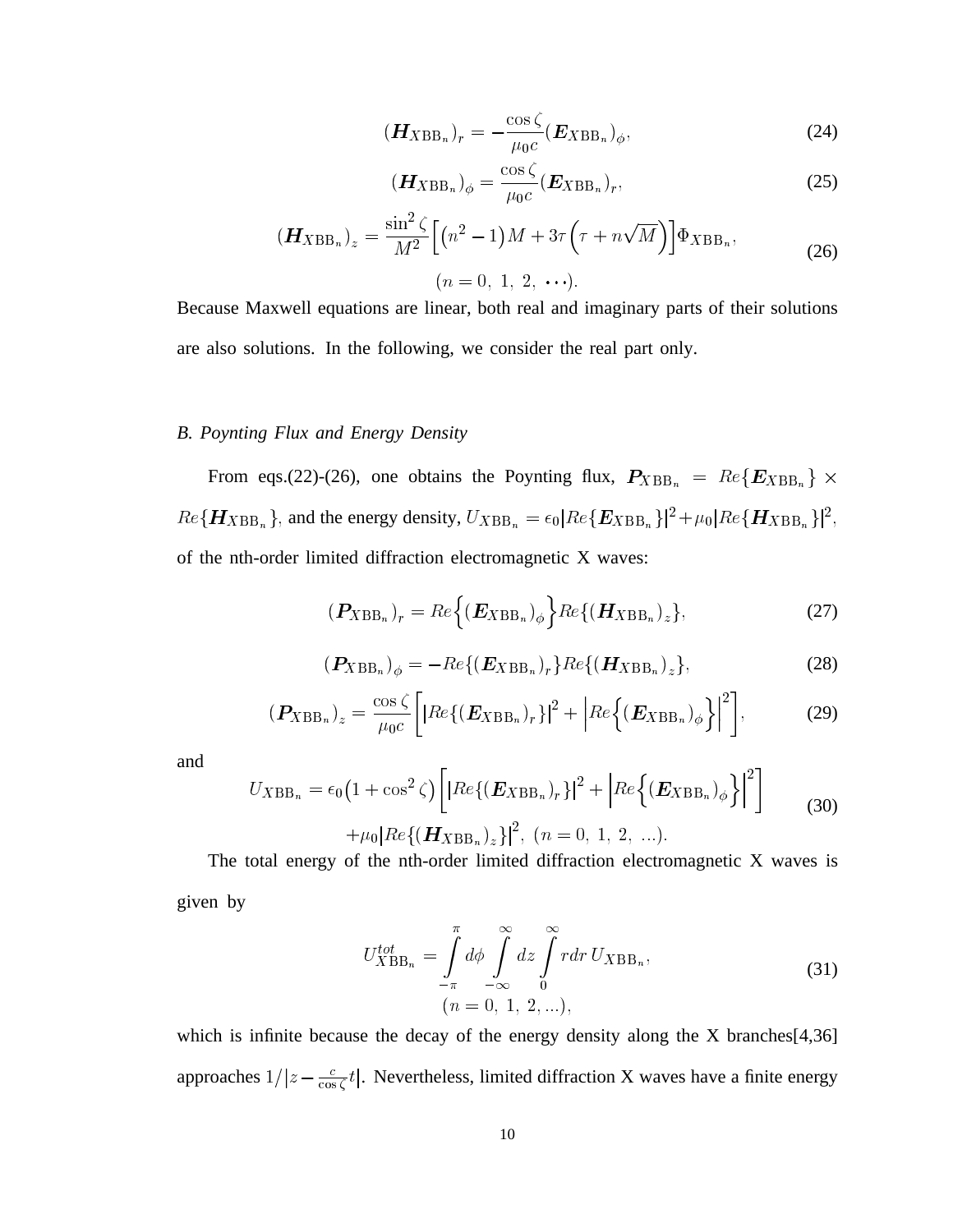density and can be approximately produced with a finite aperture and energy over large distance of interest (large depth of field)[37].

#### *C. An Example*

In the following, we give an example of electromagnetic X-shaped wave. For simplicity, only the zero<sup>th</sup>-order ( $n = 0$ ) X wave is considered. Notice that for  $n = 0$ , eqs.(20)-(26) are axially symmetric (not a function of  $\phi$ ), and  $(\boldsymbol{E}_{XBB_o})_r$ ,  $(\boldsymbol{H}_{XBB_o})_{\phi}$ , and  $(P_{XBB_0})_{\phi}$  are zero.

The real part of the zeroth-order scalar Hertz potential (eq.(20)) and the electromagnetic X waves (eqs. $(23)$ , $(24)$  and  $(26)$ ) are shown in Fig.1. The Poynting flux and energy density are shown in Fig.2. Their maxima and minima are summarized in Tables I and II, respectively. From Table I, we see that, with the parameters given in Fig.1, the electromagnetic X waves are almost transverse waves where their axial components are much smaller than those of the transverse components. This is also shown in Table II where the axial component of the Poynting flux is at least four orders larger than its lateral components. Lateral line plots of Figs.1 and 2 along X branches are shown in Fig.3.

# IV. — FINITE APERTURE APPROXIMATION OF X-SHAPED WAVES AND DEPTH OF FIELD

Limited diffraction electromagnetic X waves obtained from eqs.(10) and (11) are exact solutions to the free-space Maxwell wave equations. In these equations, there are no boundary conditions and thus the apertures required to produce the waves are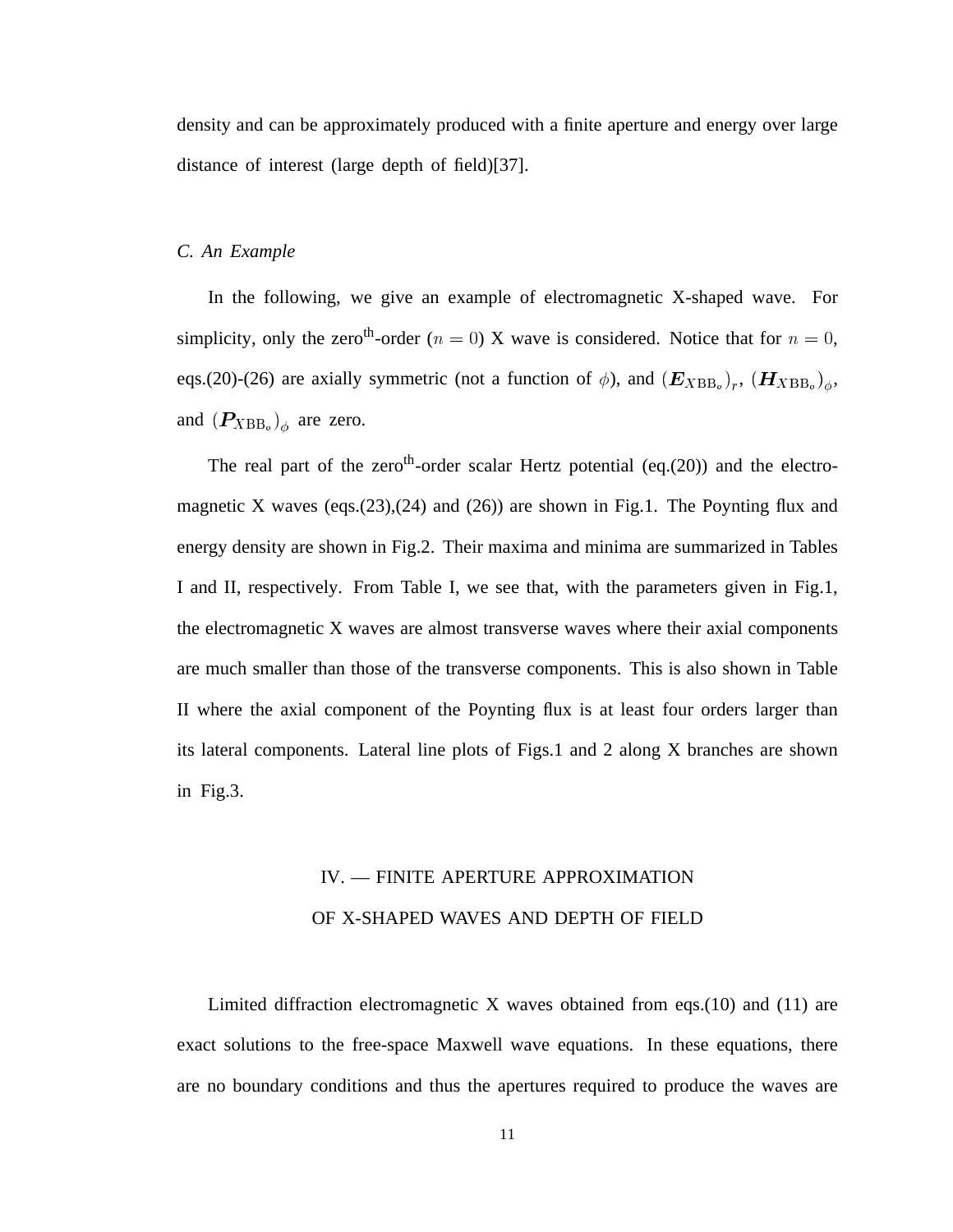infinite; in addition, the waves have an infinite total energy  $(eq.(31))$ ; therefore, they cannot be realized with physical devices. However, these waves can be approximated very well over a large depth of field by truncating them in both space and time[36,37]. It is important to notice that the peaks of the truncated X waves move (Superluminally and) almost rigidly along their motion direction over a large depth of interest, without any further support from the antenna.

Because  $|E_{XBB_n}(r, \phi, z - c_1t)| \ll |E_{XBB_n}(r, \phi)|$  and  $|H_{XBB_n}(r, \phi, z - c_1t)| \ll$   $(r, \phi)$  for  $|z - c_1 t| > d_z/2$  within a finite transverse aperture, where  $d_z$ is a constant, X waves can be truncated within an axially moving "window",  $[c_1t - d_z/2, c_1t + d_z/2]$ . The truncated waves do not meet the problems of the theoretical (infinitely extended) ones; for instance, at the aperture surface  $(z = 0)$  one can always set a new time frame  $t' = t + (d_z/2)/c_1$  that starts from  $t' = 0$ .

If the diameter of the aperture is  $D$ , the depth of field (defined as the maximum axial distance within which the decrease of the wave magnitude is less than 6-dB with respect to their peak at the aperture surface) of the X wave Hertz potential (eqs.(20) and  $(21)$ ) is given by [4, 6, 26, 36]

$$
Z_{\text{max}} = \frac{D}{2} \frac{1}{\sqrt{\left(\frac{c_1}{c}\right)^2 - 1}} = \frac{D}{2} \cot \zeta.
$$
 (32)

Because the derivatives in eqs.(10) and (11) do not change the Axicon angle,  $\zeta$ , the depth of field of the electromagnetic X waves produced by the same aperture are the same as that of the Hertz potential. In addition, eq.(32) is also valid for band-limited electromagnetic X waves[4,31]. As an example, if the diameter of the aperture is 20 m and the Axicon angle,  $\zeta$ , is 0.005°, the depth of field of both broadband and band-limited electromagnetic X waves is 115 km. Simulation[36] of a finite aperture X wave Hertz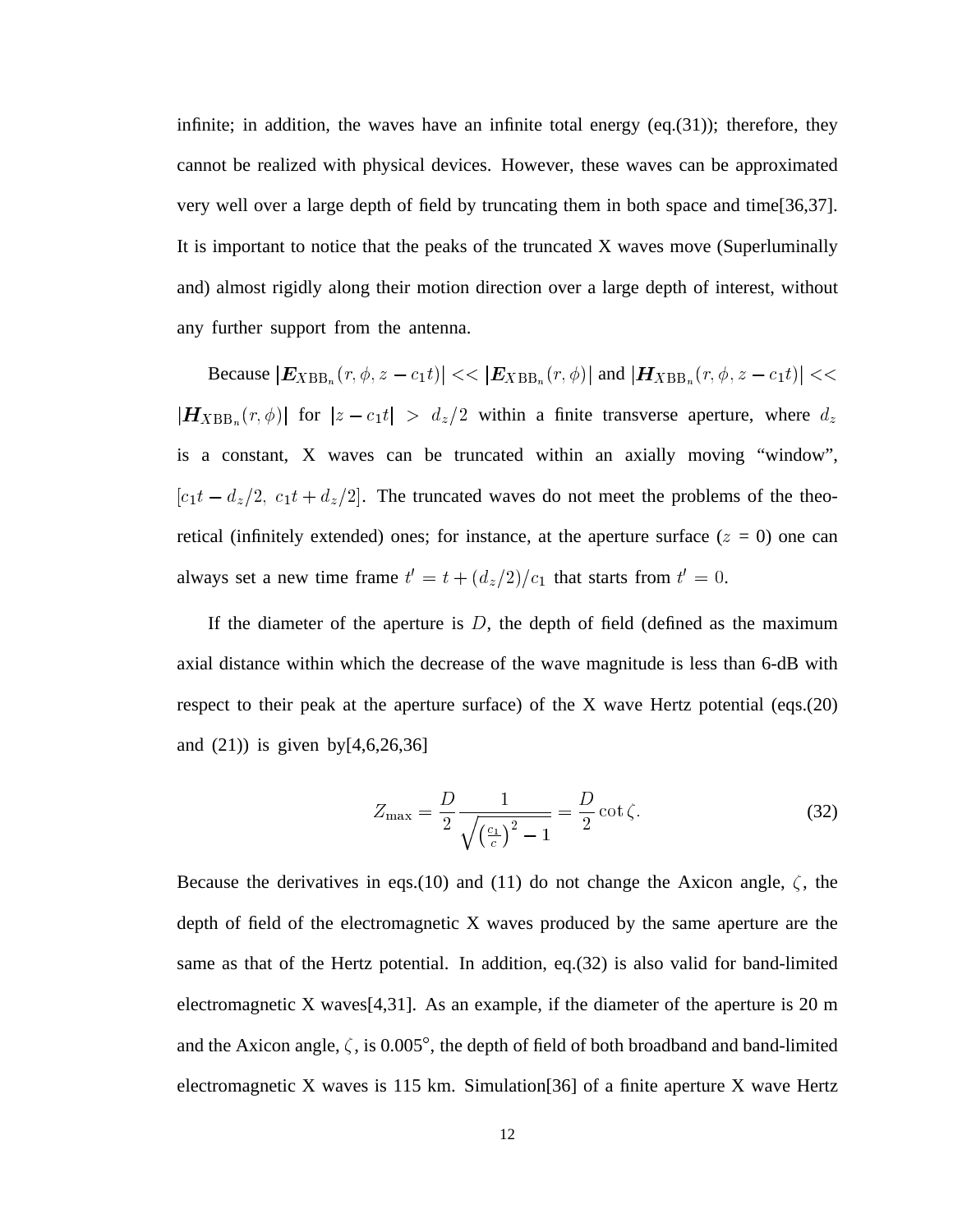potential with the Rayleigh-Sommerfeld diffraction formula[46] and its production[37] with an acoustic transducer have been reported in our previous papers.

# V. — X WAVE SOLUTIONS TO THE FREE SCHROEDINGER EQUATION

In addition to Maxwell equations, there are limited diffraction solutions also —for instance— to the Schroedinger wave equation. These solutions are localized and particle like. They may very well be related to the wave nature of quantum particles (cf. also [47]).

The general non-relativistic, time-dependent, and three-dimensional Schroedinger wave equation is given by [48]

$$
-\frac{\hbar^2}{2m}\nabla^2\Phi + V\Phi = i\hbar\frac{\partial\Phi}{\partial t},\qquad(33)
$$

where  $\hbar = h/2\pi$ , h is the Planck constant, m is the mass of the particle,  $\Phi = \Phi(r, \phi, z, t)$ is a wave function, and  $V = V(r, \phi, z, t)$  is the potential. For free objects, when V  $= 0$ , we have

$$
-\frac{\hbar^2}{2m}\nabla^2\Phi = i\hbar\frac{\partial\Phi}{\partial t}.
$$
\n(34)

It is easy to prove that if  $f(s) = e^s$ , eq.(16) is an exact solution to eq.(34), where

$$
s = a_0(k,\zeta)r\cos(\phi-\theta) + b(k,\zeta)[z-c_1(k,\zeta)t],
$$
\n(35)

and where

$$
c_1(k,\zeta) = \frac{\hbar \left[ \alpha_0^2(k,\zeta) + b^2(k,\zeta) \right]}{i2mb(k,\zeta)}.
$$
 (36)

 $\mathbf{v}$  $b(b, \zeta)$  and  $b(k, \zeta)$  in eq.(36) are any functions of the free parameters k and  $\zeta$ , where we assume that  $k = 2\pi/\lambda$  is wave number and  $\lambda$  is wavelength. Let

$$
\alpha_0(k,\zeta) = -ik\sin\zeta \tag{37}
$$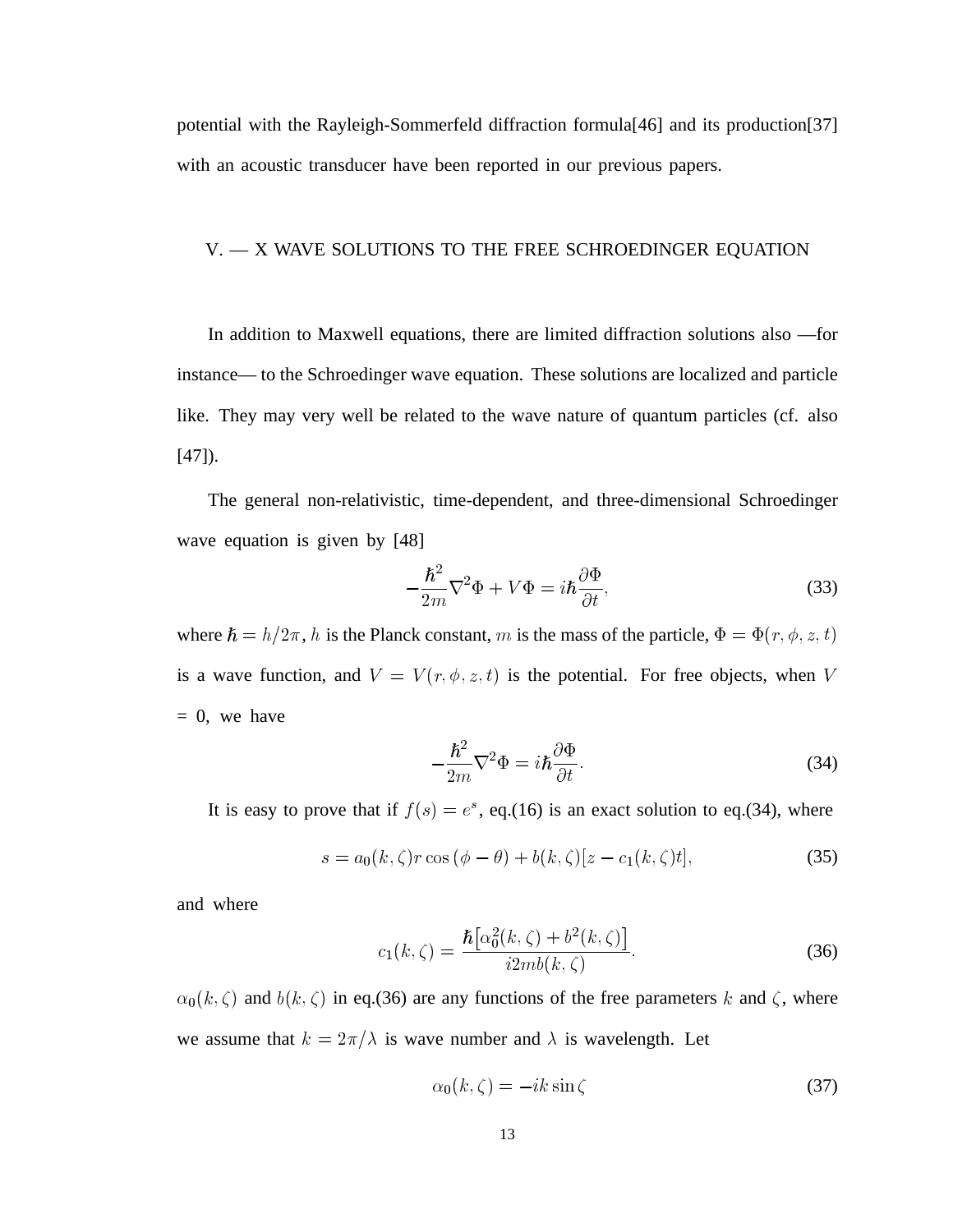and

$$
b(k,\zeta) = ik\cos\zeta,\tag{38}
$$

from eq.(36) we obtain

$$
c_1(k,\zeta) = \frac{\hbar k}{2m\cos\zeta}.\tag{39}
$$

From the de Broglie assumption [48],  $\hbar k = h/\lambda = p$  where  $p = mv$  is the momentum and  $v$  is the speed of particle, eq.(39) becomes

$$
c_1(k,\zeta) = \frac{v}{2\cos\zeta}.\tag{40}
$$

Substituting eqs.(37), (38) and (40) into eq.(35), and using  $f(s) = e^s$ ,  $T(k) =$  $B(k)e^{-a_0k}$ , and  $A(\theta) = i^ne^{in\theta}$  in eq.(16), we obtain an nth-order limited diffraction X wave solution to the Schroedinger wave equation (34)

$$
\Phi_{X_n}^s = e^{in\phi} \int\limits_0^\infty B(k) J_n(kr \sin \zeta) e^{-k[a_0 - i \cos \zeta \left(z - \frac{v}{2 \cos \zeta} t\right)]} dk,
$$
\n
$$
(n = 0, 1, 2, \ldots),
$$
\n(41)

where the superscript "s" means "Schroedinger". Similarly, eqs.(20) and (21) are exact nth-order broadband and band-limited limited diffraction X wave solutions also to the Schroedinger wave equation, respectively, after replacing c with  $v/2$ :

$$
\Phi_{XBB_n}^s = \frac{a_0 (r \sin \zeta)^n e^{in\phi}}{\sqrt{M^s} \left(\tau^s + \sqrt{M^s}\right)^n}, \quad (n = 0, 1, 2, \ldots), \tag{42}
$$

and

$$
\Phi_{XBL_n}^s = \frac{1}{a_0} \mathcal{F}^{-1} \left[ B \left( \frac{\omega}{c} \right) \right] * \Phi_{XBB_n}^s, \quad (n = 0, 1, 2, \ldots), \tag{43}
$$

where  $M^s = (r \sin \zeta)^2 + (\tau^s)^2$  and  $\tau^s = a_0 - i \cos \zeta (z - \frac{v}{2 \cos \zeta} t)$ . This means that  $\Phi_{X_{n}}^{s}$  is a new wave function for a free object. In a confined space (as in the case of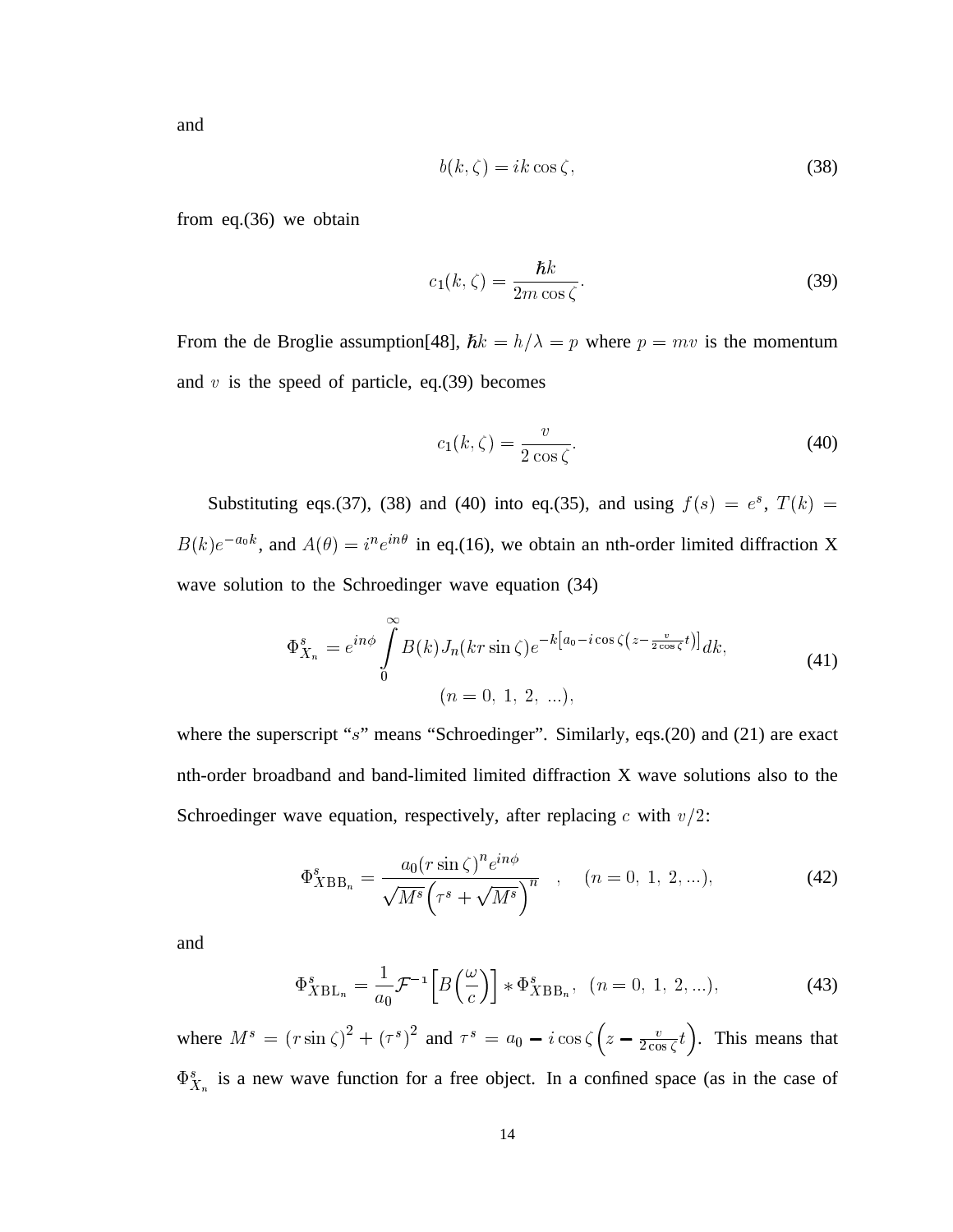a free particle passing through a hole of finite aperture), the wave function  $\Phi_{X_{-}}^s$  will change (spread or diffract) beyond a certain distance after the hole.

If  $\zeta = 0$ ,  $a_0 = 0$ , and  $B(k') = \delta(k'-k)$ , where  $\delta(\cdot)$  is a delta-function, eq.(41) represents a plane wave propagating in the  $z$  direction

$$
\Phi_P^s = e^{i\left(kz - k\frac{v}{2}t\right)}\tag{44}
$$

Since we are here interested in nonrelativistic free particles, their energy,  $E = \hbar \omega$ , is the same as the kinetic energy[48], i.e.,

$$
E = \frac{1}{2}mv^2.
$$
\n<sup>(45)</sup>

With eq.(45) and the momentum,  $p = \hbar k$ , we have

$$
k\frac{v}{2} = \frac{E}{\hbar}.\tag{46}
$$

Substituting eq.(46) into eq.(44), we have the conventional plane wave expression for nonrelativistic free particles traveling in the  $z$  direction[48]

$$
\Phi_P^s = e^{ikz} e^{-i\frac{E}{\hbar}t} = e^{i(kz - \omega t)}.\tag{47}
$$

Because  $c_1 = \frac{v}{2 \cos \zeta}$ , the X waves in eq.(41) could either be slower ( $\cos \zeta > 1/2$ ) or faster (cos  $\zeta$  < 1/2) than the particle speed, v. For a plane wave ( $\zeta = 0$ ),  $c_1 = \frac{v}{2}$ (see eq.(44)). More interesting would be the relativistic case (of Klein-Gordon and Dirac equations).

It might be surprising that solutions of a relativistic, classical equation can be solutions also of a nonrelativistic, quantum equation. However, it is a well-known fact that in the time-independent case the Helmholtz equation and the Schroedinger equation are formally identical[49] (one important consequence of it being that evanescent wave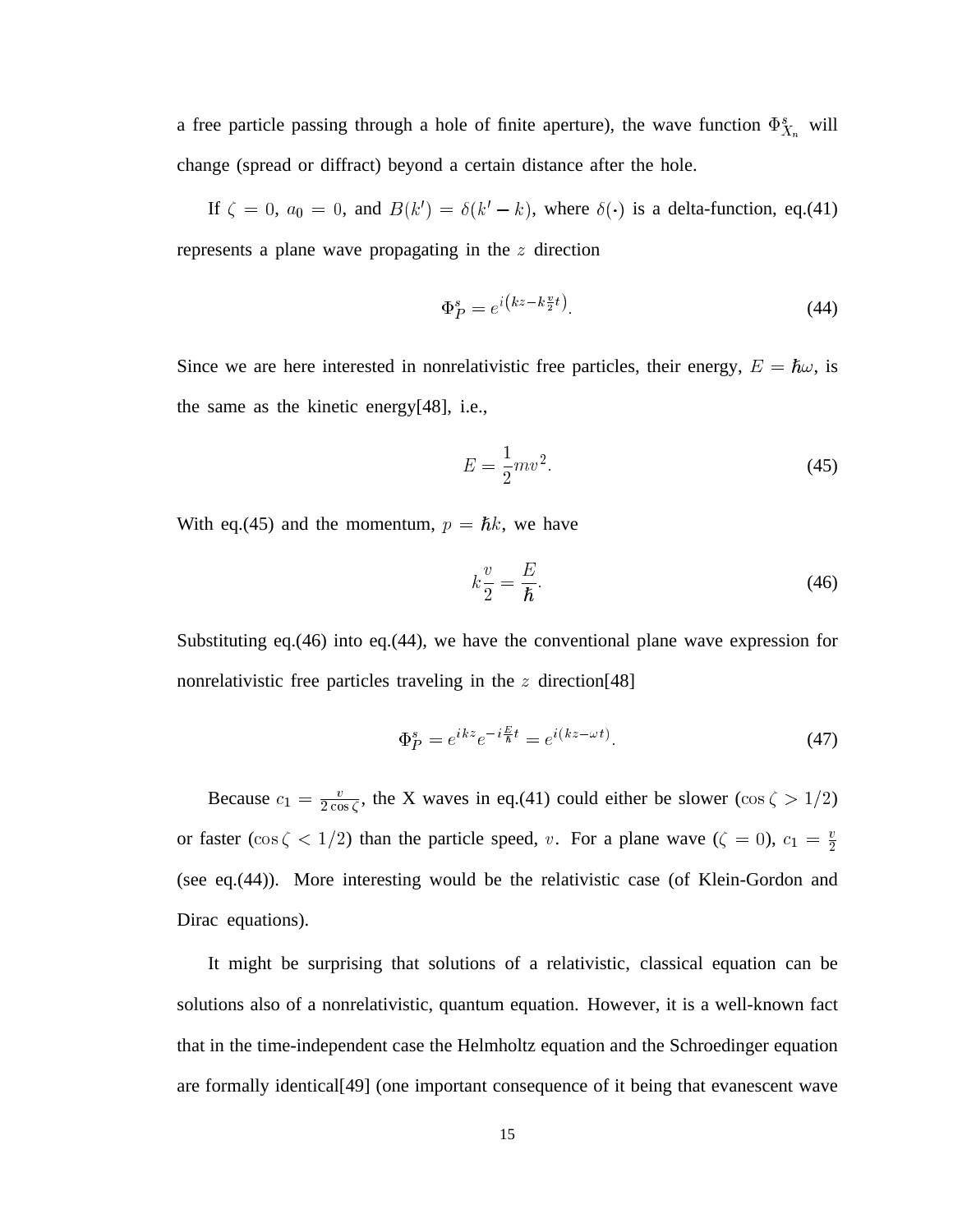transmission simulates electron tunnelling). In the time-dependent case, such equations become actually different, but nevertheless strict relations still hold between some solutions of theirs, as it will be explicitly shown elsewhere.

#### VI. — DISCUSSION

# *A. - X Wave Hertz Potential*

The scalar X-shaped waves,  $\Phi_{XBB_n}$ , in eq.(20) satisfies the wave equation (15). It is the component of a Hertz vector potential in the  $z$  direction. If  $n = 0$ , quantity  $\Phi_{XBB_n}$  is axially symmetric and has a single peak at the wave center. For  $n > 0$ , it is zero on the z axis and is axially asymmetric. When both n and  $\zeta$  are zero,  $\Phi_{XBB_n}$ represents a plane wave. In this case,  $E$  and  $H$  derived from eqs.(10) and (11) should be zero. The Hertz potential,  $\Phi_{XBB_n}$ , which may or may not have a physical meaning, is used as an auxiliary function from which new electromagnetic X waves (eqs.(13) and (14)) are derived.

If  $\Phi_{XBB_n}$  is treated approximately as one component of E or of H in eqs.(6) or (7), respectively, it has a physical meaning. Many microwave and optical phenomena are treated this way under suitable conditions[46]. A  $J_0$  Bessel beam (a special case of X waves[36]) that was treated as one component of the electric field strength of light was produced by Durnin in an optical experiment[3]. In acoustics,  $\Phi_{XBB_n}$  represents acoustic pressure or velocity potential[50,51], and has been approximated by a finite aperture acoustic transducer[37] over a large depth of field.

#### *B. - Nth-order Electromagnetic X Wave*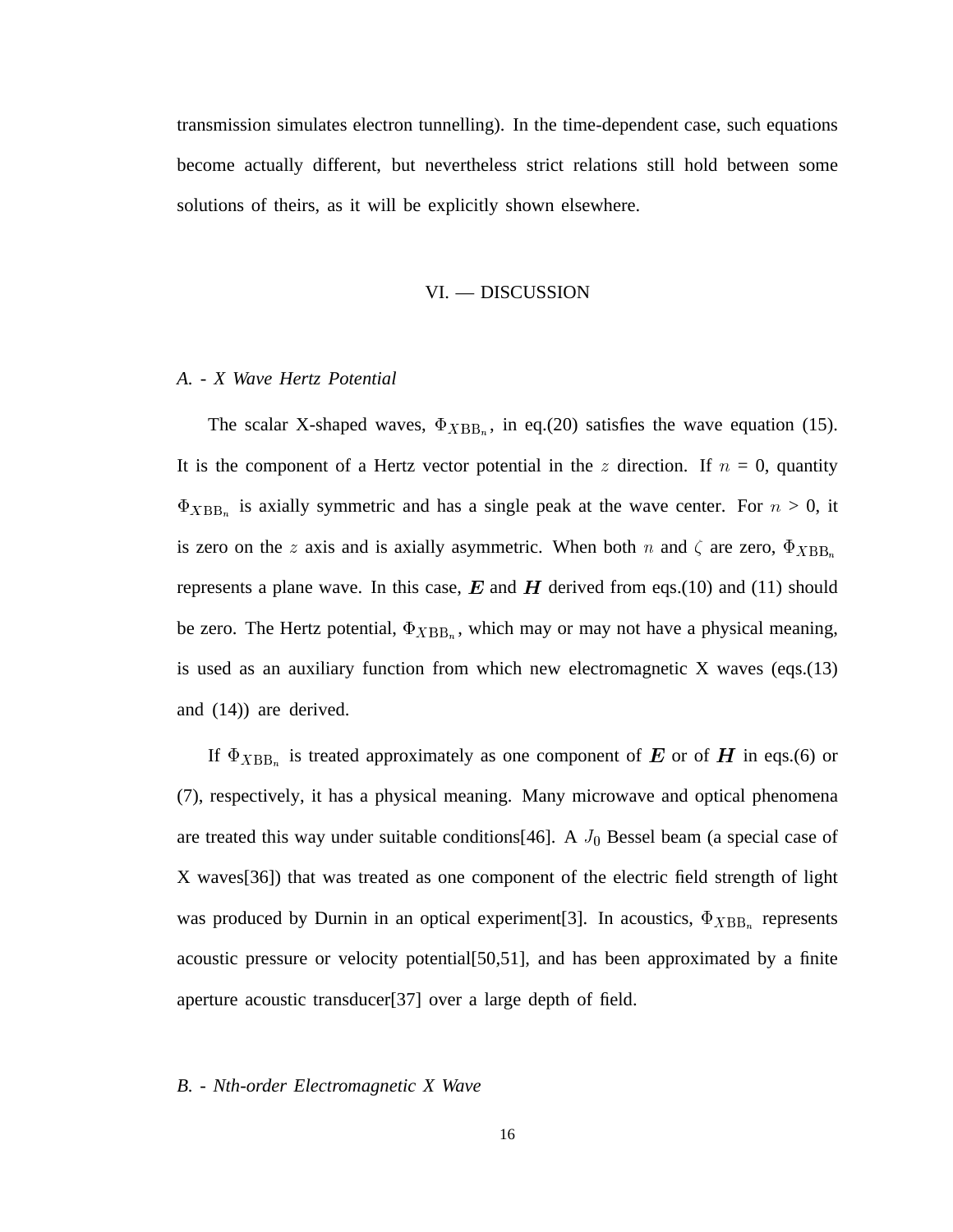From the Hertz potential,  $\Xi_m = \Phi z^o$ , and eqs.(10) and (11), a family of electromagnetic X waves can be obtained (eqs.(22)-(26)). The nonnegative integer *n* represents in these equations the order of the waves. Because the variable  $\phi$  appears in  $\Phi_{XBB_n}$  only, E and H have the same axial symmetry as  $\Phi_{XBB_n}$ . However, for  $n = 1$ , **E** and **H** are not zero on the axis, z, and they are not axially symmetric. This means they are not single-valued on the  $z$  axis and thus cannot be approximated with a physical device.

For some components of the electromagnetic X waves the field on the axial axis,  $z$ , is zero. In such a case, there are multiple peaks around the X wave center, and the energy density is high on these peaks. For example, the energy density of the zerothorder electromagnetic X wave has four sharp peaks (see Panel (3) of Fig.2). This is similar to the case of Ziolkowski's localized electromagnetic wave[20]. Notice that any higher-order ( $n > 0$ ) scalar X-shaped waves are zero on the z axis and also produce multiple peaks[36].

#### *C. - Other Hertz Vector Potentials*

If we choose

$$
\Xi_m = \Phi \phi^o,\tag{48}
$$

eqs.(13) and (14) are replaced by

$$
\boldsymbol{E} = \mu_0 \frac{\partial^2 \Phi}{\partial t \partial z} \boldsymbol{r}^o - \mu_0 \left( \frac{1}{r} \frac{\partial \Phi}{\partial t} + \frac{\partial^2 \Phi}{\partial r \partial t} \right) \boldsymbol{z}^o \tag{49}
$$

and

$$
\boldsymbol{H} = \frac{1}{r} \left( \frac{1}{r} \frac{\partial \Phi}{\partial \phi} + \frac{\partial^2 \Phi}{\partial r \partial \phi} \right) \boldsymbol{r}^o + \left[ \frac{1}{r^2} \left( \frac{\partial^2 \Phi}{\partial \phi^2} + \Phi \right) - \frac{1}{c^2} \frac{\partial^2 \Phi}{\partial t^2} \right] \phi^o + \frac{1}{r} \frac{\partial^2 \Phi}{\partial z \partial \phi} \boldsymbol{z}^o, \quad (50)
$$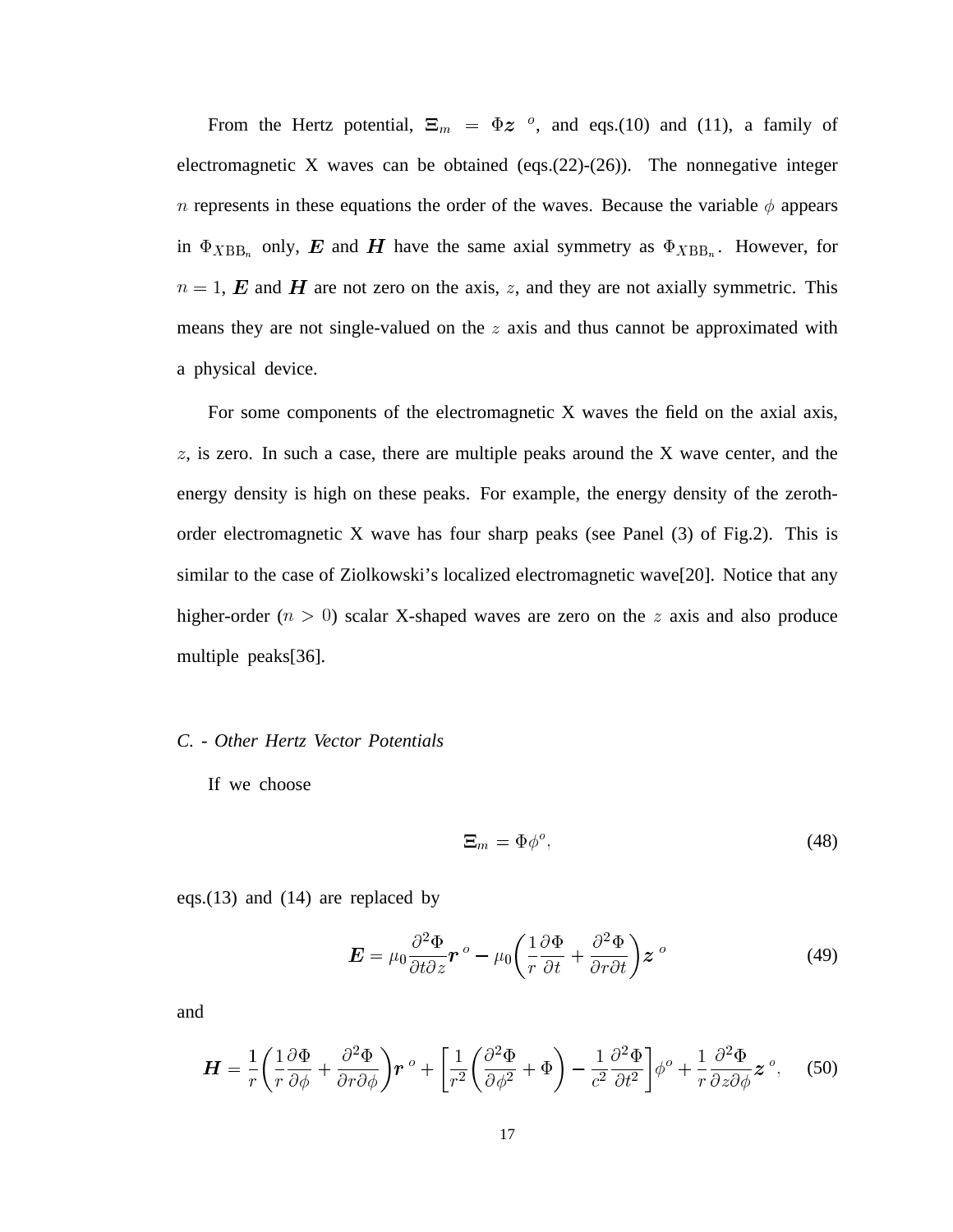respectively. Substituting the X wave solutions  $(eq.(20))$  into eqs.(49) and (50), we obtain limited diffraction electromagnetic X waves whose electric components stay in a radial plane  $(r - z)$  plane).

Similarly, if

$$
\Xi_m = \Phi r^o, \tag{51}
$$

 $E$  and  $H$  are given by

$$
\mathbf{E} = -\mu_0 \frac{\partial^2 \Phi}{\partial z \partial t} \phi^o + \mu_0 \frac{1}{r} \frac{\partial^2 \Phi}{\partial \phi \partial t} \mathbf{z}^o
$$
(52)

and

$$
\boldsymbol{H} = -\left(\frac{1}{r^2}\frac{\partial^2 \Phi}{\partial \phi^2} + \frac{\partial^2 \Phi}{\partial z^2}\right)\boldsymbol{r}^o + \frac{1}{r}\left(\frac{\partial^2 \Phi}{\partial \phi \partial r} - \frac{1}{r}\frac{\partial \Phi}{\partial \phi}\right)\phi^o + \left(\frac{1}{r}\frac{\partial \Phi}{\partial z} + \frac{\partial^2 \Phi}{\partial r \partial z}\right)\boldsymbol{z}^o, \quad (53)
$$

respectively. If  $\Phi$  are X wave solutions (eq.(20)), equations (52) and (53) represent limited diffraction electromagnetic X waves with their electric components perpendicular to  $\bm{r}$   $^o$ .

For lower-order  $\Phi_{XBB_n}$  (smaller *n*), **E** or **H** in eqs.(49)-(50) or eqs.(52)-(53) may be singular around the axial axis because of the terms  $1/r$  and  $1/r<sup>2</sup>$ .

#### *D. - Limited Diffraction and Wave Speed*

Because  $E$  or  $H$  in eqs.(13)-(14), (49)-(50), or (52)-(53) are obtained by derivatives of the scalar X waves in terms of their spatial and time variables, the propagation term,  $z - c_1 t$ , is retained after the derivatives. Therefore, the electromagnetic X-shaped waves are also limited diffraction beams (traveling with the wave at speed  $c_1$ , one will see a constant wave pattern in space).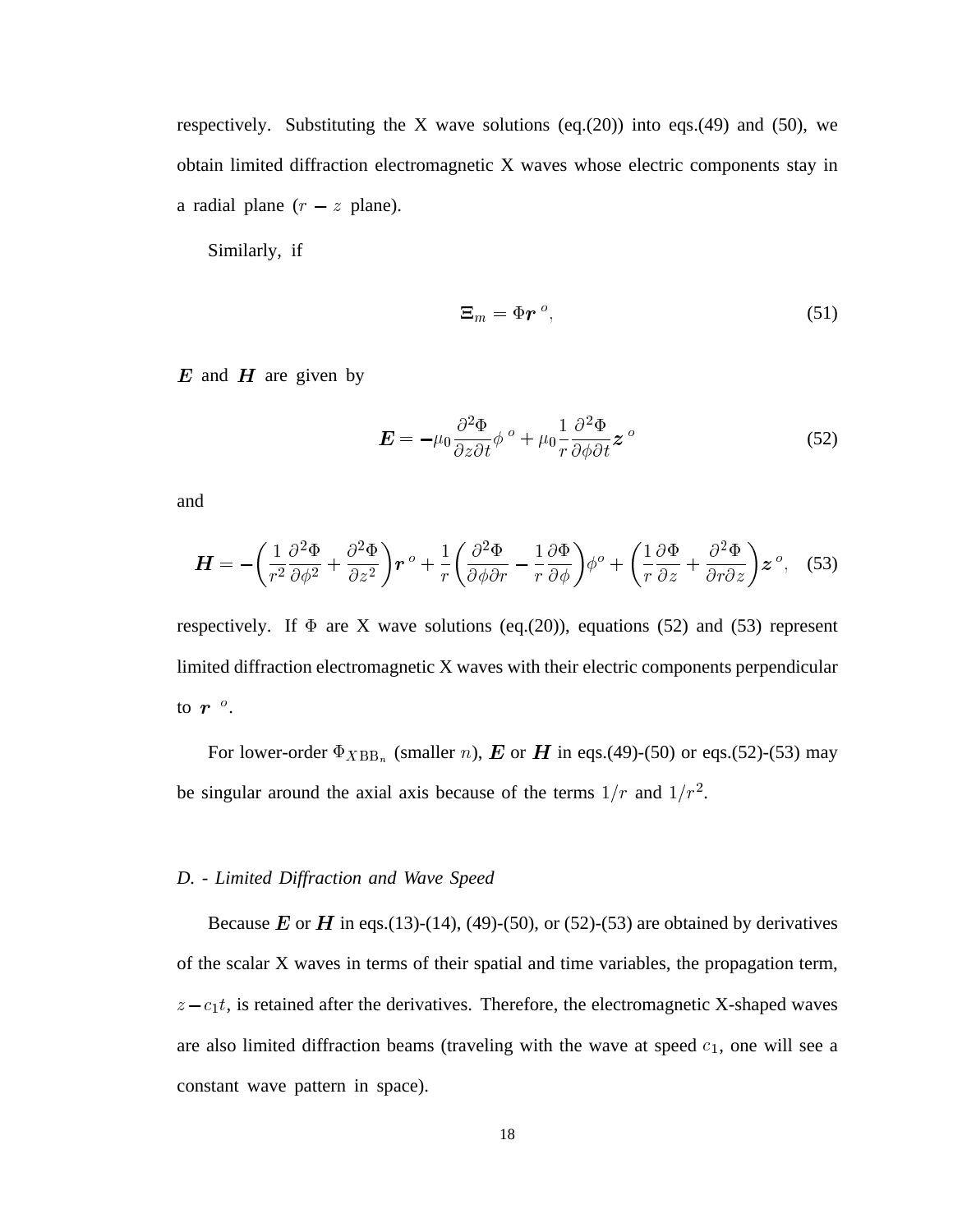The wave speed,  $c_1$ , of limited diffraction beams (eq.(1)) along the z axis is greater than or equal to the speed of sound (in acoustics) or the speed of light (in electromagnetism or optics). For example, the speed of the X-shaped waves is[36]  $c_1 = c/\cos\zeta \geq c$ , where  $0 \leq \zeta < \pi/2$  is an Axicon angle [52]. This behavior is said to be "tachyonic" or Superluminal[53] and has been studied by many investigators in both "particle"[54–57] and wave [54,55,57,40–42,36] physics. In particular, recently (see e.g. refs.[40,41]) it has been claimed that all relativistic (homogeneous) wave equations admit also sub- and Super-luminal solutions: a claim later confirmed, e.g., in [57] (and that in the past had been verified only in some particular cases[54]).

Although the theoretical Superluminal waves encountered in this paper cannot be exactly produced, due to their infinite energy, they can be approximated with a finite aperture radiator and retain the essential characteristics (limited diffraction and Superluminal group velocity) over a large depth of field[36]. Each component (wavelet) of the approximated wave propagates at the speed of sound or of light, but the cone, or X-shaped wave, created by their superposition travels at a speed greater than the sound or light speed. The X waves, however, do not appear to violate[36,37,54,55] the special theory of relativity, as we shall discuss below in Section VII, when we shall also show that Superluminal X-shaped waves, in particular, are predicted by Relativity itself[53,54] to travel in space rigidly, without deforming.

Since Superluminal motions seem to appear even in other sectors of experimental science, we deem it proper to present in an Appendix at the end of this paper some information about those experimental results. In fact, the subject of Superluminal objects [or tachyons] addressed in this paper is still unconventional, and it can get more support from experiments than from theory. Moreover, such pieces of information are presently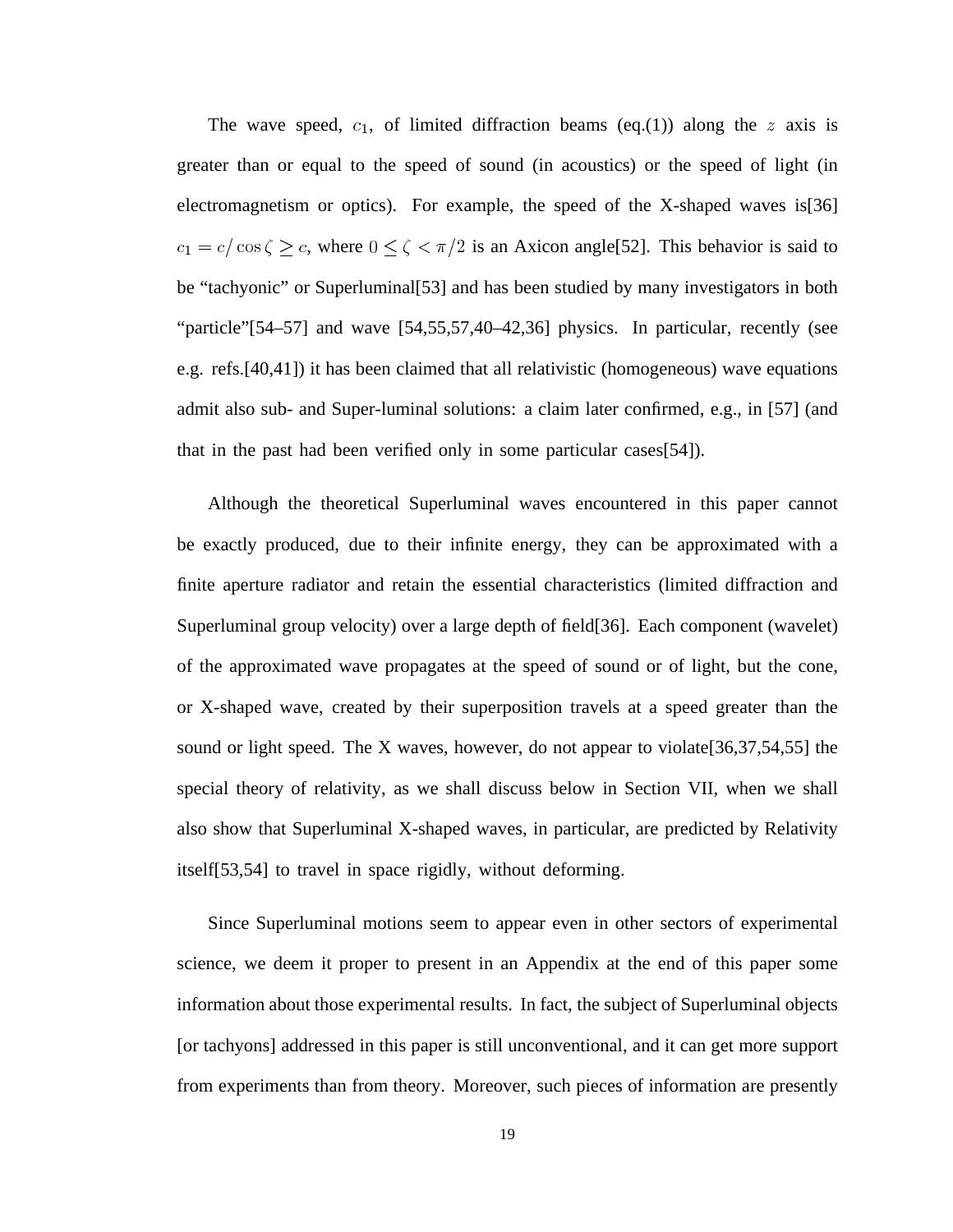scattered in four different areas of science, and it can be useful to find them all collected in one and the same place.

#### *E. - Electric and Magnetic Field Strength Vectors*

For the electromagnetic X waves given by eqs.(22)-(26),  $(E_{XBB_n})$ <sub>o</sub> $/(E_{XBB_n})_r$  or  $(H_{XBB_n})_{\phi}/(H_{XBB_n})_r$  is not a function of r and  $\phi$ . In addition, the z component of  $H$  is very small as compared to the other two components (see Table I). This means that the major component of the Poynting flux (eqs.(27)-(29)) is in the z direction (the direction of the vector Hertz potential) (see Table II).

#### *F. - Method to Obtain Other Limited Diffraction Electromagnetic Waves*

It is clear from equations  $(13)-(14)$ ,  $(49)-(50)$ , or  $(52)-(53)$ , that when new limited diffraction solutions to eq.(15) are found, the corresponding limited diffraction electromagnetic waves can be obtained. There are many ways to obtain new limited diffraction solutions to the scalar wave equation, such as the variable substitution method, that converts any existing solutions to a limited diffraction solution[24]; and the superposition method, that uses Bessel beams or rather X waves as basis functions to construct limited diffraction beams of practical usefulness[6,26].

# *G. - Bowtie X Waves for Sidelobe Reduction*

Sidelobes of the scalar X-shaped waves (eq.(19)) are high along the X branches [4]. The asymptotic behavior of the electromagnetic X wave sidelobes are similar to that of the scalar waves (see Figs.1 and 2). Low sidelobes are necessary to obtain high contrast medical imaging where the biological soft tissues are modeled as multiple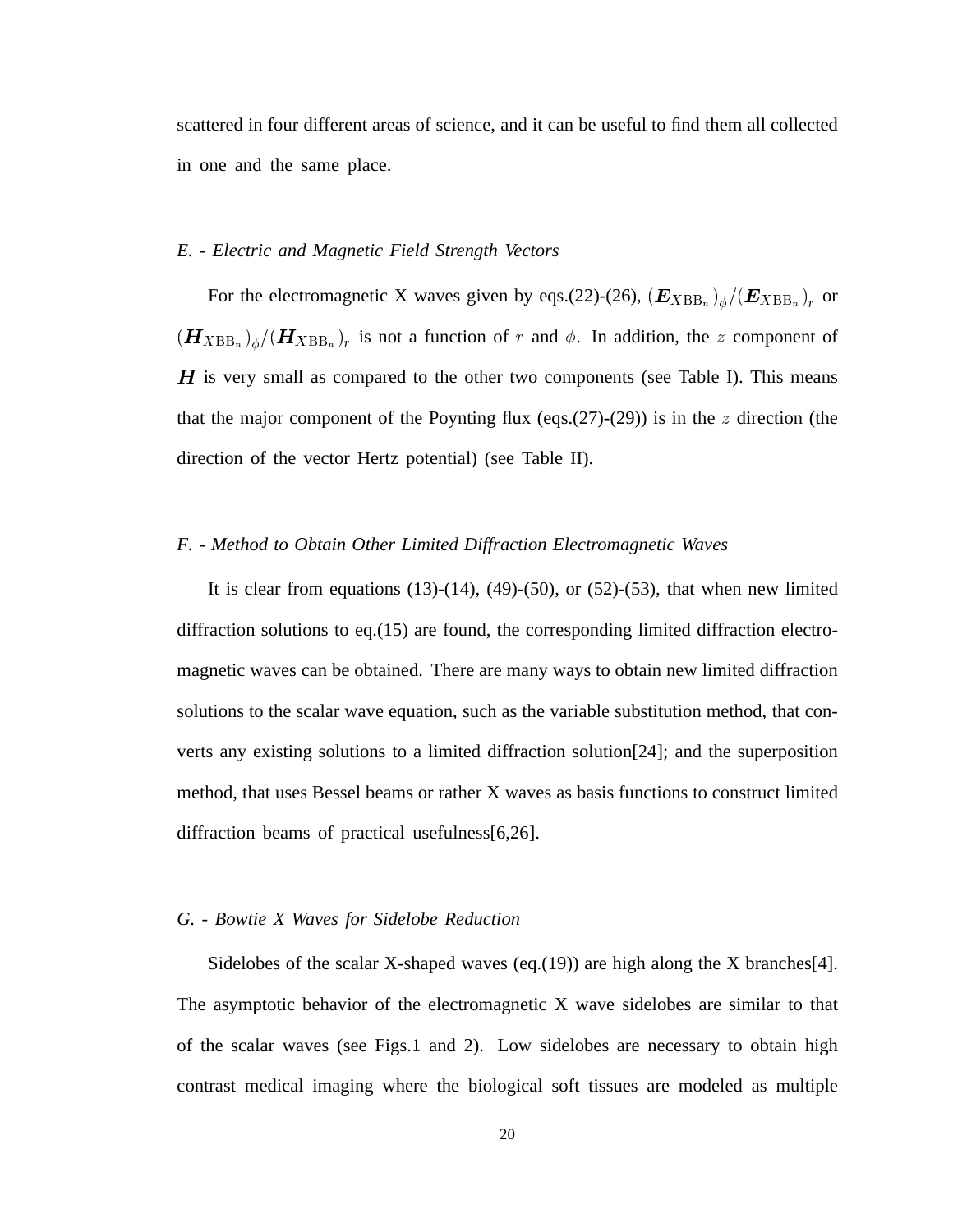random scatterers[51]. To reduce sidelobes of the scalar X waves in pulse-echo imaging, a summation-subtraction method[31] can be used. However, this method reduces the frame rate in real-time pulse-echo imaging, and is also sensitive to object motion. Recently, unsymmetrical limited diffraction beams such as bowtie X waves were developed[4]. These waves are obtained by taking derivatives in one direction, say  $y$ , of the zeroth-order X wave. When a bowtie X wave is used to transmit and its  $90^{\circ}$  rotated beam pattern (around the  $z$  axis) is used to receive, sidelobes of pulse-echo imaging systems can be reduced dramatically without compromising the image frame rate. The same technique could also be applied to the electromagnetic X-shaped waves for low sidelobe imaging.

#### *H. - Total Energy, Energy Density, and Causality*

Because of the slow decay of the field along the X branches, the total energy (eq.(31)) of the abovementioned electromagnetic X-shaped waves is infinite. In addition, such waves should already exist at  $t = -\infty$ , due to the infinite extension of the X arms. Therefore, theoretical (infinitely extended) electromagnetic X waves are not experimentally realizable. However, because the energy density of the electromagnetic X waves is everywhere finite (except for those discussed in subsection C of this Section), these waves can be approximated very well over a large depth of interest (depth of field) by truncating them in both aperture (transverse plane) and axial range[36,37,58]. The truncated waves are "causal", in the sense that they do not meet the above problems.

# *I. - Possible Applications*

Because limited diffraction electromagnetic waves can be approximated over a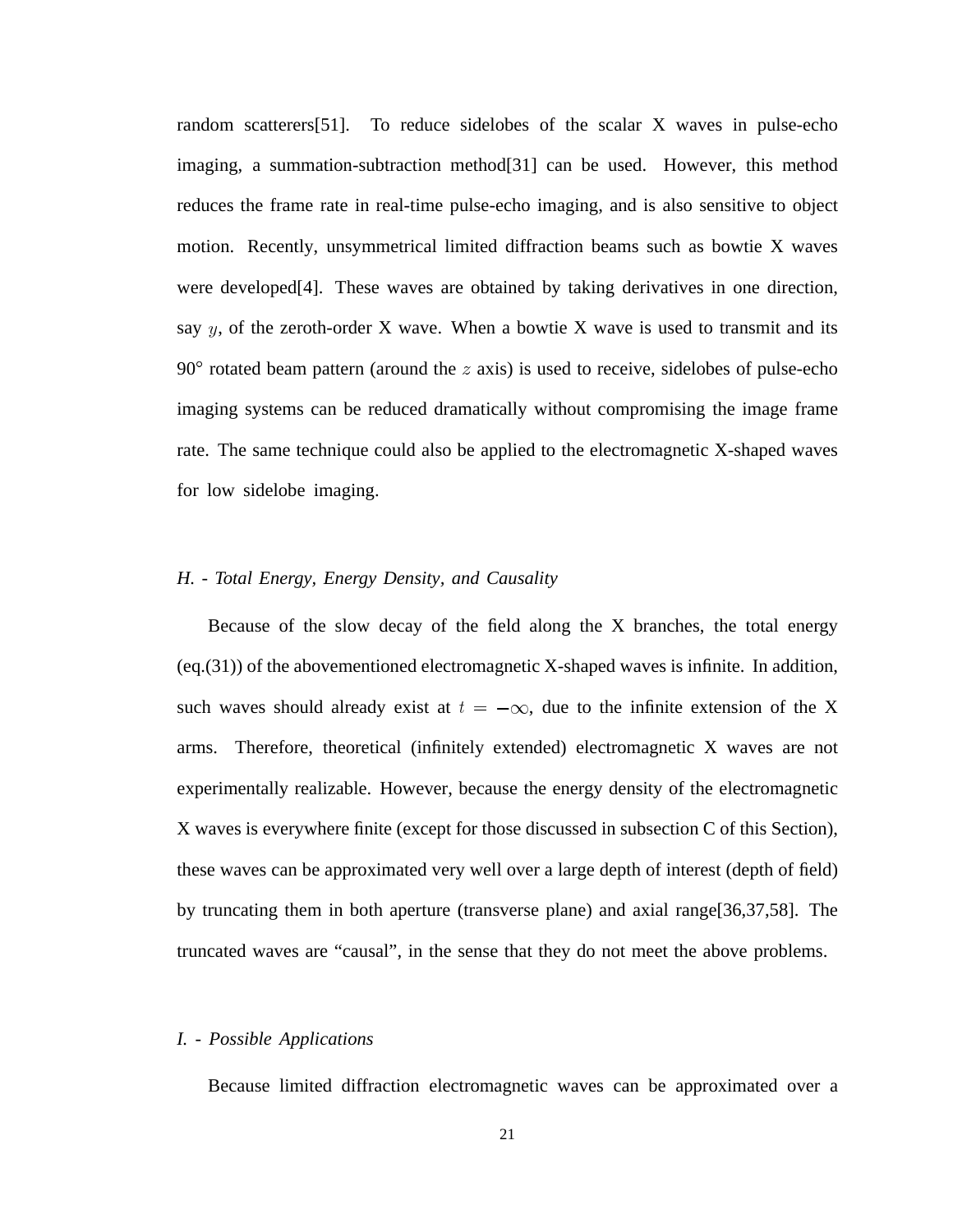large depth of field with a zero diffraction angle, they could have applications in acoustics[4–17], electromagnetism[18–20], and optics[2,3,21].

# *J. - Particle Like Character*

Limited diffraction X waves (eq.(19) and (41)) are particle like. As the scaling parameter,  $a_0$ , decreases, the wave-function energy density around the wave center increases. The off-center energy density of the X-shaped waves decays slowly along the X branches, which may provide a way to communicate with other wave particles[58]. Let us also notice that the X-shaped waves considered by us are not normalizable, like the plane wave solution[48] to the free Schroedinger equation.

# VII. — A THEORETICAL FRAMEWORK WITHIN SPECIAL RELATIVITY FOR THE "X-WAVES"

Let us here mention that a simple theoretical framework exists[54] (merely based on the space-time geometrical methods of Special Relativity (SR)) which incorporates the Superluminal X-shaped waves without violating the Relativity principles.

Actually, SR can be derived from postulating: (i) the Principle of relativity; and (ii) space-time to be homogeneous and space isotropic. It follows that one and only one *invariant* speed exists; and experience shows that invariant speed to be the one, *c,* of light in vacuum (the essential role of *c* in SR is just due to its invariance, and not to its being supposedly a maximal, or minimal, speed; no other, sub- or Super-luminal, object can be endowed with an invariant speed: in other words, no bradyon or tachyon can play in SR the same essential role as the speed-*c* light waves). Let us recall, incidentally,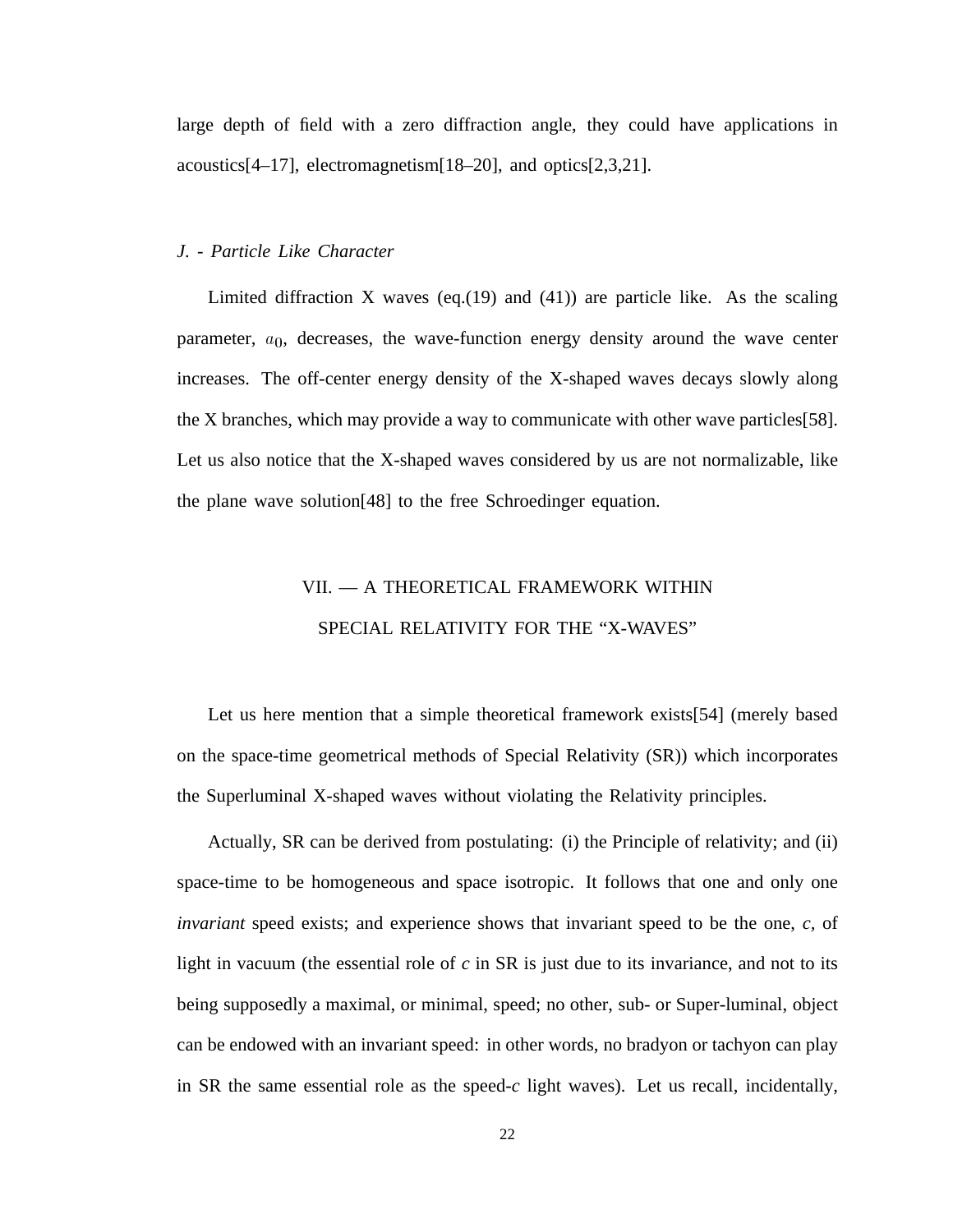that tachyon [a term coined in 1967 by G.Feinberg] and bradyon [term coined in 1970 by one of the present authors] mean Superluminal and subluminal object, respectively. The speed *c* turns out to be a limiting speed: but any limit possesses two sides, and can be approached a priori both from below and from above (as E.C.G.Sudarshan put it, from the fact that no one could climb over the Himalayas ranges, people of India cannot conclude that there are no people North of the Himalayas...; actually, speed-*c* photons exist, which are born, live and die just "at the top of the mountain," without any need to accelerate from rest to the light speed).

A consequence is that the quadratic form  $ds^2 = c^2 dt^2 - dx^2 - dy^2 - dz^2$  (i.e., the four-dimensional length-element square, along the space-time path of any object) results to be invariant, except for its sign. In correspondence with the positive (negative) sign, one gets the subluminal (Superluminal) Lorentz transformations [LT]. The ordinary, subluminal LTs leave, e.g., the fourvector squares and the scalar products (between fourvectors) just invariant.

The Superluminal LTs can be easily written down only in two dimensions (or in six, or in eight, dimensions...). But they must have the properties of changing sign, e.g., to the fourvector squares and to the fourvector scalar products. This is enough to deduce —see Fig.4— that a particle, which is spherical when at rest (and which appears then as ellipsoidal, due to Lorentz contraction, at subluminal speeds *v*), will appear[53,54,58,59] as occupying the cylindrically symmetrical region bounded by a two-sheeted rotation hyperboloid and an indefinite double cone, as in Fig.4(d), for Superluminal speeds *V.* In Fig.4 the motion is along the *x*-axis. In the limiting case of a point-like particle, one obtains only a double cone. In 1982, therefore, it was predicted[53] that the simplest Superluminal object appears (not as a particle, but as a field or rather) as a wave: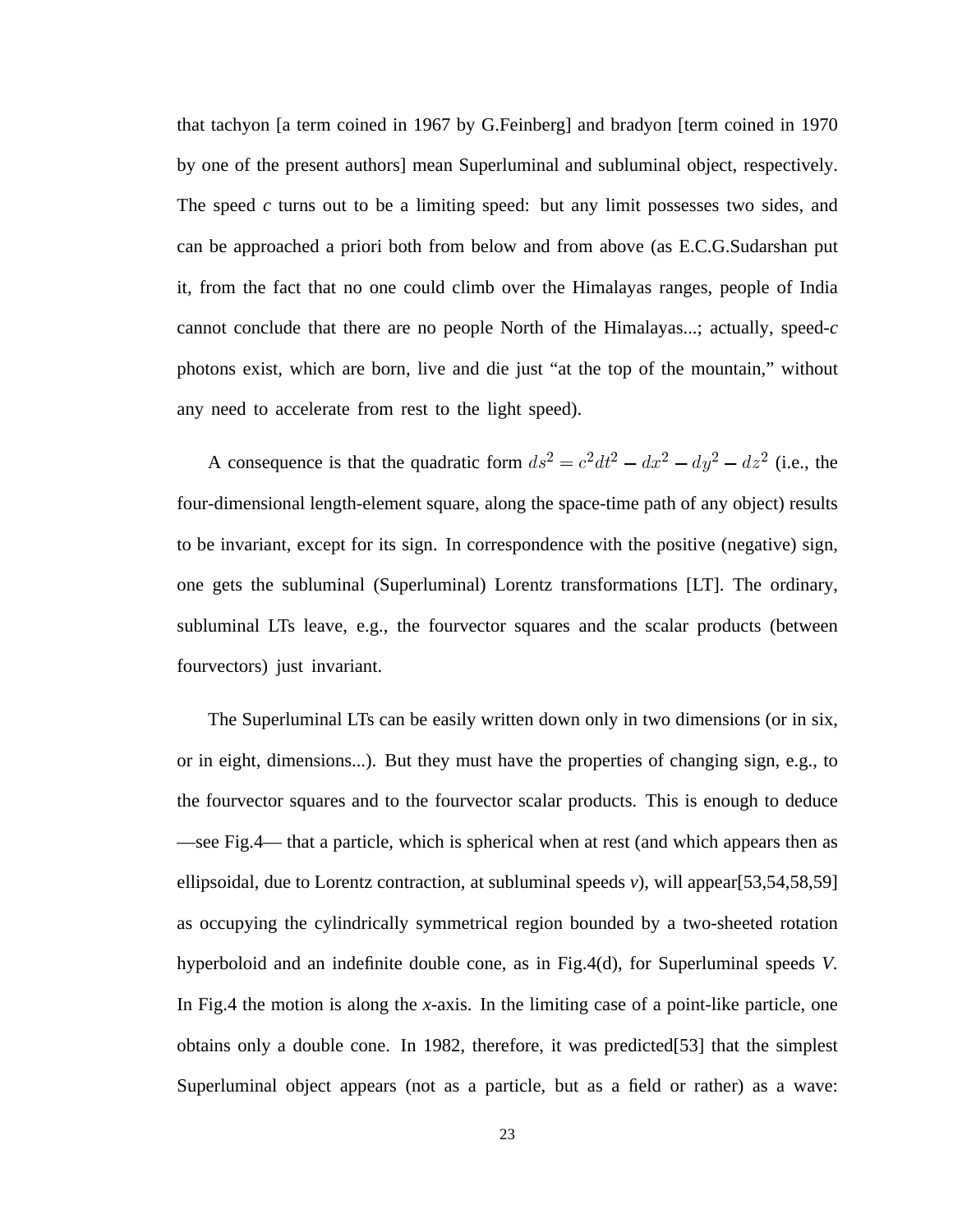namely, as a "X-shaped wave", the cone semi-angle  $\alpha$  being given (with  $c = 1$ ) by  $\cot \alpha = \sqrt{V^2 - 1}.$ 

It was also predicted[53,59] that the X-shaped waves would move *rigidly* with speed *V* along their motion direction (Fig.5). The reason for such "X-waves" to travel undeformed is quite simple: every X-wave can be regarded at each instant of time as the (Superluminal) Lorentz transform of a spherical object, which of course as time elapses moves in vacuum without any deformation.

The X-shaped waves here considered are the most simple ones only. If we started not from an intrinsically spherical or point-like object, but from a non-spherically symmetric particle, or from a pulsating (contracting and dilating) sphere, or from a particle oscillating back and forth along the motion direction, their Superluminal Lorentz transforms would result to be more and more complicated. The above-seen X-waves, however, are typical for a Superluminal object, so as the spherical or point-like shape is typical for a subluminal particle.

The three dimensional picture of Fig.5, or rather of Fig.4(d), appears in Fig.6, where its annular intersections with a transverse plane are shown (cf. refs.[53,59]).

It has been believed for a long time that Superluminal objects would have allowed sending information into the past; but such problems with causality seem to be solvable within SR. Once SR is generalized in order to include tachyons, no signal traveling backwards in time is apparently left. For a solution of those causal paradoxes, see refs.[55,56] and references therein.

Let us pass, within this elementary context, to the problem of producing a "Xshaped wave" like the one depicted in Fig.6 (truncated of course, in space and in time, by use of a finite antenna radiating for a finite time interval). To convince ourselves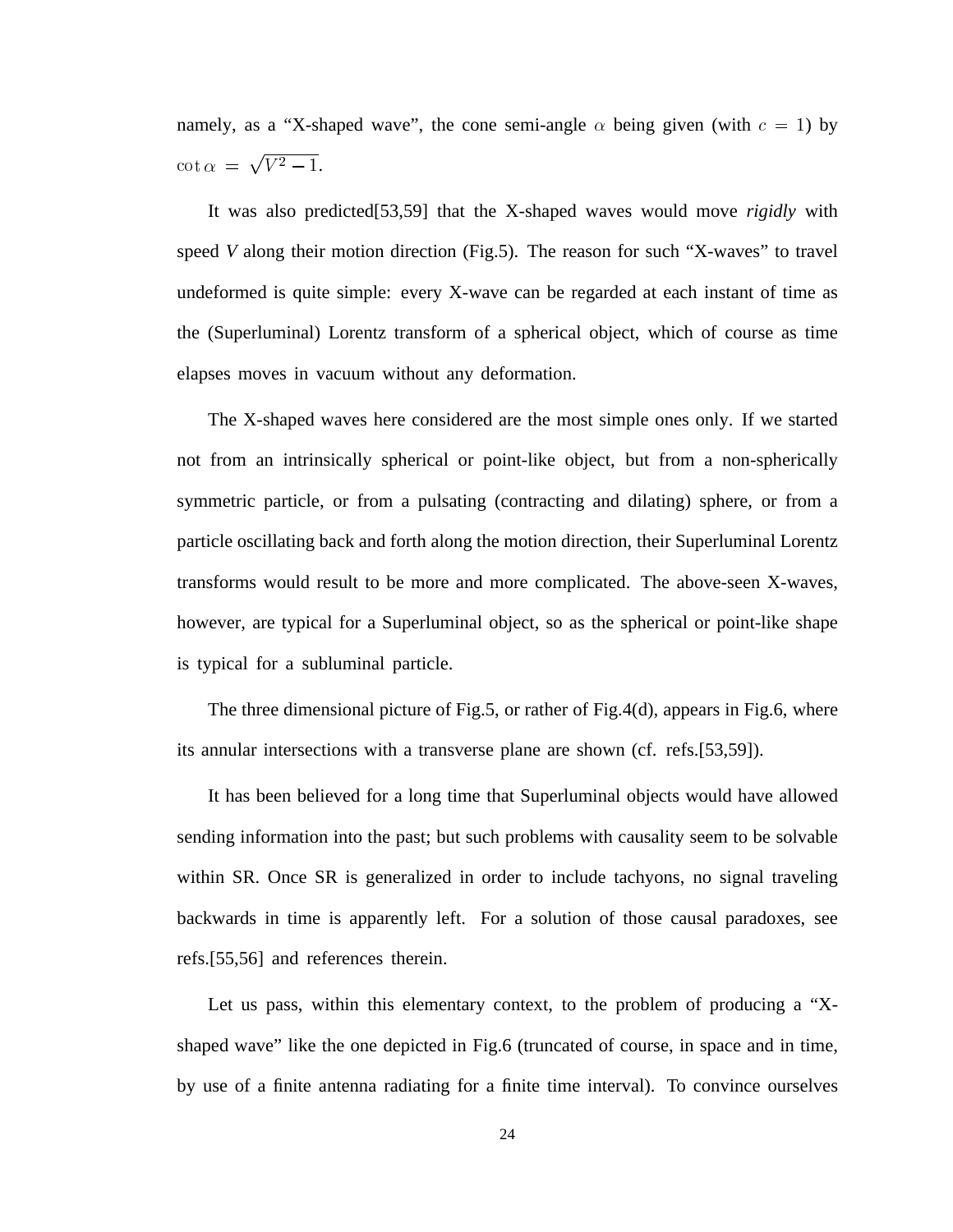about the possibility of realizing them, it is enough to consider *naively* the ideal case of a Superluminal source *S* of negligible size, endowed with constant speed *V* and emitting spherical electromagnetic waves *W* (each one traveling at the invariant speed *c*). We shall observe the electromagnetic waves to be internally tangent to an enveloping cone *C* having the source motion line *x* as its axis and *S* as its vertex. This is analogous to what happens with an airplane moving with a constant supersonic speed in the air. In addition, those electromagnetic waves *W* interfere negatively one another inside the cone *C*, and interfere constructively only on its surface. We can put a plane detector orthogonal to *x* and record the intensity of the waves *W* impinging on it, as a (cylindrically symmetric) function of position and of time. Afterwards, it will be enough to replace the plane detector by a plane antenna that radiates —instead of detecting and recording— exactly the same (cylindrically symmetrical) space-time pattern of electromagnetic waves *W*, in order to build up a cone-shaped (*C*) electromagnetic wave travelling along *x* with the Superluminal speed *V* (obviously, with no radiating source —now— any longer at its vertex *S*). Even if each spherical wave *W* will still travel with the invariant speed *c*.

Incidentally, by evaluation of the above-mentioned intensity, one can get the simplest example of "X-waxe solution."

Let us recall by the way that, in the approximated case in which we produce a finite conic wave truncated both in space and in time, the theory of SR suggested the bi-conic shape (symmetrical in space with respect to the vertex *S*) to be a priori a better approximation to a rigidly traveling wave; so that SR suggests to have recourse to an antenna emitting a radiation (not only cylindrically symmetrical in space but also) symmetric in time, in order to obtain *a priori* a better approximation to an undeformed progressive wave.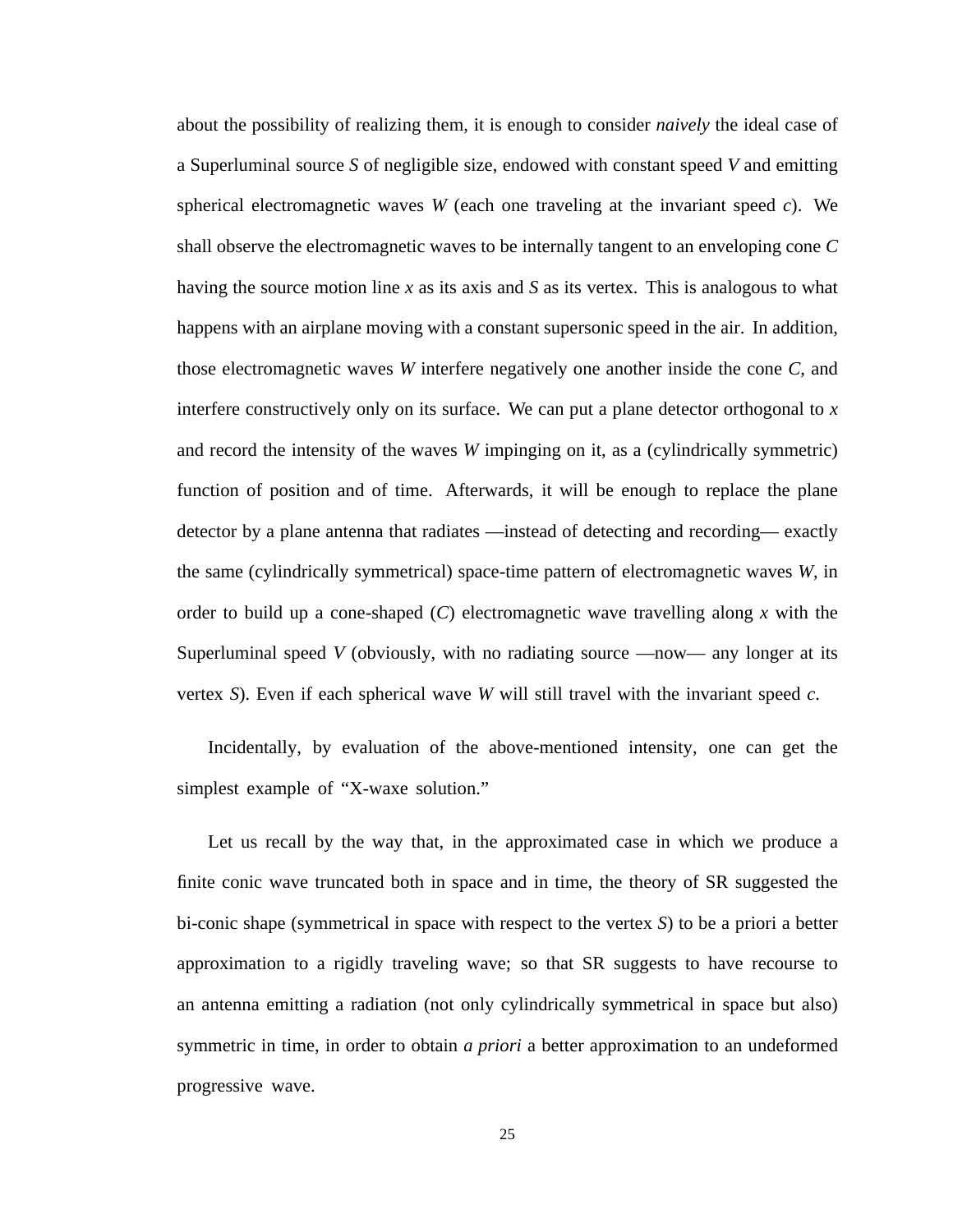Let us mention moreover that our finite bi-conic, or X-shaped, waves (after having been produced) are expected to travel almost rigidly, at Superluminal speed, without any further support from the radiator.

One may observe, at last, that in the vacuum and in nondispersive media for our X-shaped waves the group velocity coincides with the phase velocity.

#### VIII. — CONCLUSION

We have derived limited diffraction solutions to the free Maxwell equations. Theoretically, these solutions are diffraction-free. They are infinitely extended in space and time, and possess infinite total energy. However, for solutions that are single valued and non-singular (finite energy density), they can be approximated very well by a finite aperture antenna over a large depth of interest. In addition, some X-shaped wave solutions to the free Schroedinger equation are derived; which may be helpful for a better understanding of the relationship between waves and particles. Because limited diffraction beams have a large depth of field, they could have applications in several areas.

As explained in Sect.VI-D above, we use the present occasion to present in the Appendix below some information about the other sectors of experimental science in which Superluminal motions seem to appear.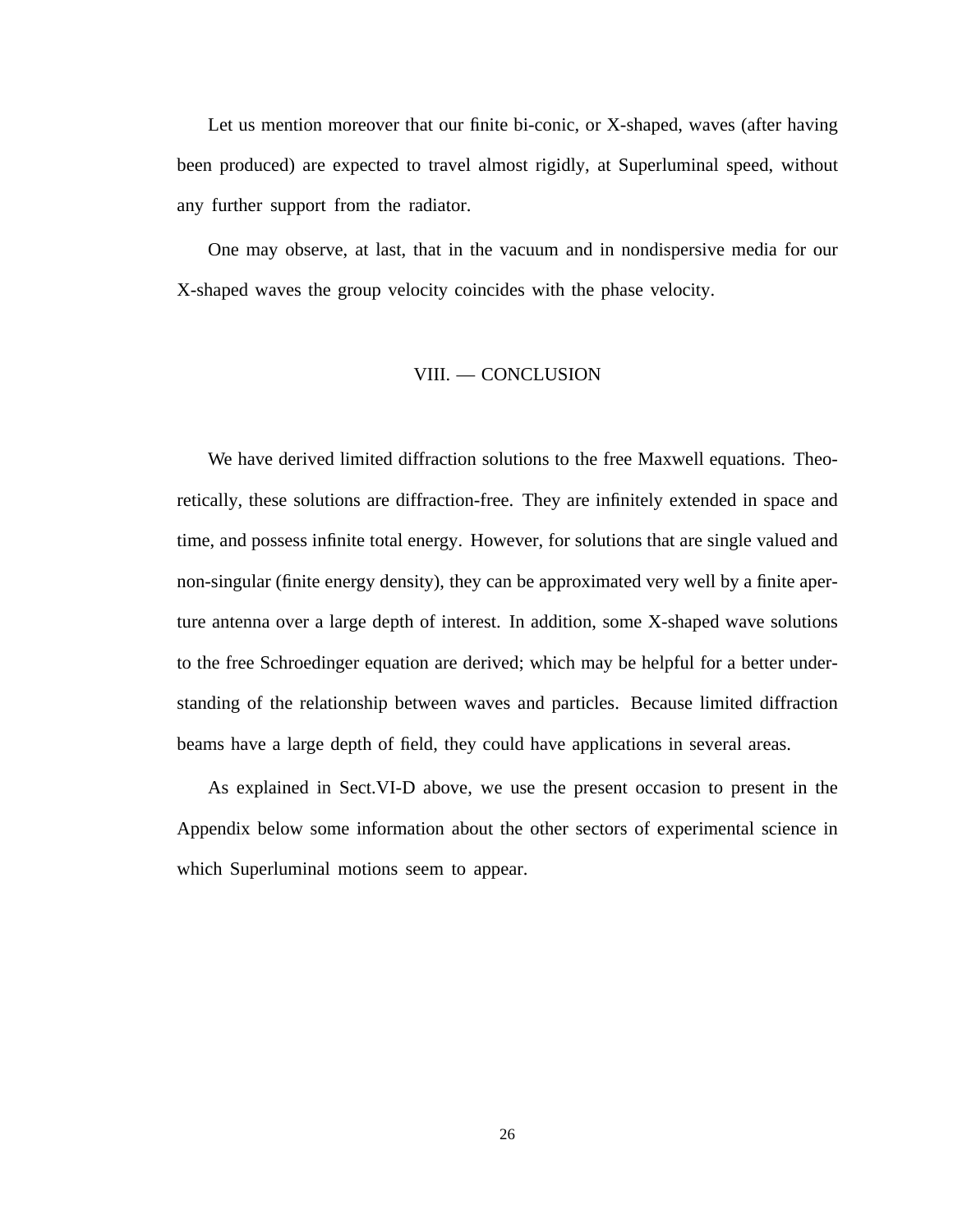#### IX. — ACKNOWLEDGMENTS

The authors appreciate for helpful discussions Dr. Hugo E. Hernandez, Dr. L. C. Kretly and Dr. Waldyr A. Rodrigues Jr. of the D.M.O.-FEE, of the C.C.S. and of IMECC, respectively, all at the Universidade Estadual de Campinas, Campinas, S.P., Brazil. This work was supported in part by grants CA54212 and CA43920 from the National Institutes of Health (as well as by CNPq, and by CNR, MURST, INFN).

# X. — APPENDIX

In this Appendix we take the opportunity to present some sketchy information —mainly bibliographical— about the other three (in total, four) sectors of experimental science in which Superluminal motions seem to appear. In fact, as the "Superluminal" topic is still controversial, a panoramic view of the overall *experimental* situation is certainly useful, especially when it is considered that the related information, scattered in very different Journals, is not all of easy access to everybody.

For the sake of brevity, in the references quoted in this Appendix the title of the papers will be omitted.

The question of Superluminal objects or waves [tachyons] has a long story, starting perhaps with Lucretius' *De Rerum Natura.* Still in pre-relativistic times, let us recall e.g. the contributions by A.Sommerfeld. In relativistic times, our problem started to be tackled again essentially in the fifties and sixties, in particular after the papers by E.C.George Sudarshan et al., and later on by E.Recami, R.Mignani et al. [who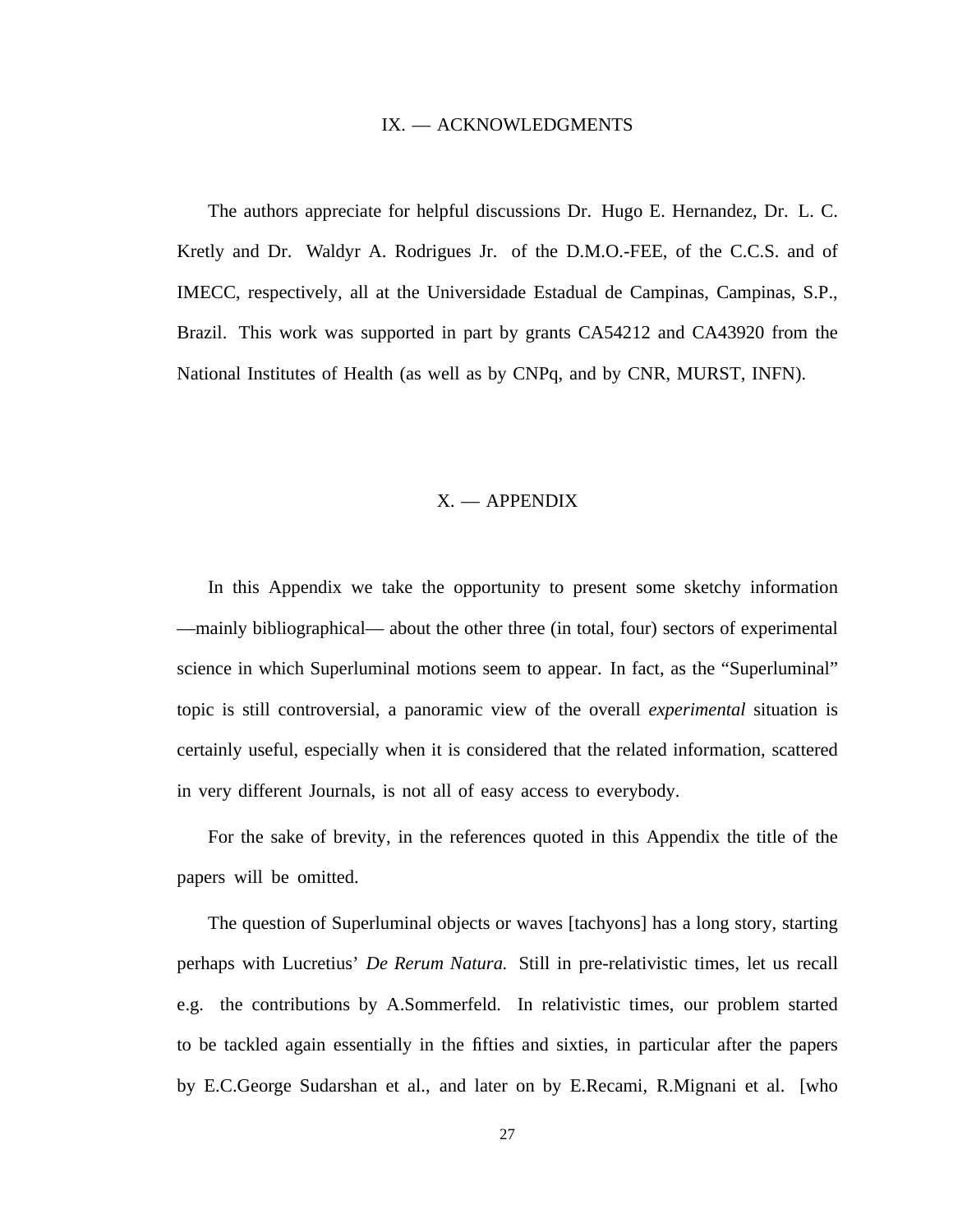by their numerous works at the beginning of the seventies rendered, by the way, the terms sub- and Super-luminal of popular use], as well as by H.C.Corben and others (to confine ourselves to the theoretical researches). For references, one can check pages 162-178 in ref.[54], where about 600 citations are listed; or the large bibliographies by V.F.Perepelitsa[60] and the book in ref.[61]. In particular, for the causality problems one can see refs.[55,56] and references therein, while for a model theory for tachyons in two dimensions one can be addressed to refs.[54,62]. The first experiments looking for tachyons were performed by T.Alvager et al.; some citations about the early experimental quest for Superluminal objects being found e.g. in refs.[1,63].

The subject of tachyons is presently returning after fashion, especially because of the fact that four different experimental sectors of physics seem to indicate the existence of Superluminal objects: including —of course— the one dealt with in this and in other papers of ours, which seems to us as being *at the moment* the most important sector. Let us put forth in the following some brief information about the experimental results obtained in such different science areas.

#### *First: Negative Mass-Square Neutrinos*

Since 1971 it was known that the experimental square-mass of muon-neutrinos resulted to be negative[64]. If confirmed, this would correspond (within the ordinary naive approach to relativistic particles) to an imaginary mass and therefore to a Superluminal speed; in a non-naive approach[54], i.e. within a Special Relativity theory extended to include tachyons (Extended Relativity), the free tachyon "dispersion relation" (with  $c = 1$ ) becomes  $E^2 - p^2 = -m_0^2$ .

From the theoretical point of view, let us refer to [65] and references therein.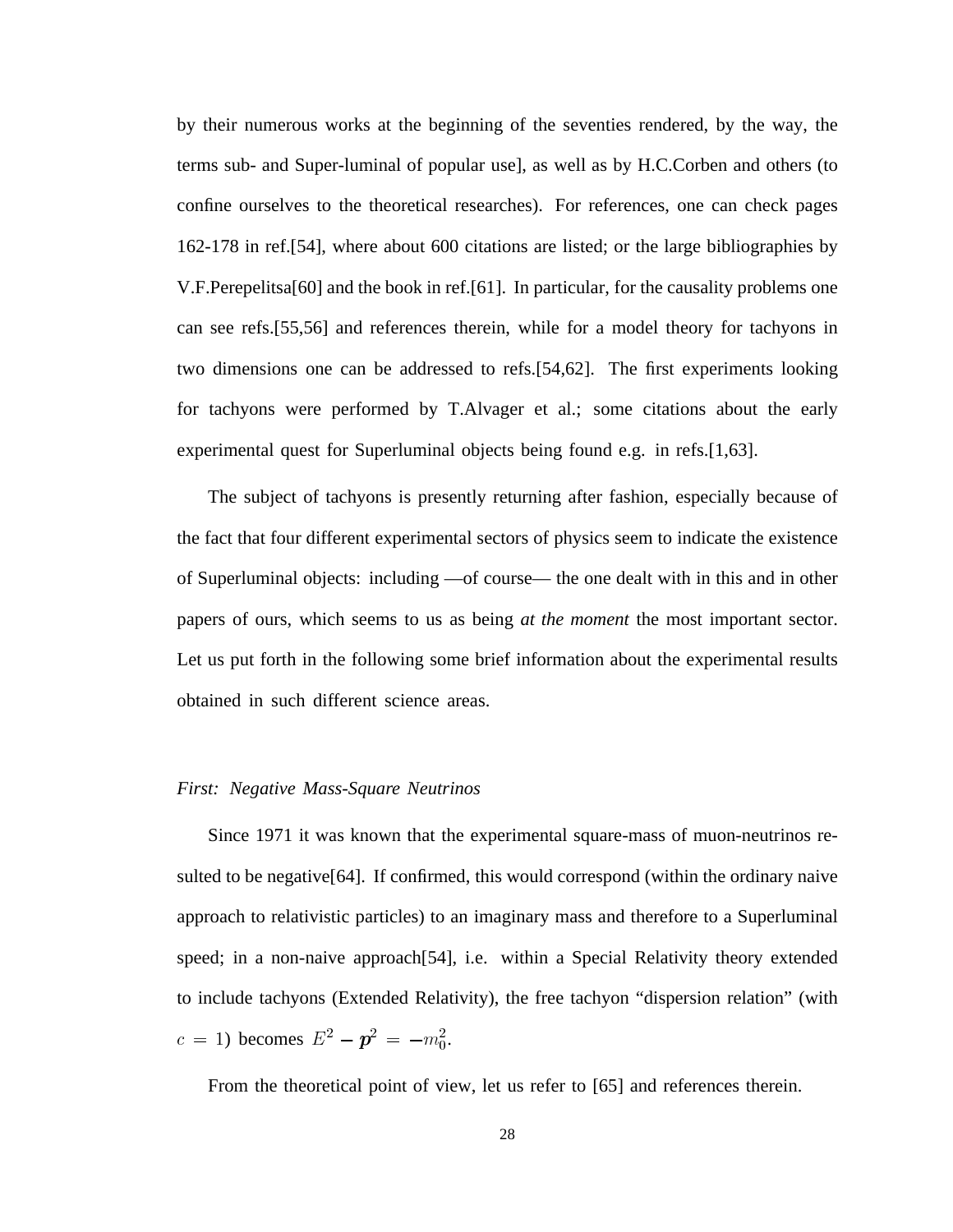Recent experiments showed that also electron-neutrinos result to have negative mass-square[66].

#### *Second: Galactic "Mini-Quasars"*

We refer ourselves to the apparent Superluminal expansions observed inside quasars, some galaxies, and —as discovered very recently— in some galactic objects, preliminarily called "mini-quasars". Since 1971 in many quasars (and even a few galaxies) apparent Superluminal expansions were observed [*Nature,* for instance, dedicated to those observations a couple of its covers]. Such seemingly Superluminal expansions were the consequence of the experimentally measured angular separation rates, once it was taken into account the (large) distance of the sources from the Earth. From the experimental point of view, it will be enough to quote the book [67] and references therein.

The distance of those "Superluminal sources", however, it is not well known; or, at least, the (large) distances usually adopted have been strongly criticized by H.Arp et al., who maintain that quasars are much nearer objects than expected: so that all the above-mentioned data can no longer be easily used to infer (apparent) Superluminal motions. However, very recently, *galactic* objects have been discovered, in which apparent Superluminal expansions occur; and the distance of galactic objects can be more precisely determined. From the experimental point of view, see in fact the papers [68].

From the theoretical point of view, both for quasars and "mini-quasars", see [69,54]. In particular, let us recall that a *single* Superluminal source of light would be observed: (i) initially, in the phase of "optic boom" (analogous to the acoustic "boom" by an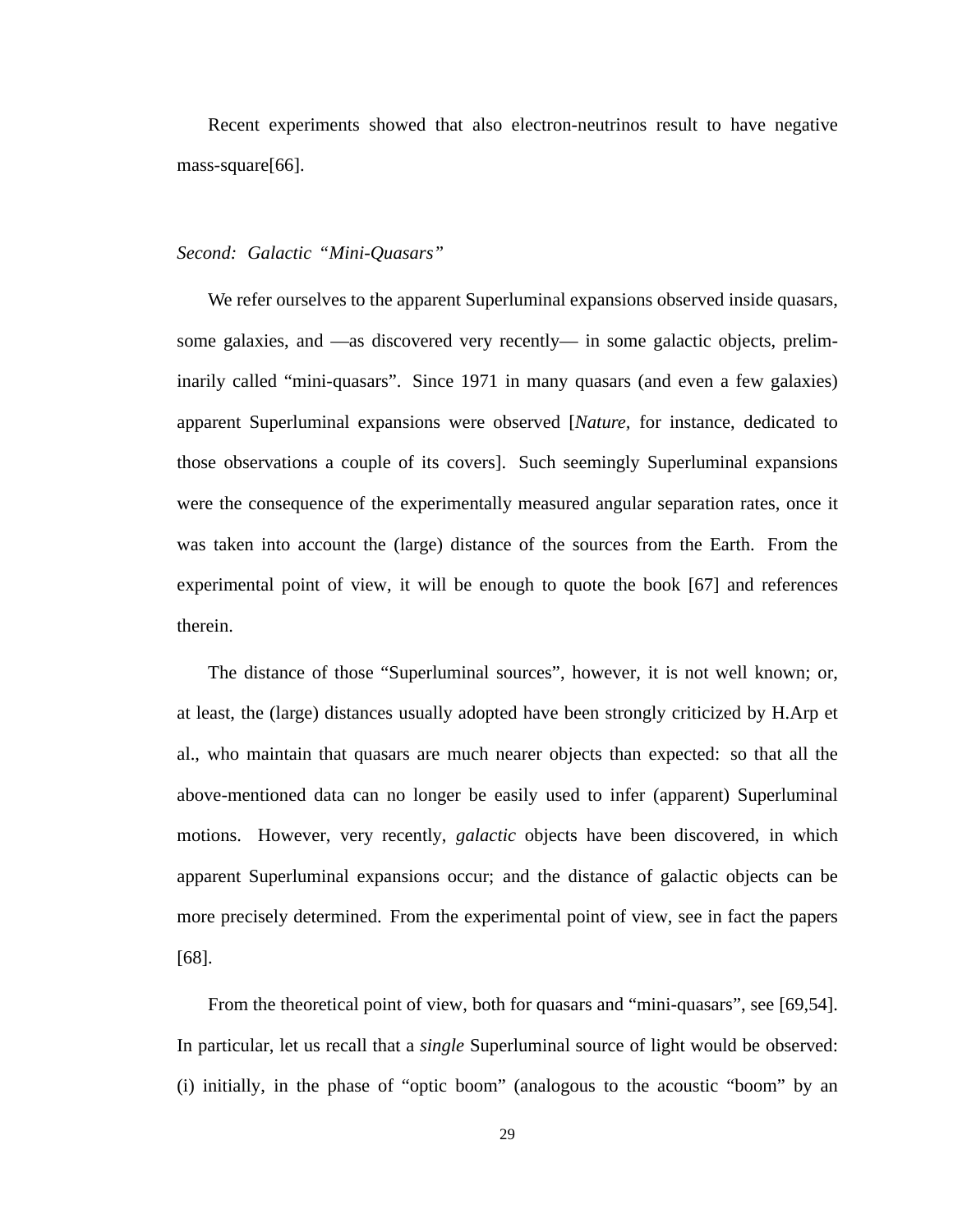aircraft that travels with constant super-sonic speed) as a suddenly-appearing, intense source; (ii) later on, as a source which splits into TWO objects receding one from the other with relative velocity *V* larger than *2c.*

# *Third: Tunnelling photons = Evanescent waves*

It is the sector that most attracted the attention of the scientific and non-scientific *press*[70].

Evanescent waves were predicted [cf., e.g., ref.[54], page 158 and references therein] to be faster-than-light. Even more, they consist in tunnelling photons: and it was known since long time[71] that tunnelling particles (wave packets) can move with Superluminal group velocities inside the barrier; therefore, due to the theoretical analogies between tunnelling particles (e.g., electrons) and tunnelling photons[49], it was since long expected that evanescent waves could be Superluminal.

The first experiments have been performed at Cologne, Germany, by Guenter Nimtz et al., and published in 1992. See refs.[72].

Other very famous experiments have been performed at Berkeley: see refs.[73].

Further experiments on Superluminal evanescent waves have been done at Florence[74]; while a last experiment (as far as we know) took place at Vienna[74].

From the theoretical point of view, see [71] and references therein; and [75].

*Fourth: Superluminal motions in Electrical and Acoustical Engineering — The "Xshaped waves"*

This fourth sector, which this paper is contributing to, seems to be at the moment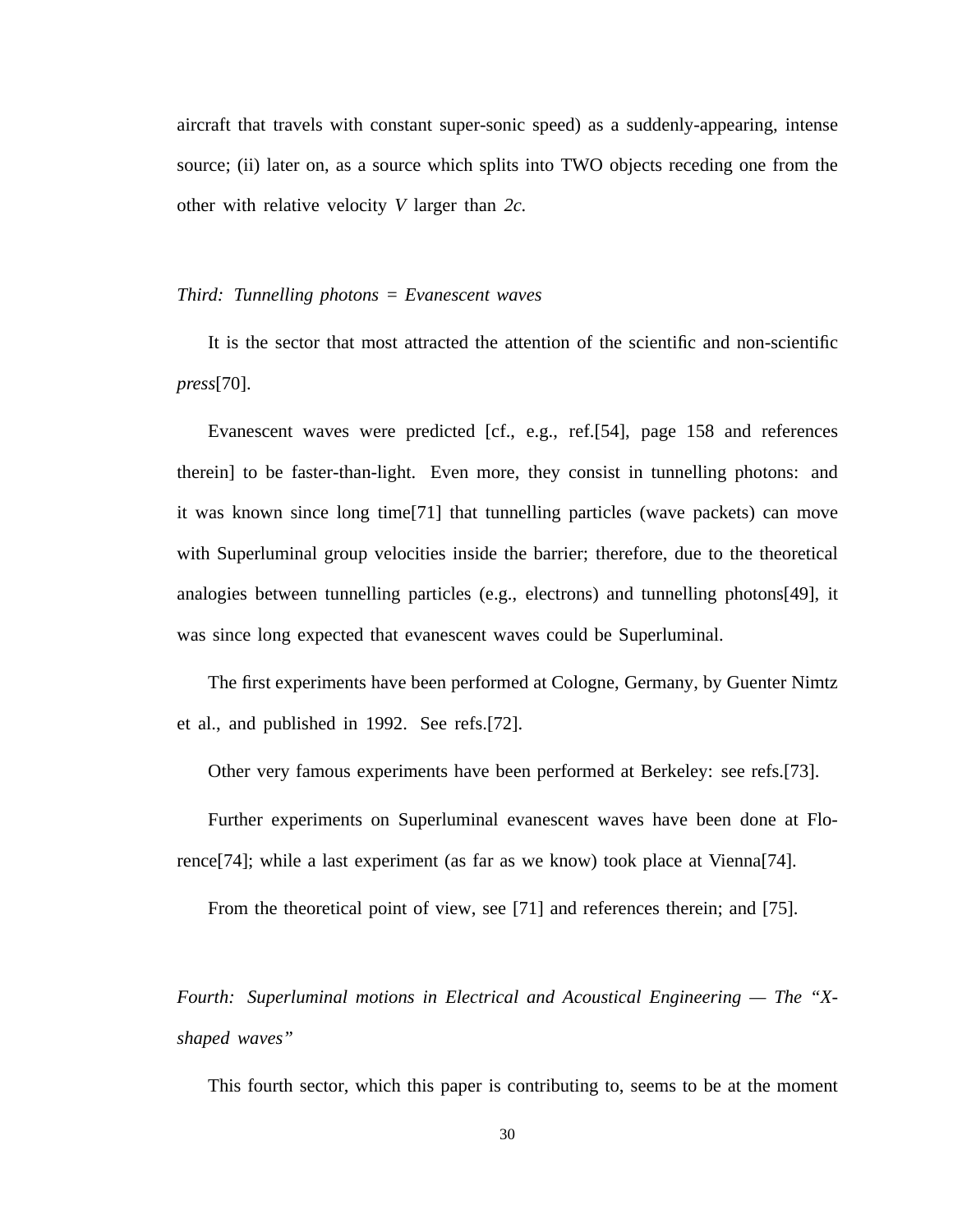(together with the third one) the most promising.

Starting with the pioneering work by H.Bateman, it became slowly known that all the relativistic homogeneous wave equations —in a general sense: scalar, electromagnetic and spinor— admit solutions with subluminal group velocities[76]. More recently, also Superluminal solutions have been constructed for those homogeneous wave equations, in refs.[77,57] and quite independently in refs.[40-42]: in some cases just by applying a Superluminal Lorentz "transformation"[54,62]. It has been also shown that an analogous situation is met even for acoustic waves, with the existence in this case of "sub-sonic" and "Super-sonic" solutions[10,36]; so that one can expect they to exist, e.g., also for seismic wave equations. More intriguingly, we may expect the same to be true in the case of gravitational waves too.

Let us recall that the rigidly traveling Supersonic and Superluminal solutions found in refs.[36,37] and in this paper —some of them already experimentally realized appear to be (generally speaking) X-shaped, just as predicted in 1982 by Barut, Maccarrone and Recami[53].

On this regard, from the theoretical point of view, let us quote pages 116-117, and pages 59 (fig.19) and 141 (fig.42), of ref.[54]; and even more refs.[54,58,59], where "X-shaped waves" are predicted and discussed. From such papers it is also clear why the X-shaped waves keeps their form while traveling (nondiffracting waves).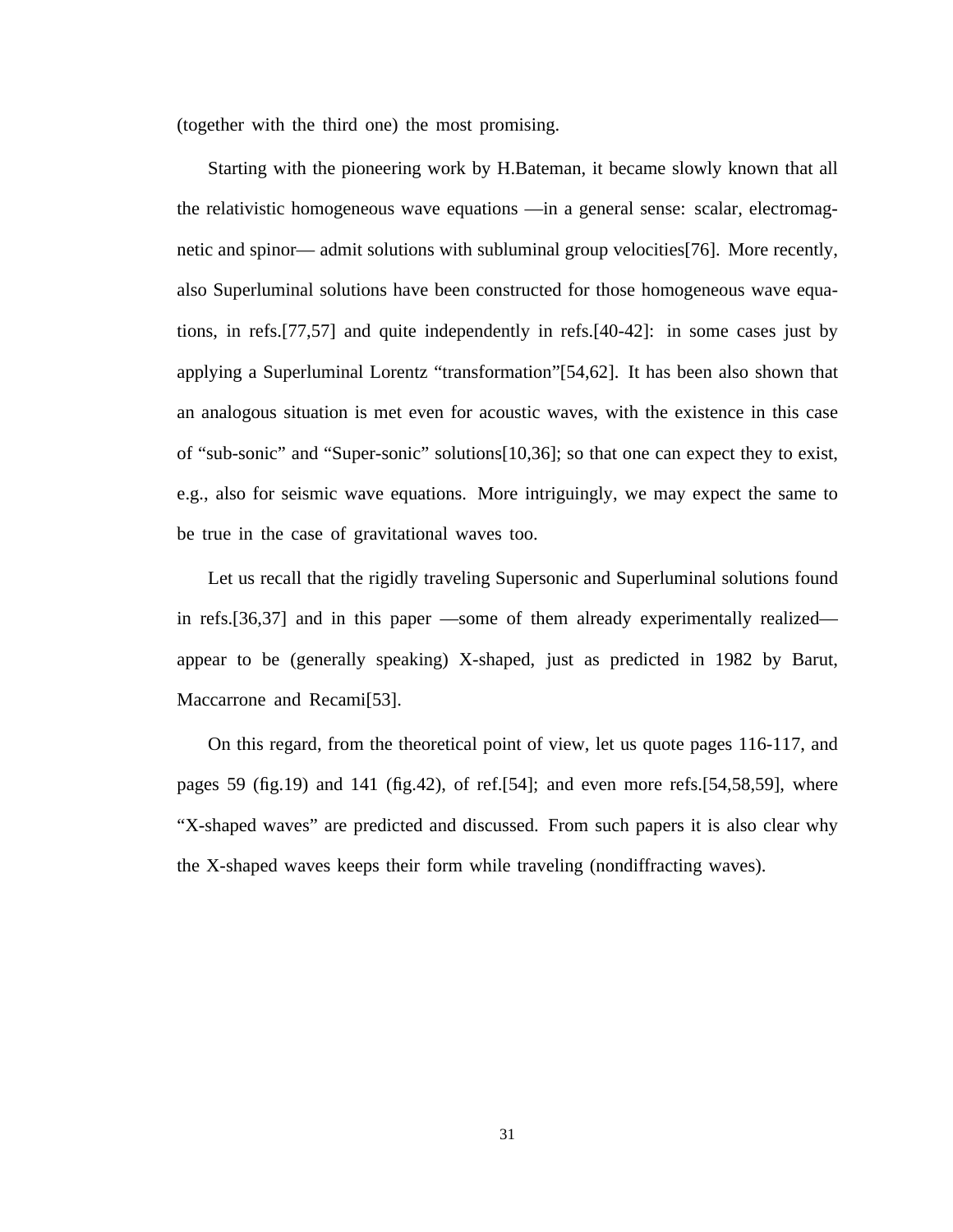#### REFERENCES

- [1] J. A.Stratton, *Electromagnetic Theory* (McGraw-Hill; New York and London, 1941), p.356.
- [2] J.Durnin, "Exact solutions for nondiff racting beams. I. The scalar theory," *J. Opt. Soc. Am.* 4 (1987) 651–654.
- [3] J.Durnin, J.J.Miceli Jr. and J.H.Eberly, "Diffraction-free beams," *Phys. Rev. Lett.* 58 (1987) 1499–1501.
- [4] Jian-yu Lu, "Bowtie limited diffraction beams for low-sidelobe and large depth of field imaging," *IEEE Transactions on Ultrasonics, Ferroelectrics and Frequency Control* 42 (1995) 1050–1063.
- [5] Jian-yu Lu, He-hong Zou and J.F.Greenleaf, "Biomedical ultrasound beam forming," *Ultrasound in Medicine and Biology*, 20 (1994) 403–428.
- [6] Jian-yu Lu, "Designing limited diffraction beams," *IEEE Transactions on Ultrasonics, Ferroelectrics, and Frequency Control* (In press).
- [7] Jian-yu Lu, Tai K.Song, Randall R.Kinnick and J.F.Greenleaf, "*In vitro* and *in vivo* real-time imaging with ultrasonic limited diffraction beams," *IEEE Transactions on Medical Imaging* 12 (1993) 819–829.
- [8] Jian-yu Lu and J.F.Greenleaf, "Diffraction-limited beams and their applications for ultrasonic imaging and tissue characterization," in *New Developments in Ultrasonic Transducers and Transducer Systems,* Proceedings SPIE, vol.1733, F.L.Lizzi editor, pp.92–119 (1992).
- [9] Jian-yu Lu and J.F.Greenleaf, "Pulse-echo imaging using a nondiffracting beam transducer," *Ultrasound in Medicine and Biology* 17 (1991) 265–281.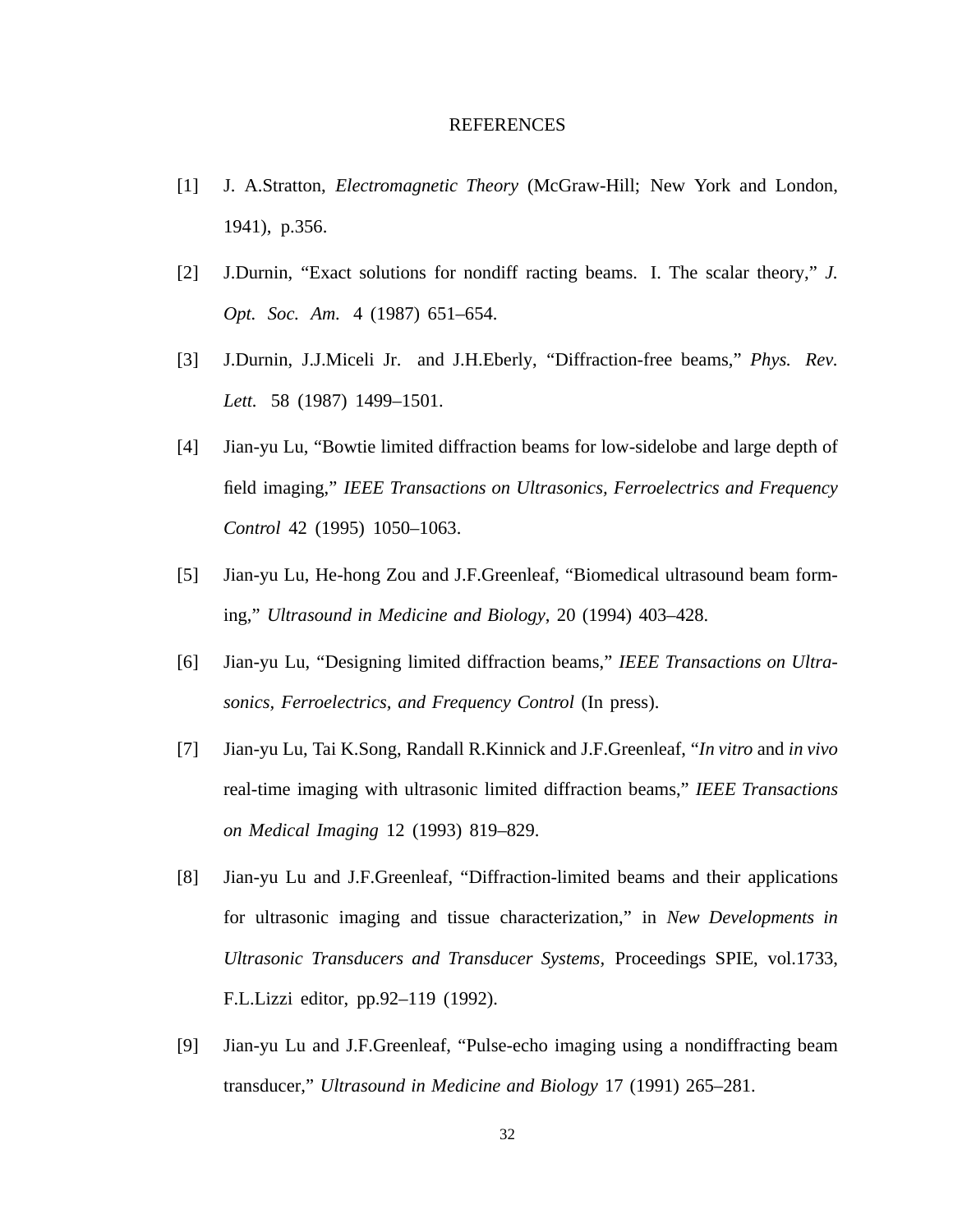- [10] Jian-yu Lu and J.F.Greenleaf, "Ultrasonic nondiffracting transducer for medical imaging," *IEEE Transactions on Ultrasonics, Ferroelectrics, and Frequency Control* 37 (1990) 438–447.
- [11] Jian-yu Lu, M.Fatemi and J.F.Greenleaf, "Pulse-echo imaging with X wave," in *Acoustic Imaging,* vol.22, P.Tortoli editor, pp. 191–196, (1996).
- [12] Jian-yu Lu and J.F.Greenleaf, "Simulation of imaging contrast of nondiffracting beam transducer," *Journal of Ultrasound in Medicine* (Supplement), 10 (1991), no.3, p.S4 (abs.).
- [13] Jian-yu Lu and J.F.Greenleaf, "Experiment of imaging contrast of  $J_0$  Bessel nondiffracting beam transducer," *Journal of Ultrasound in Medicine* (Supplement), 11 (1992), no.3, p.S43 (abs.).
- [14] Jian-yu Lu and J.F.Greenleaf, "Effect on  $J_0$  nondiffracting beam of deleting central elements of  $J_0$  annular array transducer," *Ultrasonic Imaging* 13 (1991) 203 (abs.).
- [15] Jian-yu Lu and J.F.Greenleaf, "Evaluation of a nondiffracting transducer for tissue characterization," in *IEEE 1990 Ultrasonics Symposium Proceedings,* 90CH2938–9, vol.2 (1990) pp.795–798, 1990.
- [16] Jian-yu Lu, Xiao-Liang Xu, Hehong Zou and J.F.Greenleaf, "Application of Bessel beam for Doppler velocity estimation," *IEEE Transactions on Ultrasonics, Ferroelectrics, and Frequency Control* 42 (1995) 649–662.
- [17] Jian-yu Lu and J.F.Greenleaf, "Producing deep depth of field and depthindependent resolution in NDE with limited diffraction beams," *Ultrasonic Imaging* 15 (1993) 134–149.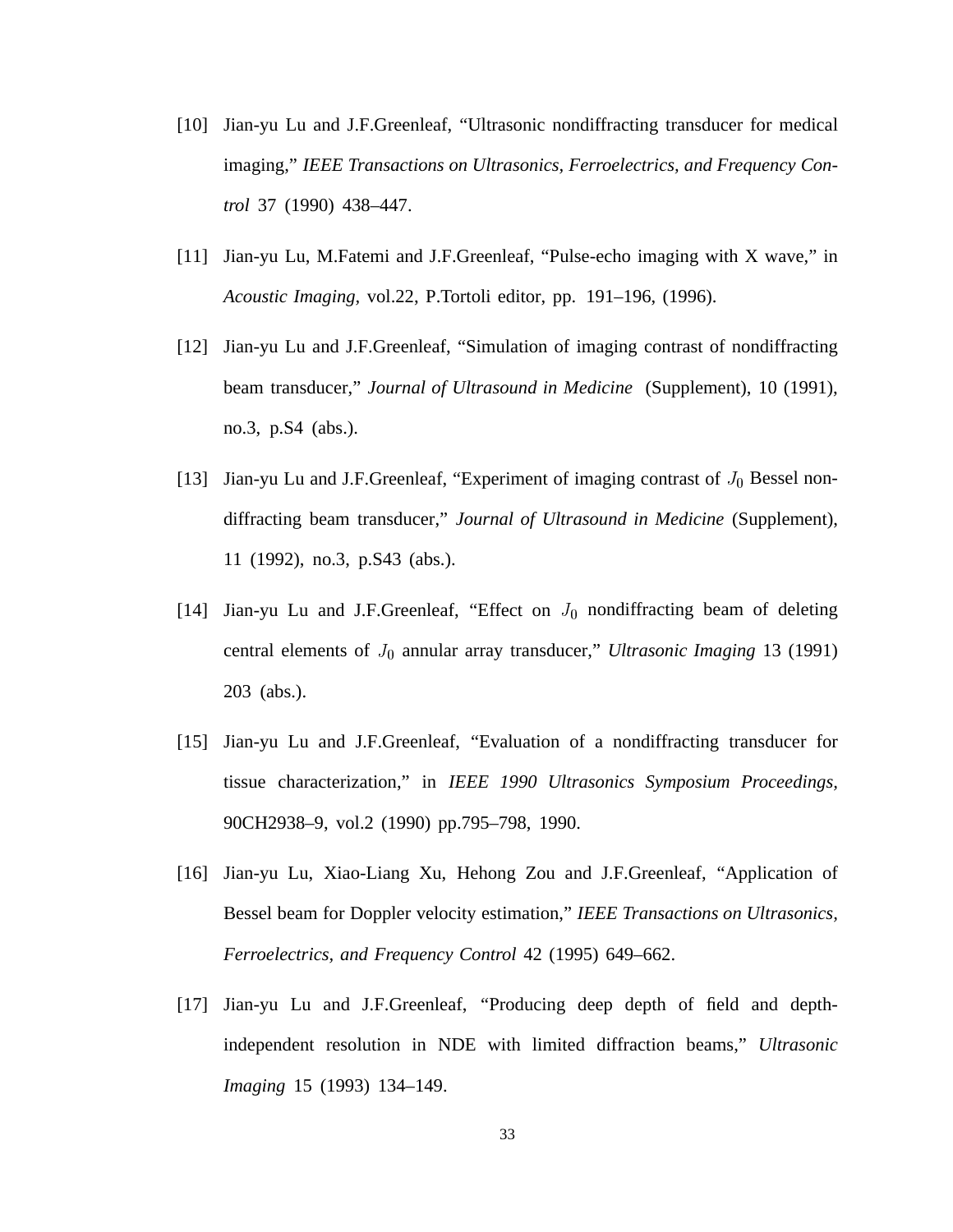- [18] J.N.Brittingham, "Focus wave modes in homogeneous Maxwell's equations: transverse electric mode," *J. Appl. Phys.* 54 (1983) 1179–1189.
- [19] R.W.Ziolkowski, "Exact solutions of the wave equation with complex source locations," *J. Math. Phys.* 26 (1985) 861–863. Cf. also R.W.Ziolkowski, D.K.Lewis and B.D.Cook, &dquo;Evidence of localized wave transmission," *Phys. Rev. Lett.* 62 (1989) 147.
- [20] R.W.Ziolkowski, "Localized transmission of electromagnetic energy," *Phys. Rev.* A39 (1989) 2005–2033.
- [21] K.Uehara and H.Kikuchi, "Generation of near diffraction-free laser beams," *Appl. Physics* B48 (1989) 125–129.
- [22] Jian-yu Lu, "Producing bowtie limited diffraction beams with synthetic array experiment," *IEEE Transactions on Ultrasonics, Ferroelectrics, and Frequency Control* (In press).
- [23] Jian-yu Lu, "Limited diffraction array beams," *International Journal of Imaging System and Technology* (In press).
- [24] Jian-yu Lu, Hehong Zou and James F.Greenleaf, "A new approach to obtain limited diffraction beams," *IEEE Transactions on Ultrasonics, Ferroelectrics, and Frequency Control* 42 (1995) 850–853.
- [25] He-hong Zou, Jian-yu Lu and J.F.Greenleaf, "Obtaining limited diffraction beams with the wavelet transform," in *IEEE 1993 Ultrasonics Symposium Proceedings,* 93CH3301–9, vol.2 (1993) pp.1087–1090.
- [26] Jian-yu Lu, "Construction of limited diffraction beams with Bessel bases," in *IEEE 1995 Ultrasonics Symposium Proceedings,* 95CH35844, vol. 2 (1995) pp.1393–1397.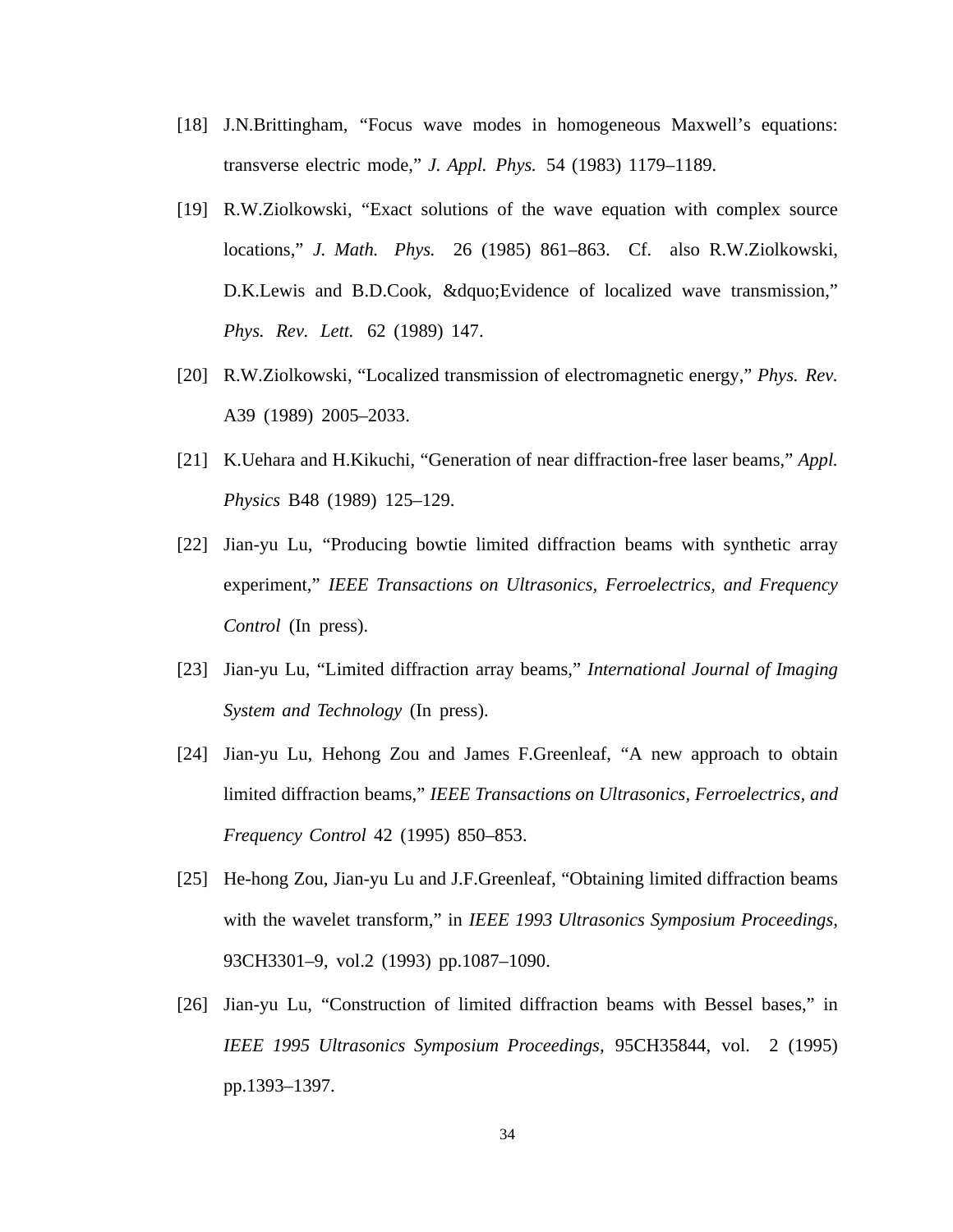- [27] Jian-yu Lu and J.F.Greenleaf, "Comparison of sidelobes of limited diffraction beams and localized waves," in *Acoustic Imaging,* vol.21, J.P.Jones editor, pp.145–152 (1995).
- [28] Jian-yu Lu and J.F.Greenleaf, "Formation and propagation of limited diffraction beams," in *Acoustic Imaging,* vol.20, Yu Wei and Ben-li Gu editors, pp.331–343 (1993).
- [29] Jian-yu Lu and J.F.Greenleaf, "A study of two-dimensional array transducers for limited diffraction beams," *IEEE Transactions on Ultrasonics, Ferroelectrics, and Frequency Control*, 41 (1994) 724–739.
- [30] Jian-yu Lu and J.F.Greenleaf, "Steering of limited diffraction beams with a twodimensional array transducer," in *IEEE 1992 Ultrasonics Symposium Proceedings,* 92CH3118–7, vol.1, pp.603–607 (1992).
- [31] Jian-yu Lu and J.F.Greenleaf, "Sidelobe reduction for limited diffraction pulseecho systems," *IEEE Transactions on Ultrasonics, Ferroelectrics, and Frequency Control* 40 (1993) 735–746.
- [32] Jian-yu Lu and J.F.Greenleaf, "A study of sidelobe reduction for limited diffraction beams," in *IEEE 1993 Ultrasonics Symposium Proceedings,* 93CH3301–9, vol.2, pp.1077–1082 (1993).
- [33] Jian-yu Lu and J.F.Greenleaf, "Sidelobe reduction of nondiffracting pulse-echo images by deconvolution," *Ultrasonic Imaging* 14 (1992) 203 (abs.).
- [34] D.K.Hsu, F.J.Margetan and D.O.Thompson, "Bessel beam ultrasonic transducer: fabrication method and experimental results," *Appl. Phys. Lett.* 55 (1989) 2066–2068.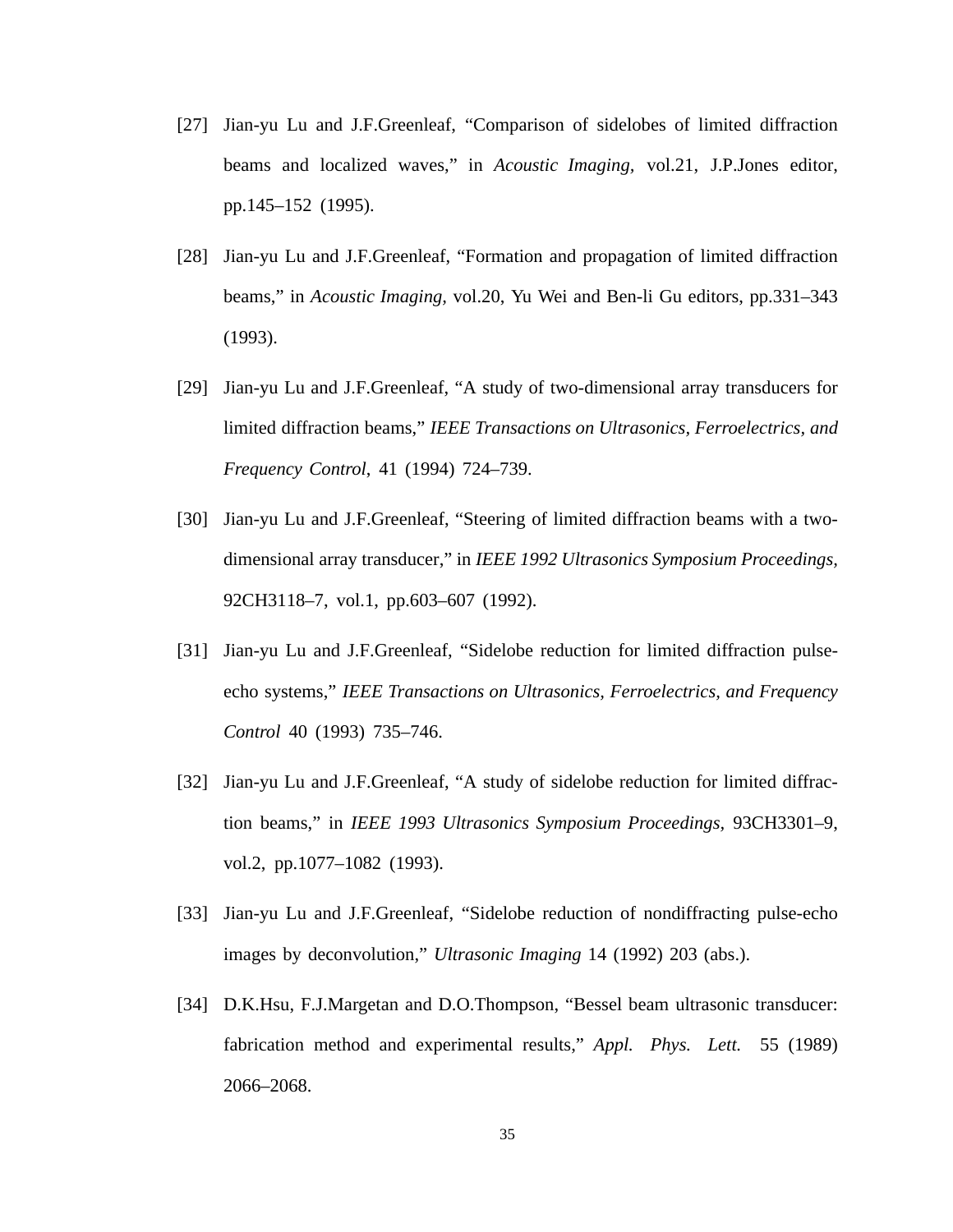- [35] J.A.Campbell and S.Soloway, "Generation of a nondiffracting beam with frequency independent beam width," *J. Acoust. Soc. Am.* 88 (1990) 2467–2477.
- [36] Jian-yu Lu and J.F.Greenleaf, "Nondiffracting X waves exact solutions to free-space scalar wave equation and their finite aperture realizations," *IEEE Transactions on Ultrasonics, Ferroelectrics, and Frequency Control* 39 (1992) 19–31 (awarded paper).
- [37] Jian-yu Lu and J.F.Greenleaf, "Experimental verification of nondiffracting X waves," *IEEE Transactions on Ultrasonics, Ferroelectrics, and Frequency Control* 39 (1992) 441–446 (awarded paper).
- [38] Jian-yu Lu and J.F.Greenleaf, "Theory and acoustic experiments of nondiffracting X waves," in *IEEE Ultrasonics Symposium Proceedings,* 91CH3079–1, vol.2, pp.1155–1159 (1991).
- [39] Tai K.Song, Jian-yu Lu and J.F.Greenleaf, "Modified X waves with improved field properties," *Ultrasonic Imaging* 15 (1993) 36–47.
- [40] R.W.Ziolkowski, I.M.Besieris and A.M.Shaarawi: "Aperture realizations of exact solutions to homogeneous-wave equations", *J. Opt. Soc. Am.* A10 (1993) 75.
- [41] See e.g. R.Donnally and R.W.Ziolkowski, "Designing localized waves," *Proc. R. Soc. London* A440 (1993) 541.
- [42] R.Donnelly, D.Power, G.Templeman and A.Whalen, "Graphic simulation of superluminal acoustic localized wave pulses" *IEEE Trans. Ultrason., Ferroelec., Freq. Contr.* 41 (1994) 7–12.
- [43] G.S.Kino, *Acoustic Waves: Device, Imaging, and Analog Signal Processing* (Prentice-Hall; Englewood Cliffs, NJ, 1987), chs.2 and 3.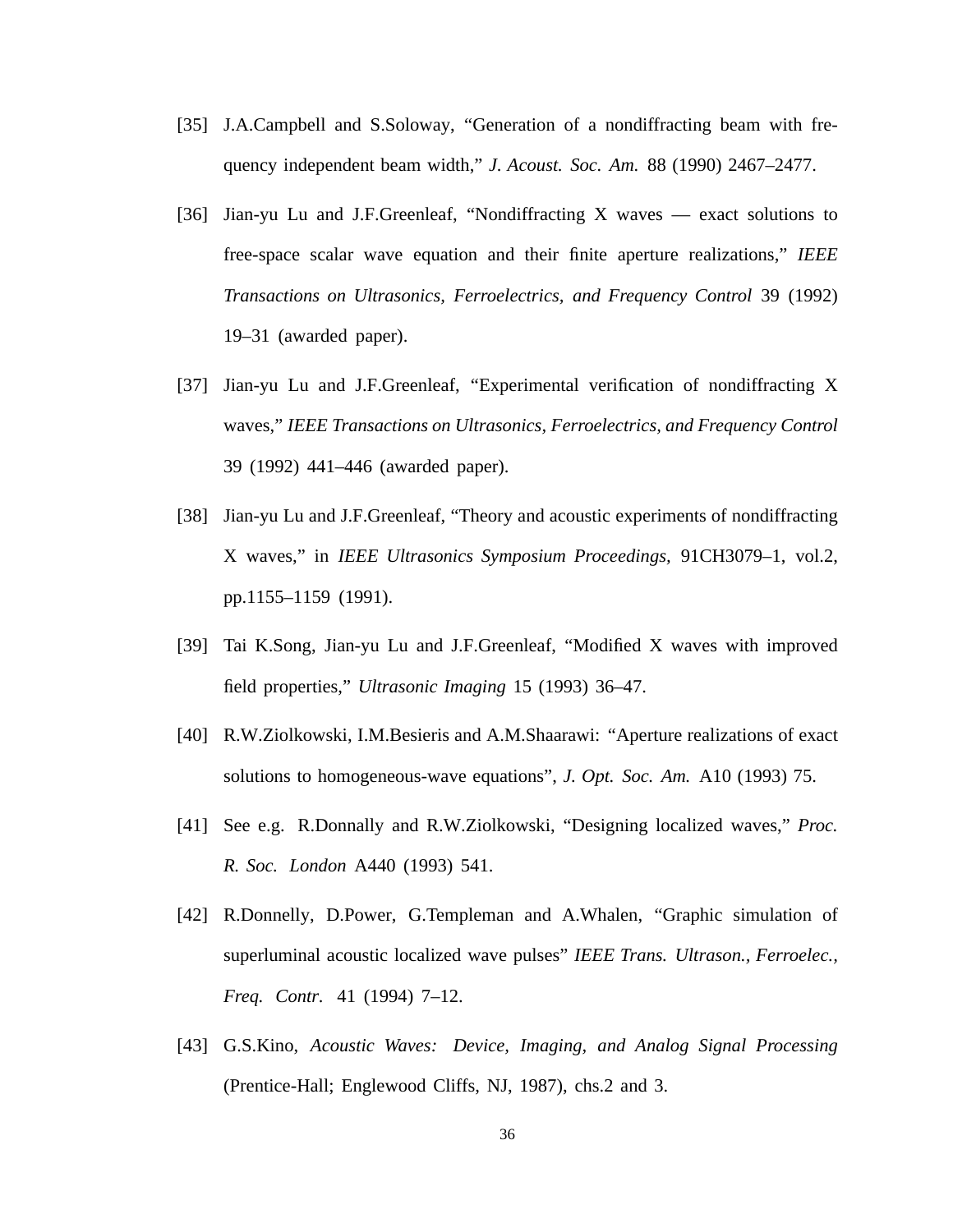- [44] E.Heyman, B.Z.Steinberg and L.B.Felsen, "Spectral analysis of focus wave modes," *J. Opt. Soc. Am.* A4 (1987) 2081–2091.
- [45] J.R.Meyer-Arendt, *Introduction to Classical and Modern Optics* (Prentice-Hall; Englewood Cliffs, NJ, 1972), ch.6.
- [46] J.W.Goodman, *Introduction to Fourier Optics.* New York: McGraw-Hill, 1968, chs.2–4.
- [47] Cf. e.g. A.O.Barut, *Phys. Lett.* A143 (1990) 349; *Found. Phys.* 20 (1990) 1233; P.Hillion, *Phys. Lett.* A172 (1992) 1; A.M.Shaarawi, I.M.Besieris and R.W.Ziolkowski, *Nuclear Physics* (Proc.Suppl.), B6 (1989) 255; *J. Math. Phys.* 31 (1990) 2511; *Phys. Lett.* A188 (1994) 218.
- [48] See e.g. T.R.Sandin, *Essentials of Modern Physics* (Addison-Wesley; New York, 1989), p.146.
- [49] See e.g. Th.Martin and R.Landauer, *Phys Rev.* 45A (1992) 2611; R.Y.Chiao, P.G.Kwiat and A.M.Steinberg, *Physica* B175 (1991) 257; A.Ranfagni, D.Mugnai, P.Fabeni and G.P.Pazzi, *Appl. Phys. Lett.* 58 (1991) 774; and refs. therein.
- [50] P.M.Morse, *Theoretical Acoustics* (Princeton Univ.Press.; Princeton NJ, 1968), ch.6.
- [51] F.L.Lizzi, M.Greenebaum, E.J.Feleppa and M.Elbaum, "Theoretical framework for spectrum analysis in ultrasonic tissue characterization," *Journal of Acoustical Society of America* 73 (1983) 1366–1373.
- [52] J.H.Mcleod, "The Axicon: a new type of optical element," *J. Opt. Soc. Am.*, 44 (1954) 592.
- [53] A.O.Barut, G. D.Maccarrone and E.Recami, "On the shape of tachyons," *Nuovo Cimento*, A71 (1982) 509–533.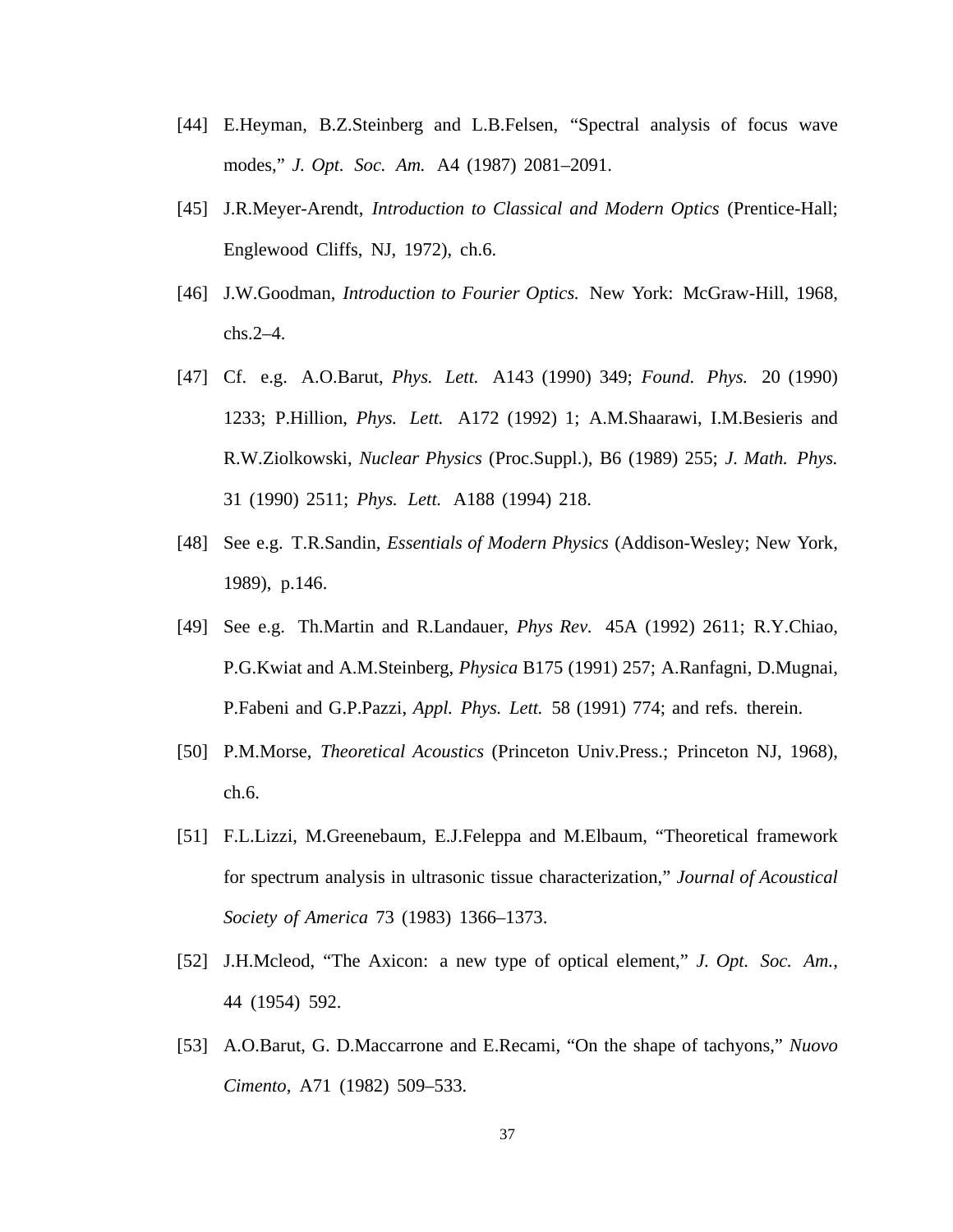- [54] E.Recami, "Classical tachyons and possible applications," *Rivista Nuovo Cimento* 9 (1986), issue no.6, pp.1–178; and refs. therein.
- [55] E.Recami, "Tachyon kinematics and causality," *Foundation of Physics*, 17 (1987) 239–296.
- [56] E.Recami, "The Tolman 'Anti-telephone' paradox: Its solution by tachyon mechanics," *Lett. Nuovo Cimento*, 44 (1985) 587–593.
- [57] W.A.Rodrigues Jr. and J.Vaz Jr., "Subluminal and superluminal solutions in vacuum of the Maxwell equations and the massless Dirac equation," to appear in *Adv. Appl. Cliff. Alg.*; "Subluminal and superluminal electromagnetic waves and the lepton mass spectrum," Report RP-28/96 (Imecc, Unicamp; Campinas, 1996).
- [58] E.Recami and G.D.Maccarrone, "Are classical tachyons slower than light quantum particles?," *Lett. Nuovo Cim.* 37 (1985) 345–352.
- [59] G.D.Maccarrone, M.Pavsic and E.Recami, "Formal and physical properties of the Generalized (sub- and Super-luminal) Lorentz transformations," *Nuovo Cimento* B73 (1983) 91-111.
- [60] V.F.Perepelitsa: Reports ITEF-100 and ITEF-165 (Institute of Theoretical and Experimental Physics; Moscow, 1980).
- [61] E.Recami (editor), *Tachyons, Monopoles, and Related Topics* (North-Holland; Amsterdam, 1978).
- [62] E.Recami and W.A.Rodrigues, "A model theory for tachyons in two dimensions", in *Gravitational Radiation and Relativity,* J.Weber and T.M.Karade editors (World Scient.; Singapore, 1985), pp.151-203.
- [63] See e.g. D.F.Bartlett et al., *Phys. Rev.* D18 (1978) 2253; P.N.Bhat et al., *J. Phys.* G5 (1979) L13. Cf. also A.S.Goldhaber and F.Smith, *Rep. Progr. Phys.*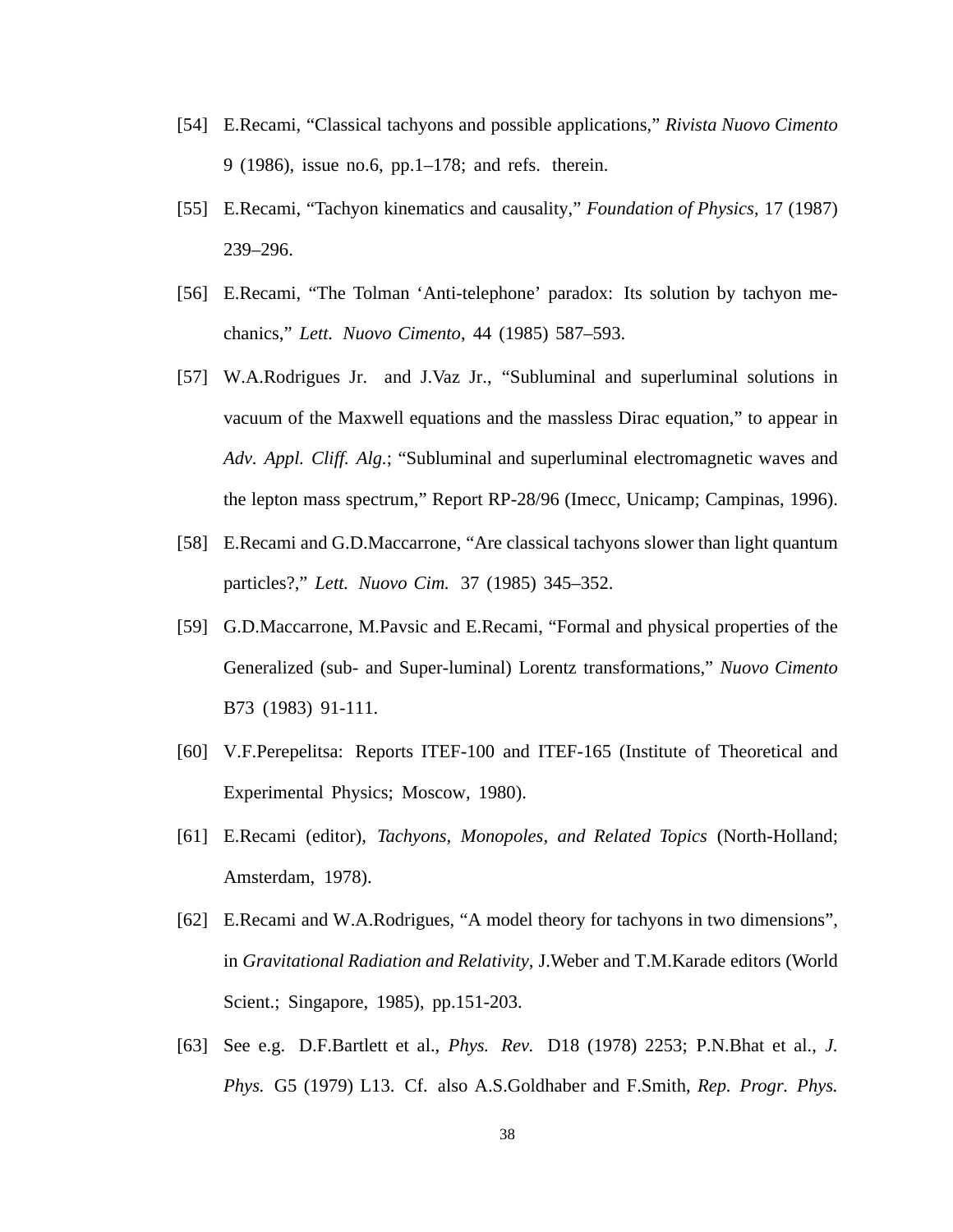38 (1975) 757; L.W.Jones, *Rev. Mod. Phys.* 49 (1977) 717.

- [64] See e.g. E.V.Shrum and K.O.H.Ziock, *Phys. Lett.* B37 (1971) 114; D.C.Lu et al., *Phys. Rev. Lett.* 45 (1980) 1066; G.Backenstoss et al., *Phys. Lett.* B43 (1973) 539; H.B.Anderhub et al., *Phys. Lett.* B114 (1982) 76; R.Abela et al.: *Phys. Lett.* B146 (1984) 431; B.Jeckelmann et al.: *Phys. Rev. Lett.* 56 (1986) 1444.
- [65] See E.Giannetto, G.D.Maccarrone, R.Mignani and E.Recami, *Phys. Lett.* B178 (1986) 115-120, and refs. therein.
- [66] See e.g. R.G.H.Robertson et al., *Phys. Rev. Lett.* 67 (1991) 957; A.Burrows et al., *Phys. Rev. Lett.* 68 (1992) 3834; Ch.Weinheimer et al., *Phys. Lett.* B300 (1993) 210; E.Holtzshuh et al., *Phys. Lett.* B287 (1992) 381; H.Kawakami et al., *Phys. Lett.* B256 (1991) 105, and so on. See also the reviews and comments by M.Baldo Ceolin, "Review of neutrino physics", invited talk at the *XXIII Int. Symp. on Multiparticle Dynamics* (Aspen, CO; Sept.1993); E.W.Otten: *Nucl. Phys. News* 5 (1995) 11.
- [67] J.A.Zensus and S.Unwin (editors), *Superluminal Radio Sources* (Cambridge Univ.Press; Cambridge, 1987), and references therein.
- [68] I.F.Mirabel and L.F.Rodriguez, "A superluminal source in the Galaxy", *Nature* 371 (1994) 46 [with a *Nature'*s comment, "A galactic speed record", by G.Gisler, at page 18 of the same issue]; S.J.Tingay et al., "Relativistic motion in a nearby bright X-ray source", *Nature* 374 (1995) 141.
- [69] E.Recami, A.Castellino, G.D.Maccarrone and M.Rodono', "Considerations about the apparent Superluminal expansions observed in astrophysics", *Nuovo Cimento* B93 (1986) 119.
- [70] *Scientific American:* an article in the Aug. 1993 issue; *Nature:* comment "Light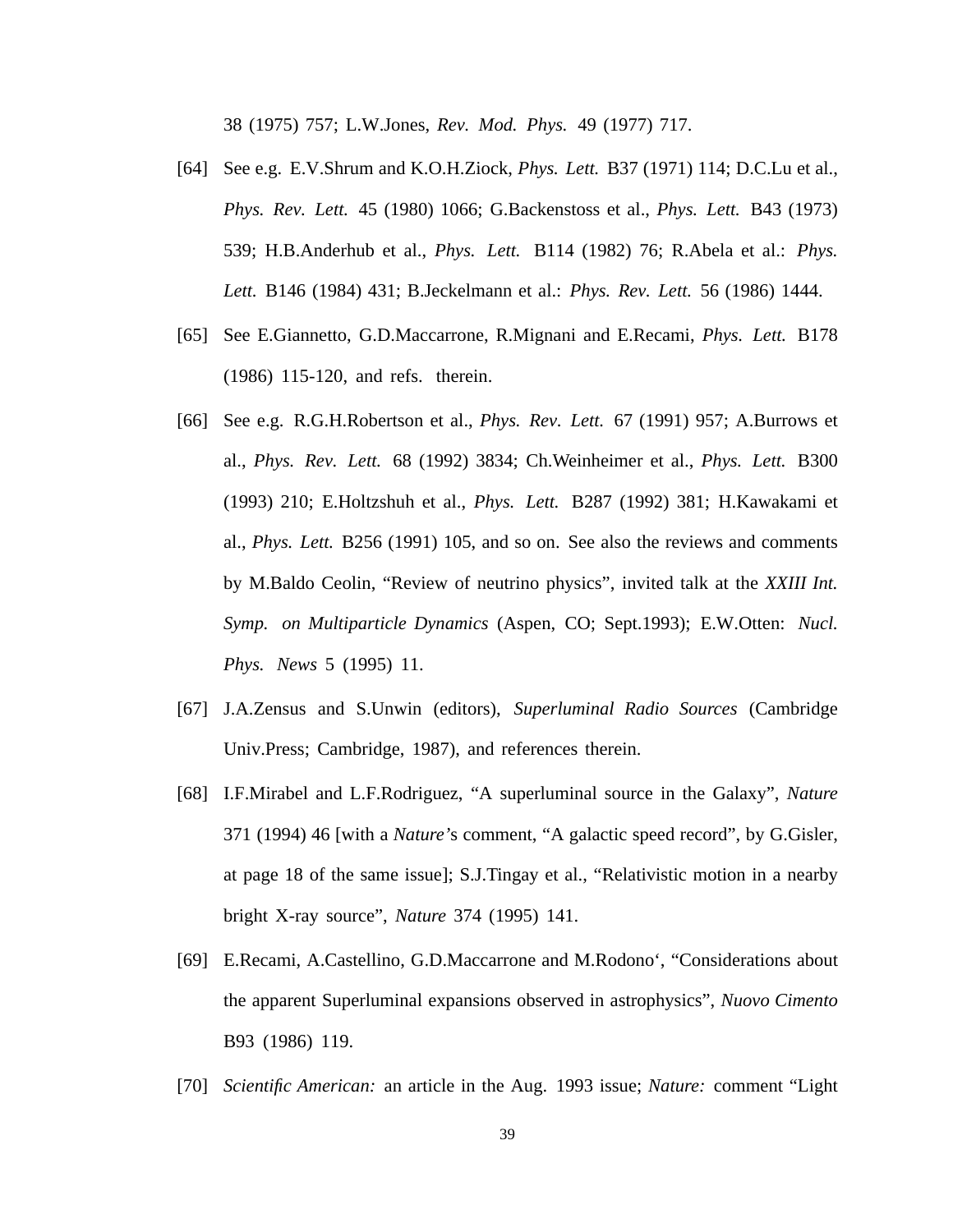faster than light?" by R.Landauer, Oct. 21, 1993; *New Scientist:* editorial "Faster than Einstein" at p.3, plus an article by J.Brown at p.26, April 1995.

- [71] Cf. V.S.Olkhovsky and E.Recami, *Phys. Reports* 214 (1992) 339, and refs. therein.
- [72] A.Enders and G.Nimtz, *J. de Physique-I* 2 (1992) 1693; 3 (1993) 1089; *Phys. Rev.* B47 (1993) 9605; *Phys. Rev.* E48 (1993) 632; G.Nimtz, A.Enders and H.Spieker, *J. de Physique-I* 4 (1994) 1; W.Heitmann and G.Nimtz, *Phys. Lett.* A196 (1994) 154; G.Nimtz, A.Enders and H.Spieker, "Photonic tunnelling experiments: Superluminal tunnelling", in *Wave and Particle in Light and Matter* (Proceedings of the Trani Workshop, Italy, Sept.1992), A.van der Merwe and A.Garuccio editors. New York: Plenum, in press; H.Aichmann and G.Nimtz, "Tunnelling of a FM-Signal: Mozart 40," submitted for pub.
- [73] A.M.Steinberg, P.G.Kwiat and R.Y.Chiao, *Phys. Rev. Lett.* 71 (1993) 708; R.Y.Chiao, P.G.Kwiat and A.M.Steinberger, *Scientific American* 269 (1993), issue no.2, p.38. Cf. also A.M.Steinberg et al., *Phys. Rev.* A48 (1993) R867; E.L.Bolda et al.: *Phys. Rev.* A48 (1993) 3890.
- [74] A.Ranfagni, P.Fabeni, G.P.Pazzi and D.Mugnai, *Phys. Rev.* E48 (1993) 1453: Ch.Spielmann, R.Szipocs, A.Stingl and F.Krausz, *Phys. Rev. Lett.* 73 (1994) 2308.
- [75] V.S.Olkhovsky, E.Recami, F.Raciti and A.K.Zaichenko, *J. de Physique-I* 5 (1995) 1351-1365. See also pages 158 and 116-117 of [54], and D.Mugnai et al., *Phys. Lett.* A209 (1995) 227-234.
- [76] H.Bateman, *Electrical and Optical Wave Motion.* Cambridge: Cambridge Univ.Press, 1915; A.O.Barut et al.: *Found. Phys. Lett.* 3 (1990) 303; *Found.*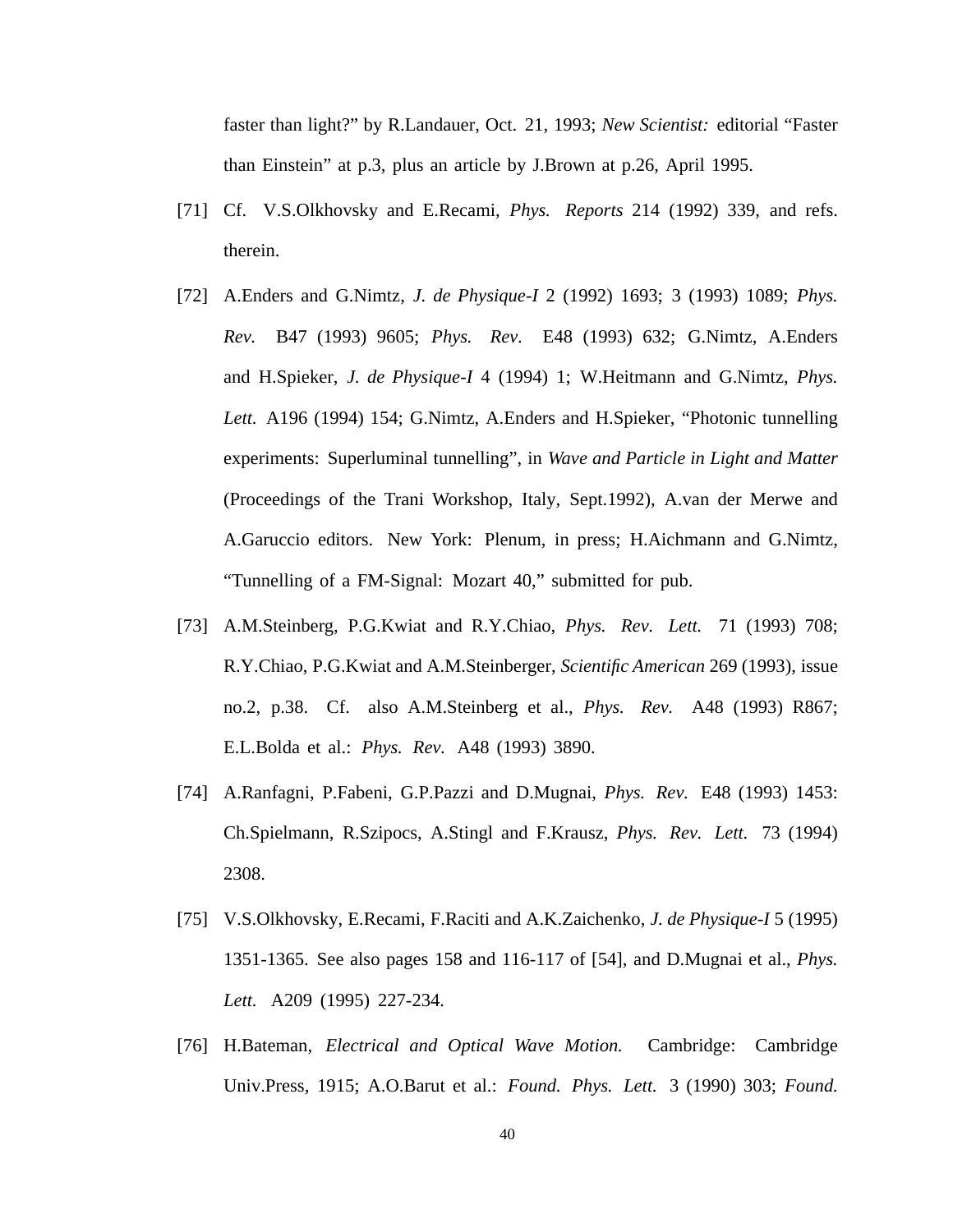*Phys.* 22 (1992) 1267. See also refs.[2,18,19].

[77] A.O.Barut et al.: *Phys. Lett.* A180 (1993) 5; A189 (1994) 277.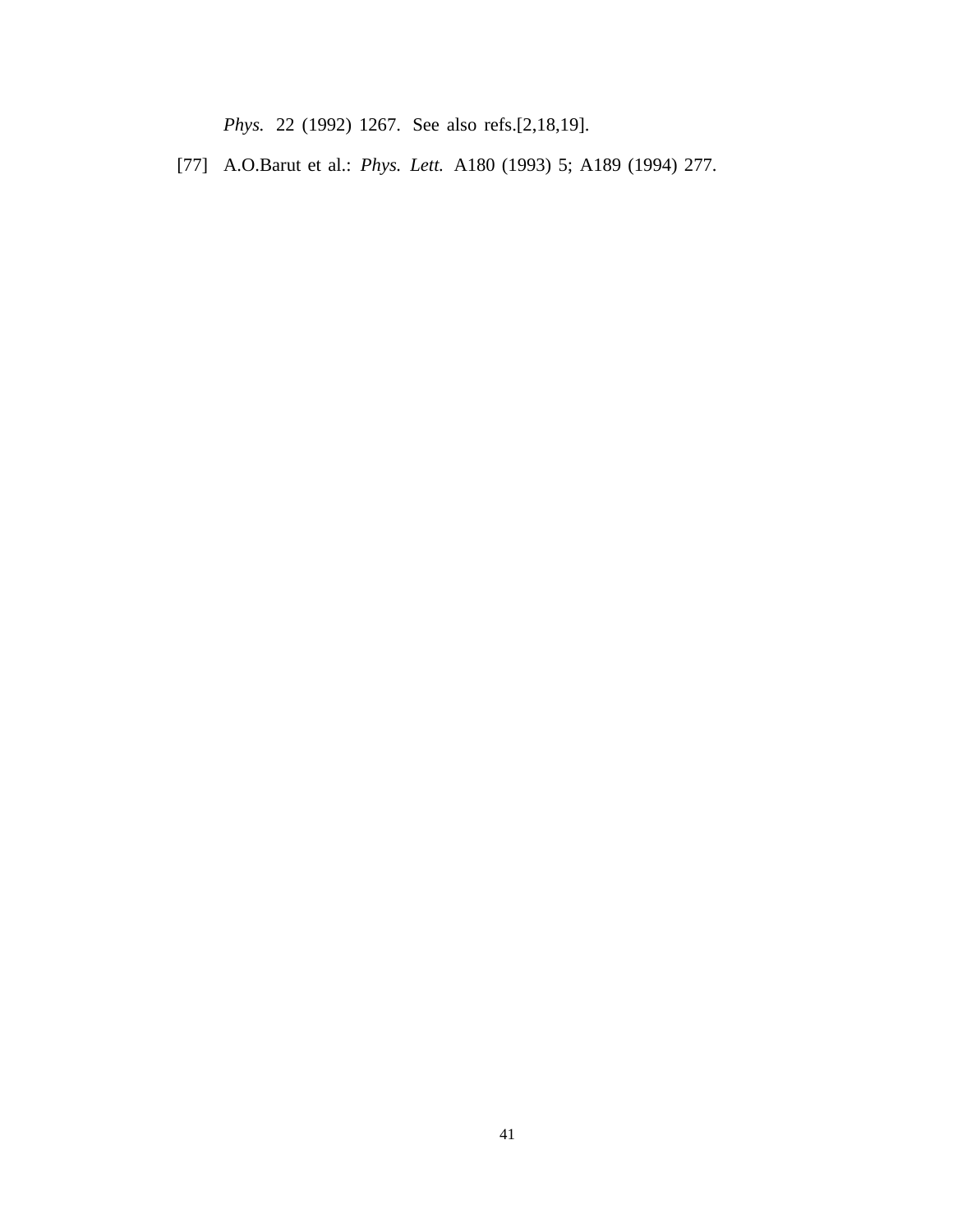#### **FIGURE CAPTIONS**

**Fig.1.** Real part of Hertz potential and field components of the zeroth-order  $(n = 0)$ limited diffraction electromagnetic X wave at time  $t = z/c_1$ . Panel (1) is Hertz potential,  $Re\{\Phi_{XBB_0}\}$  ; Panel (2) is the  $\phi$  component of electric field strength,  $Re\left\{(\mathbf{E}_{XBB_0})_{\phi}\right\}$ ; and Panels (3) and (4) are  $r$  and  $z$  components of magnetic field strength,  $Re\{(H_{XBB_0})_r\}$  and  $Re\{(H_{XBB_0})_z\}$ , respectively. The dimension of each panel is 4 m (*r* direction)  $\times$  2 mm (*z* direction). The free parameters  $\zeta$  and  $a_0$  are  $0.005^{\circ}$  and  $0.05$  mm, respectively. The values shown on the right-top corner of each panel represent the maxima and the minima of the images before normalization for display [MKSA units] (see also Table I).

**Fig.2.** Poynting flux and energy density of the zeroth-order limited diffraction electromagnetic X wave at time  $t = z/c_1$ . Panels (1) and (2) are r and z components of the Poynting flux,  $(P_{XBB_0})_r$  and  $(P_{XBB_0})_z$ , respectively; and Panel (3) is the energy density,  $U_{XBB_0}$ . The dimension of each panel and the parameters of the X waves are the same as those in Fig.1. The values shown on the right-top corner of each panel represent the maxima and the minima of the images before normalizing for display [MKSA units] (see also Table II).

**Fig.3.** Line plots of the zeroth-order electromagnetic X wave in Figs.1 and 2 along one of the "X" branches (from left bottom to top right). Panel (1) shows the line plots of the field components:  $Re\{\Phi_{XBB_0}\}\$  (full line),  $Re\left\{E_{XBB_0}\right)_{\phi}\right\}$  (dotted line),  $Re\{(H_{XBB_0})_r\}$  (dashed line), and  $Re\{(H_{XBB_0})_z\}$  (long dashed line). Panel (2) is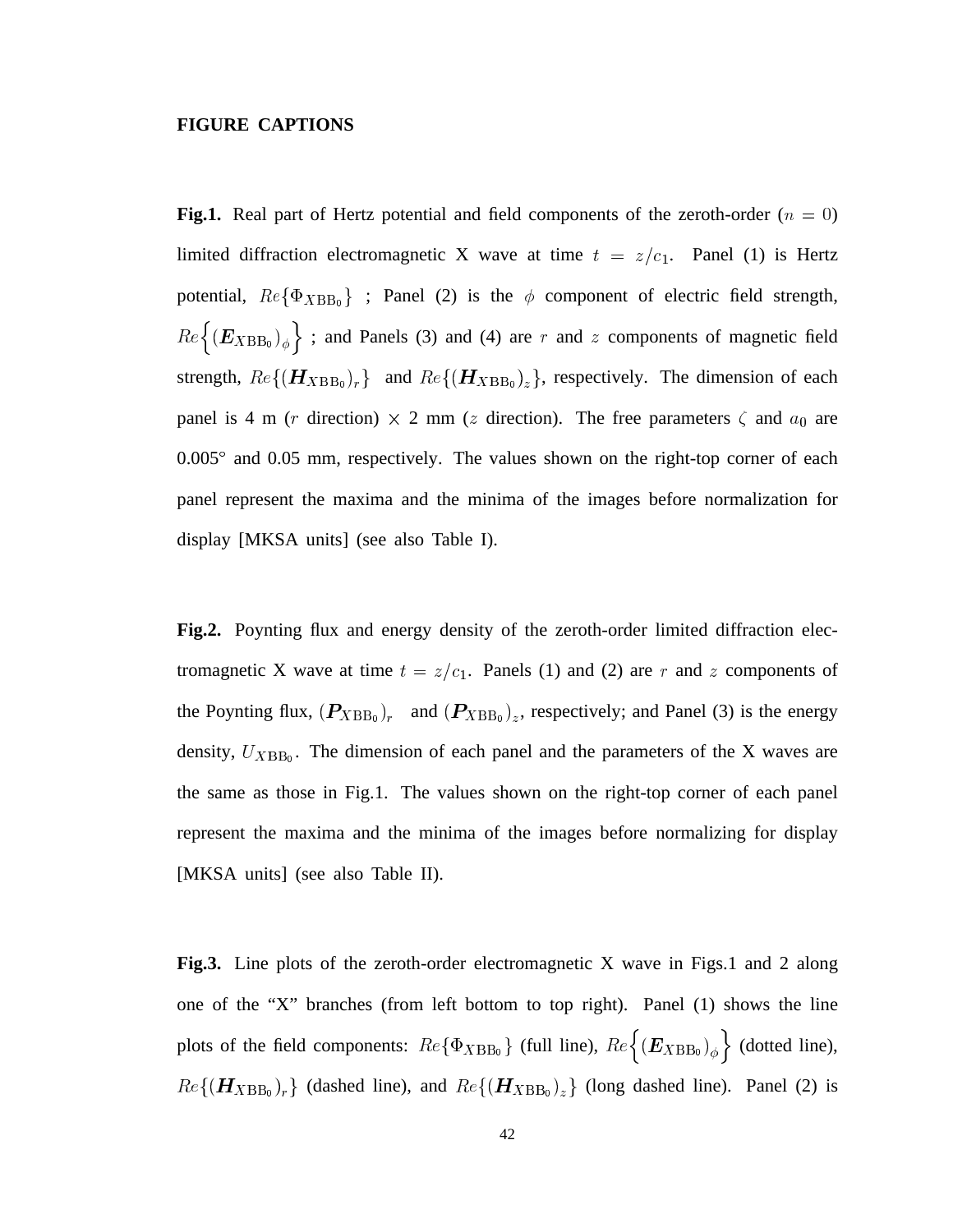the line plot of the Poynting flux and energy density:  $(P_{XBB_0})_r$  (full line),  $(P_{XBB_0})_z$ (dotted lines), and  $U_{XBB_0}$  (dashed line).

**Fig.4.** Let us consider an object that is intrinsically spherical, i.e., that is a sphere in its rest-frame (Panel (a)). After a generic subluminal Lorentz transformation (LT) along  $x$ , i.e., under a subluminal  $x$ -boost, it is predicted by special relativity (SR) to appear as ellipsoidal due to Lorentz contraction (Panel (b)). After a Superluminal *x*boost (namely, when this object moves with Superluminal speed *V*), it is predicted by extended relativity (ER) to appear[53,54] as in Panel (d), i.e., as occupying the cylindrically symmetric region bounded by a two-sheeted rotation hyperboloid and an indefinite double cone. The whole structure is predicted by ER to move rigidly and, of course, with the speed *V*, the cone semi-angle cotangent square being  $(V/c)^2 - 1$ . Panel (c) refers to the limiting case when the boost-speed tends to *c,* either from the left or from the right. (For simplicity, a space axis is skipped).

**Fig.5.** If we start from a spherical particle as in Fig.4(a), then —after a Superluminal boost along a generic motion line *l,*— we obtain the tachyonic object *T* depicted in this figure. Once more, the Superluminal object *T* appears to be spread over the whole spatial region delimited by a double cone and a two-sheeted hyperboloid asymptotic to the cone[59]. The whole structure travels of course along *l* with the speed *V* of the Superluminal *l*-boost. Notice that, if the object is not spherical when at rest (but, e.g., is ellipsoidal in its own rest-frame), then the axis of *T* will no longer coincide with *l,* but its direction will depend on the speed *V* of the tachyon itself. For the case in which the space extension of the Superluminal object  $T$  is finite, see ref.[58].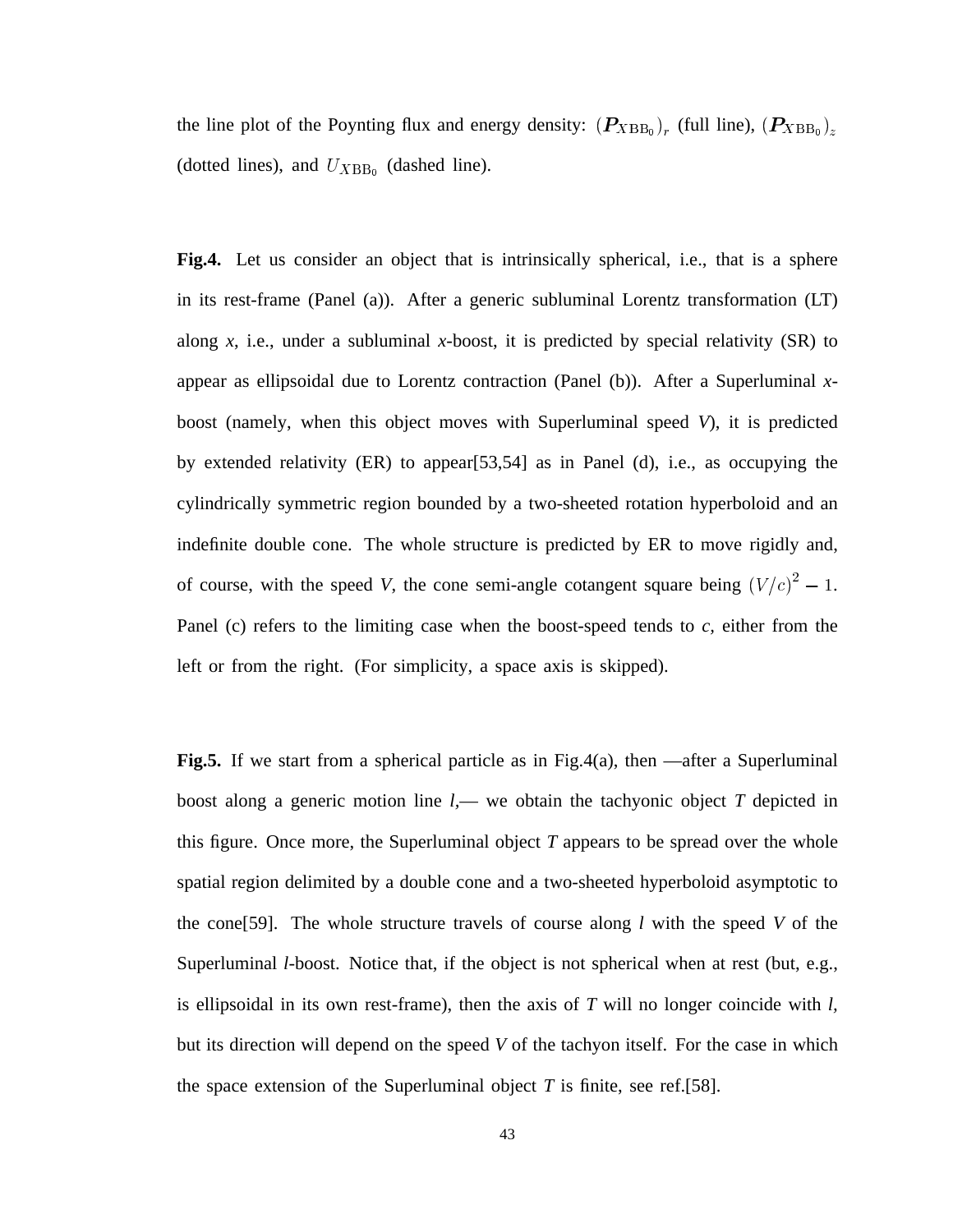**Fig.6.** Here we show the intersections of the Superluminal object *T* with planes *P* orthogonal to its motion line  $x$ -axis, for the same case as in Fig.4. For simplicity, we assumed again the object to be spherical in its rest-frame, and the cone vertex to coincide with the origin O for  $t = 0$ . Such intersections evolve in time so that the same pattern appears on a second plane —shifted by  $\Delta x$  after the time  $\Delta t = \Delta x/V$ . On each plane, as time elapses, the intersection is therefore predicted by ER to be a circular ring which, for negative times, goes on shrinking until it reduces to a circle and then to a point (for  $t = 0$ ); afterwards, such a point becomes again a circle and then a circular ring that goes on broadening[53,54,59,58].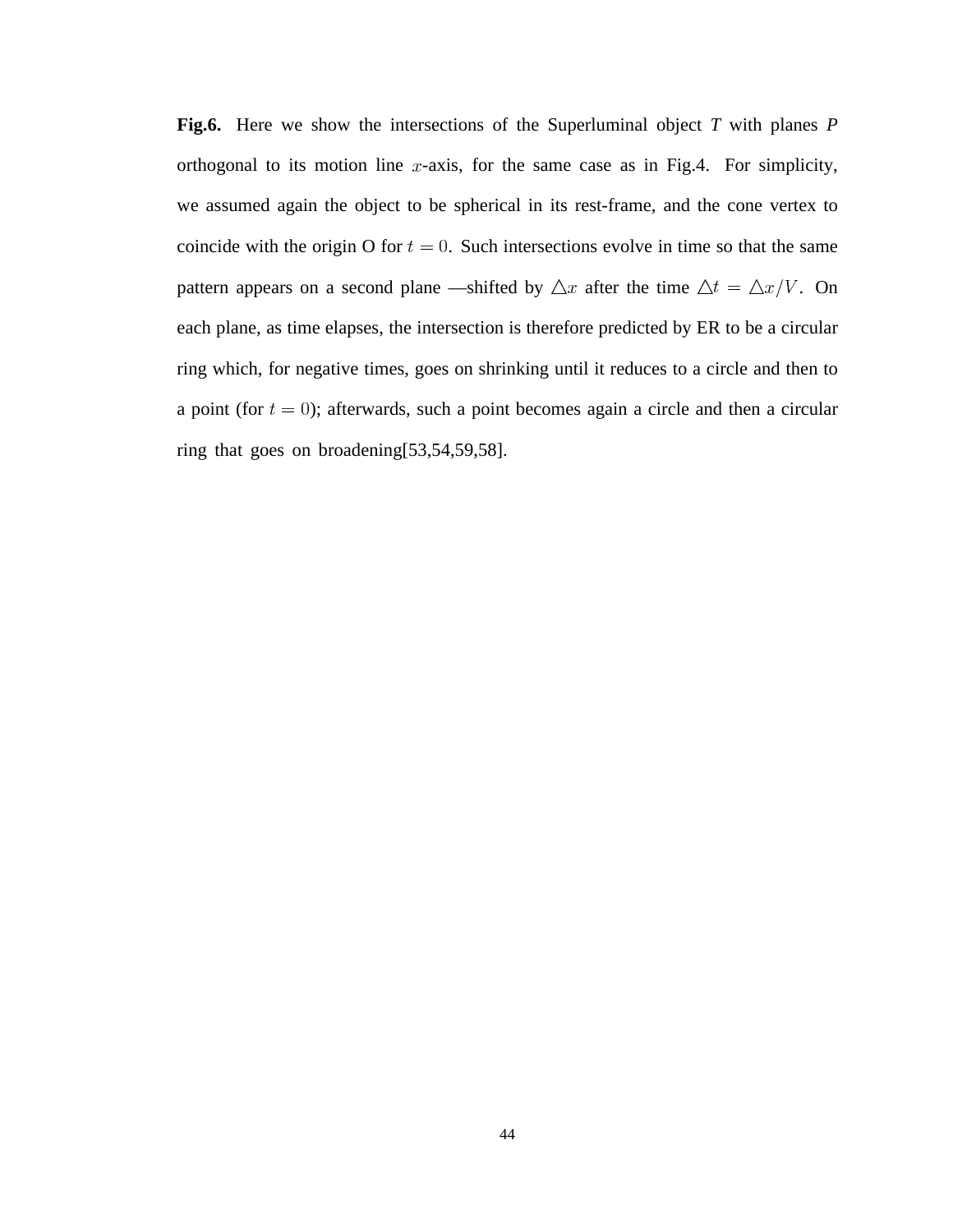# **TABLE CAPTIONS**

**Table I:** Maxima and minima of the zeroth-order limited diffraction electromagnetic X waves (unit: MKSA).

|     |     | $Re\{\Phi_{XBB_0}\}\$ $Re\{(\boldsymbol{E}_{XBB_0})_{\phi}\}$ $Re\{(\boldsymbol{H}_{XBB_0})_{r}\}\$ $Re\{(\boldsymbol{H}_{XBB_0})_{z}\}$ |                     |        |
|-----|-----|------------------------------------------------------------------------------------------------------------------------------------------|---------------------|--------|
| max | 1.0 | $9.5 \times 10^6$                                                                                                                        | $2.5 \times 10^{4}$ | 6.1    |
| min | 0.0 | $-9.5 \times 10^6$                                                                                                                       | $-2.5 \times 10^4$  | $-1.5$ |

**Table II:** Maxima and minima of the Poynting flux and energy density of the zeroth-order limited diffraction electromagnetic X waves (unit: MKSA).

|     | $(\boldsymbol{P_{XBB}}_0)_{r^-}$ | $(\boldsymbol{P_{XBB_0}})_z$ | $U_{XBB_0}$       |
|-----|----------------------------------|------------------------------|-------------------|
| max | $2.4 \times 10^{7}$              | $2.4 \times 10^{11}$         | $1.6 \times 10^3$ |
| min | $-2.4 \times 10^{7}$             | 0.0                          | 0.0               |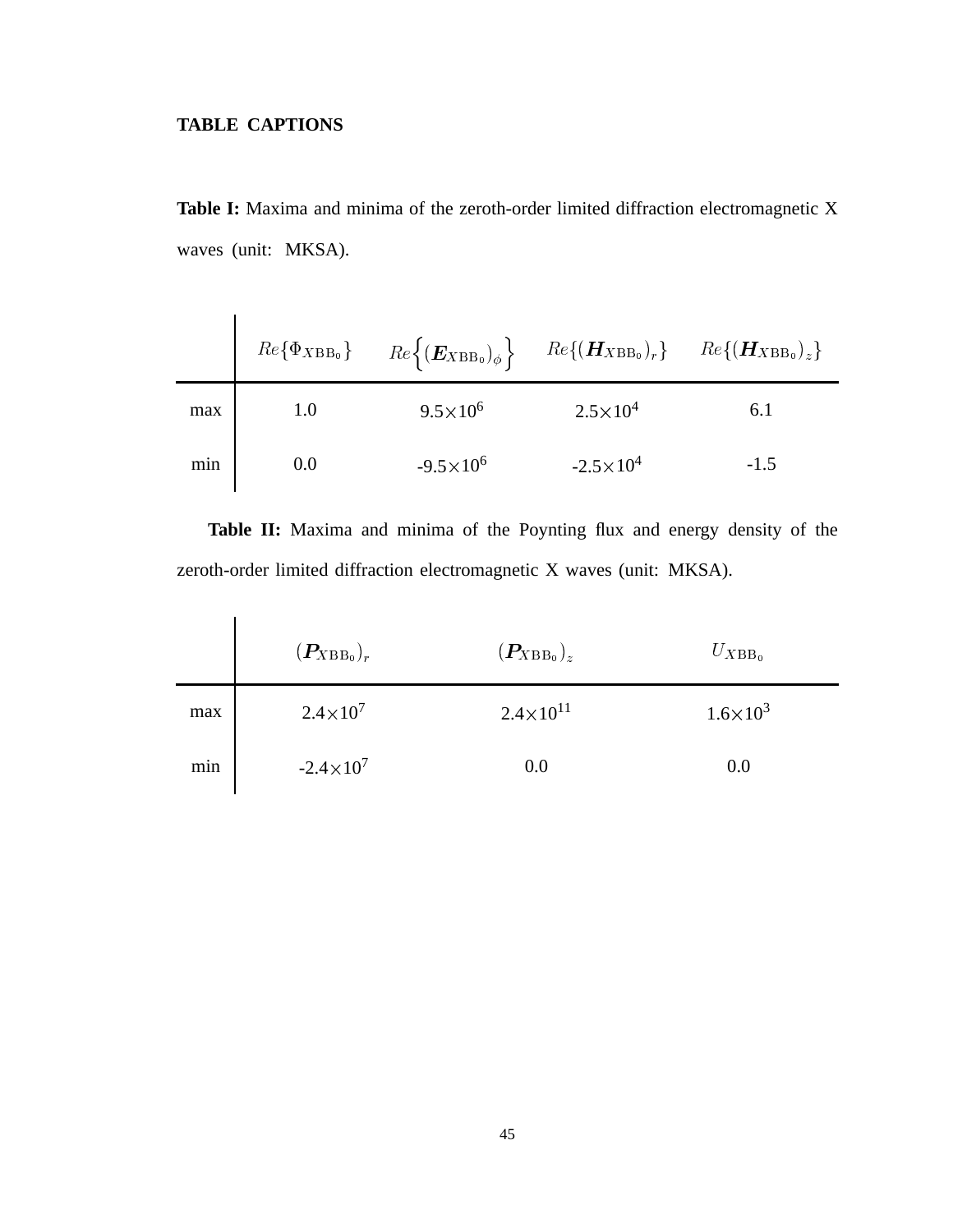This figure "fig1-1.png" is available in "png" format from:

<http://arXiv.org/ps/physics/9610012>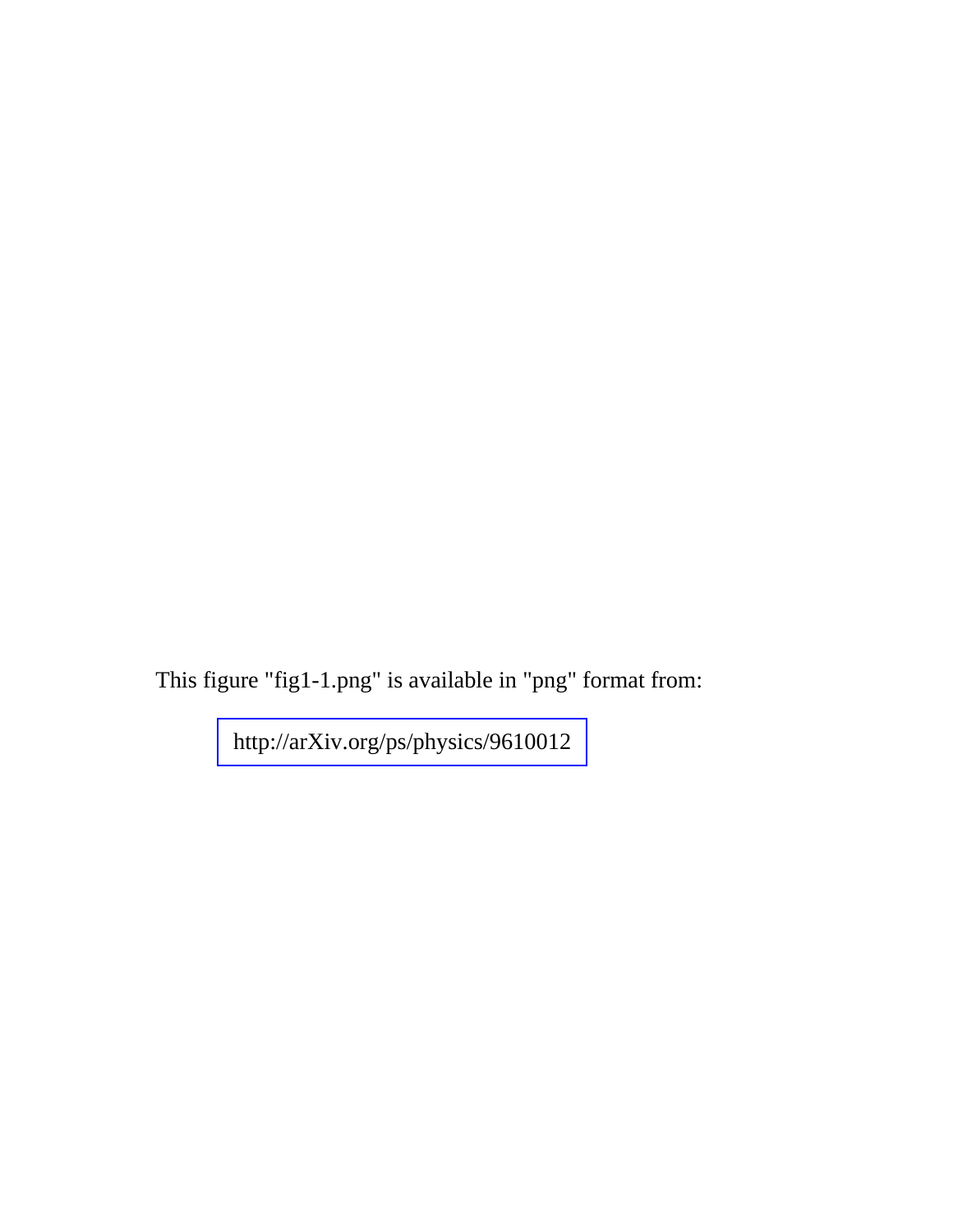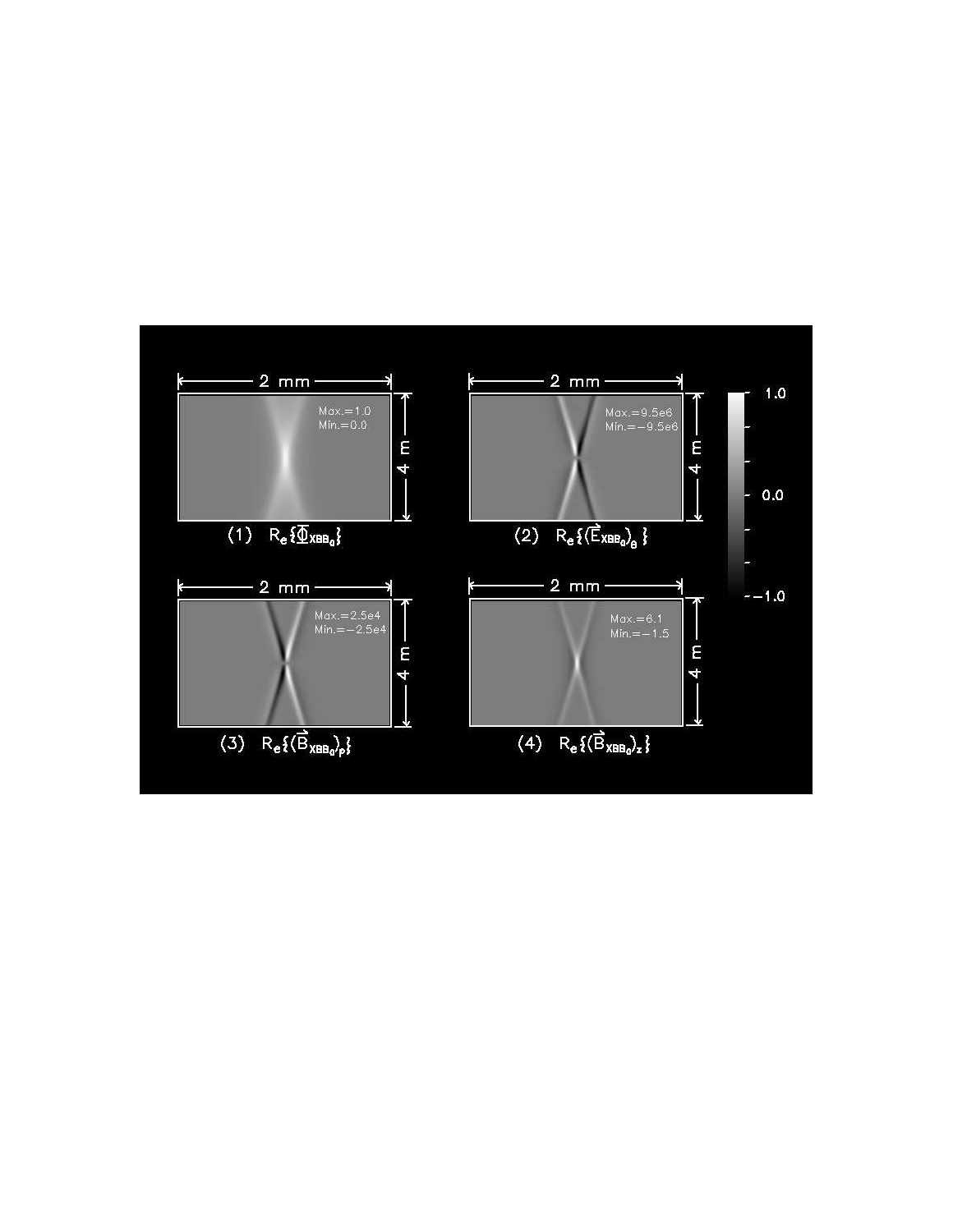This figure "fig1-2.png" is available in "png" format from:

<http://arXiv.org/ps/physics/9610012>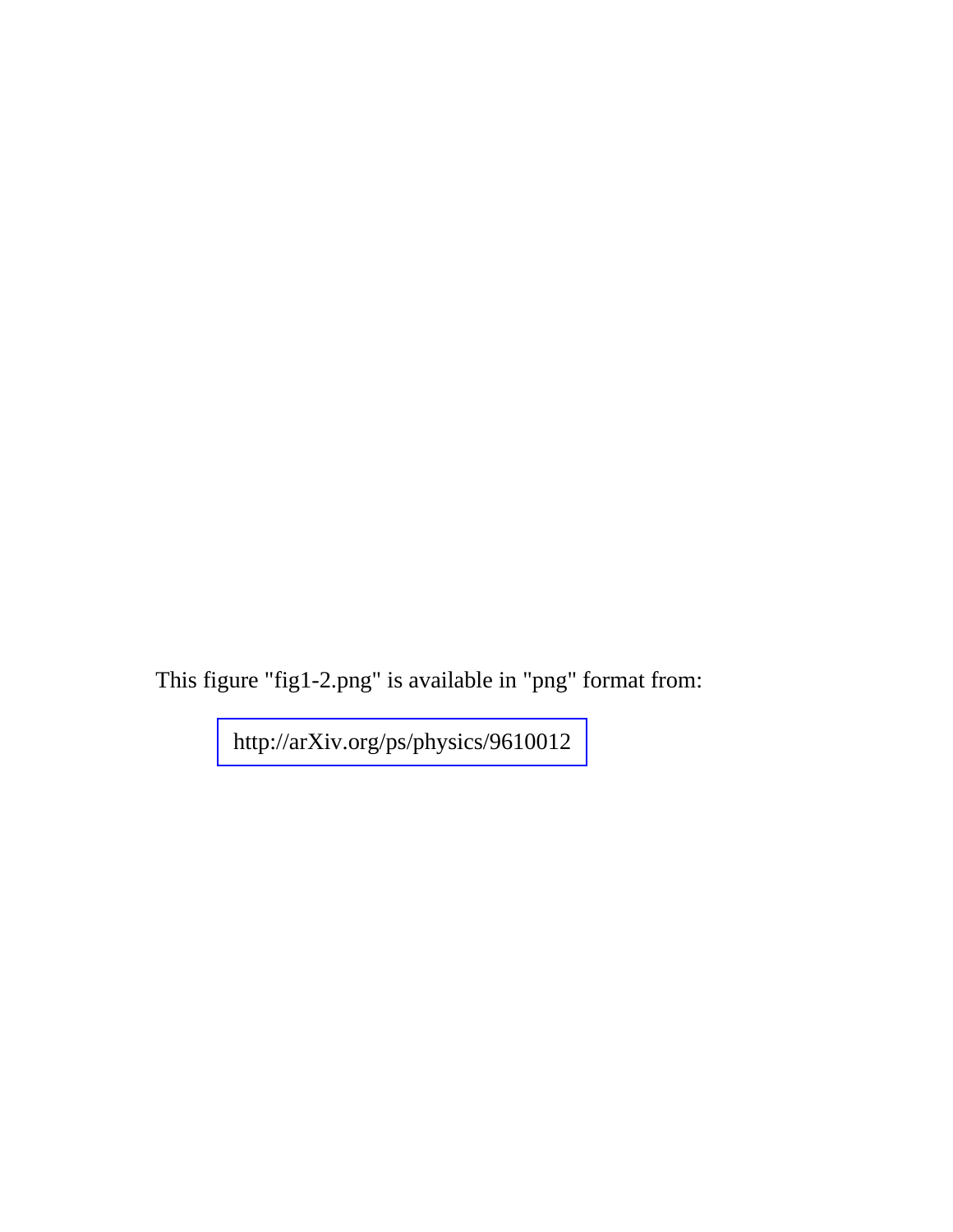